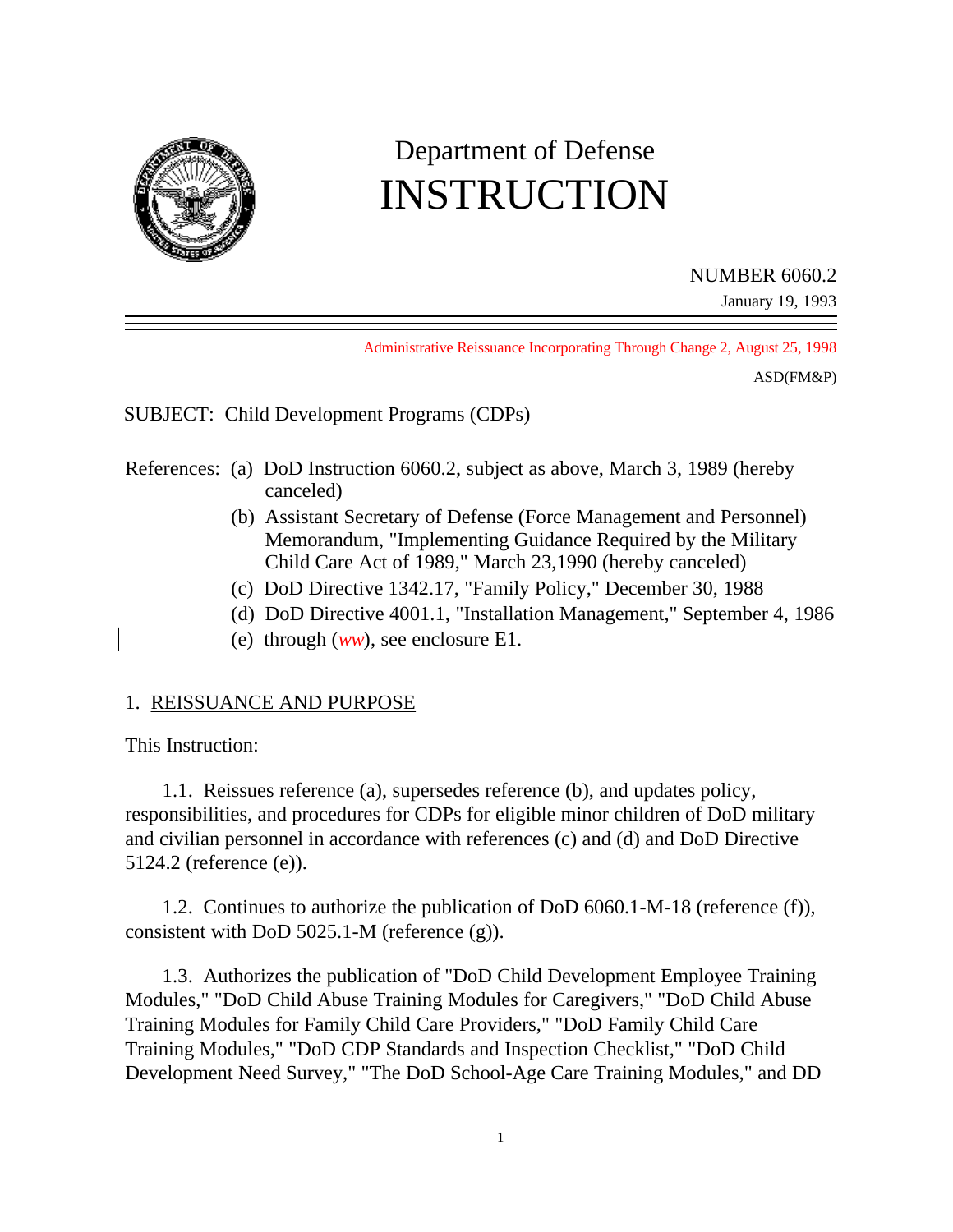Form 2636, "DoD Certificate to Operate Child Development Programs," consistent with *references* (g) *and (h)*.

1.4. Implements Pub. L. No. 101-189, Title XV (reference (*i*)).

1.5. Replaces references (*j*) through (*bb*).

#### 2. APPLICABILITY

This Instruction applies to:

2.1. The Office of the Secretary of Defense, the Military Departments, the Chairman of the Joint Chiefs of Staff and the Joint Staff, the Unified and Specified Commands, the Defense Agencies, and the DoD Field Activities (hereafter referred to collectively as "the DoD Components"). The term "Military Services," as used herein, refers to the Army, the Navy, the Air Force, the Marine Corps, and the Coast Guard when it is operating as a Service of the Navy, and when it is operating as a Service of the Department of Transportation (DoT) by agreement with the DoT.

2.2. CDPs sponsored or operated by or for the Department of Defense for military and civilian personnel and located on a military installation or on property under the jurisdiction of any component of the Department of Defense.

#### 3. DEFINITIONS

Terms used in this Instruction are defined in enclosure E2.

#### 4. POLICY

The purpose of CDPs offered by the DoD Components is to assist DoD military and civilian personnel in balancing the competing demands of family life and the accomplishment of the DoD mission, and to improve the economic viability of the family unit. Child care is not considered an entitlement. It is DoD policy that on military installations and in other DoD Component facilities and to the extent possible:

4.1. The DoD Components shall provide CDPs, or viable alternatives, to military members and DoD civilian personnel. The first goal of the CDP is to assist DoD military and civilian personnel who are parents of children under the age of 6, or who are full-time students, in locating at least one affordable option for quality child care.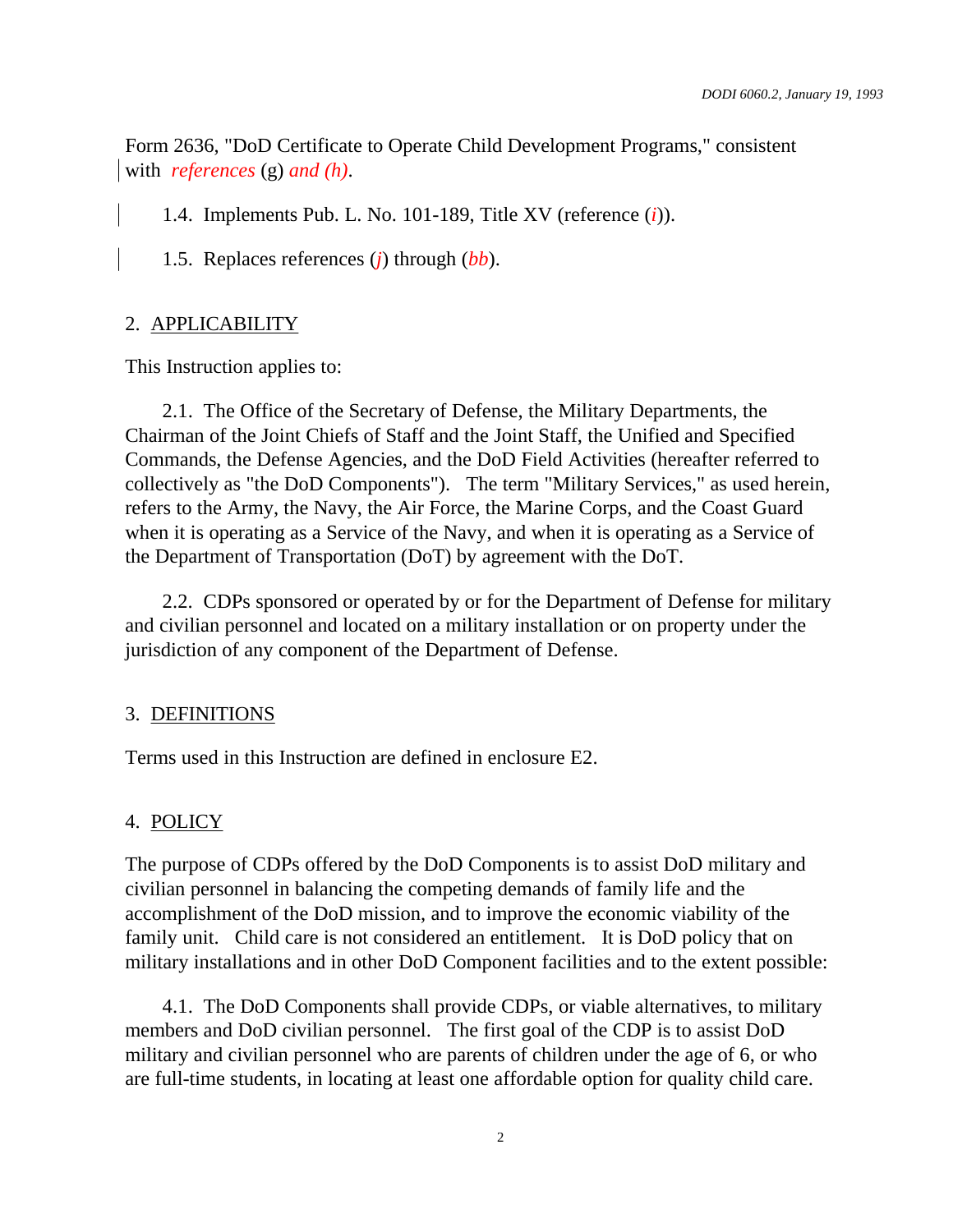The second goal is to assist DoD personnel who are parents of school-aged children in locating child care. The third goal is to expand availability of care through use of resource and referral (R&R) programs to quality affordable options both on and off DoD installations. The fourth goal is that, whenever possible, the DoD Components will support the needs of their personnel for hourly care and preschool programs by expanding the use of facilities and programs other than the Child Development Centers (CDCs).

4.2. The primary sources of DoD-sponsored or -operated CDPs include CDCs, Family Child Care (FCC) Homes, and R&R Programs. In addition, the DoD Components are encouraged to provide School-Aged Care (SAC) Programs and Preschools in other facilities, such as youth centers, chapels, and schools. The DoD Components are encouraged to provide Supplemental Child Care (SCC) options when needed.

4.3. Eligible patrons of DoD CDPs include active duty military personnel, DoD civilian personnel paid from both appropriated funds (APF) and nonappropriated funds (NAF), reservists on active duty or during inactive duty personnel training, and DoD contractors. The first priority is child care for active duty military and DoD civilian personnel. Each installation commander and Defense Agency Director and/or Commander shall establish a priority system under which access to CDPs shall be determined. In all cases, first priority shall be given to children of active duty military and DoD civilian personnel who are either:

#### 4.3.1. Single parents; or

4.3.2. Whose spouse is employed on a full-time basis outside the home or is a military member on active duty. Installation commanders and Defense Agency Directors and/or Commanders shall determine on a case-by-case basis whether a spouse employed on a full-time basis but working within the home qualifies for first priority treatment. The installation commander or Defense Agency Director and/or Commander shall make a statement of these priorities available to all eligible patrons seeking enrollment of their children in DoD CDPs.

4.4. If the unmet need for child care for DoD military and civilian personnel in the first priority of subsection 4.3., above, exceeds 20 percent of the available space, the installation commander or Defense Agency Director and/or Commander shall take appropriate action, as necessary, to expand the availability of care through the use of R&R or contract services so as to offer quality, affordable options, both on-and off-installation. The installation commander or Defense Agency Director and/or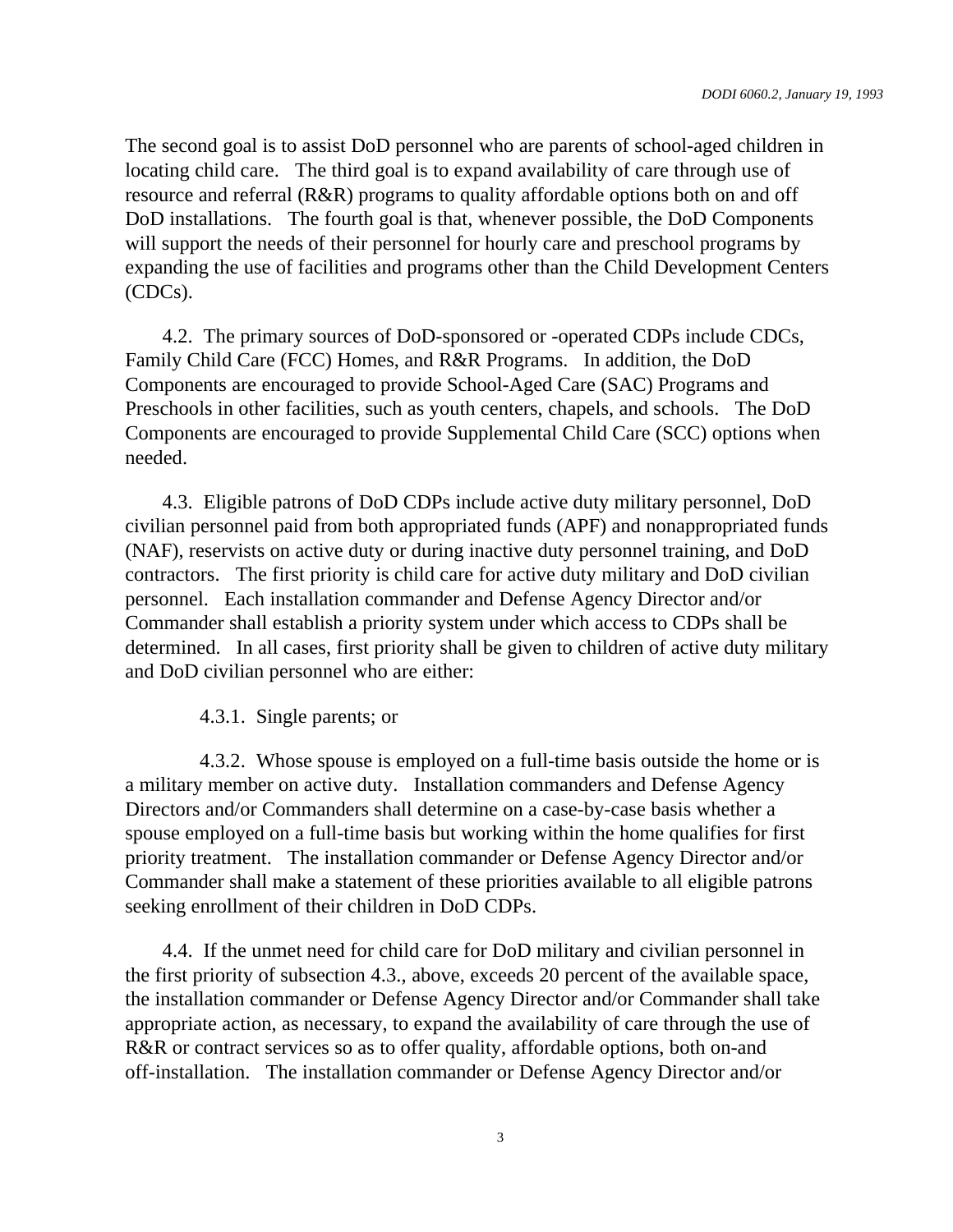Commander may meet the need for school-age care through the use of youth facilities, schools, and other appropriate community facilities. The installation commander or Defense Agency Director and/or Commander may meet parents' requests for hourly care for children from birth through the age of 12, and for preschool programs, by using other suitable facilities or programs such as FCC.

4.5. Parents have primary responsibility for the health, safety, and well-being of their children. Parents will be encouraged to participate in the planning and evaluation of the CDP as well as their child's care and development. The CDP shall provide parents with opportunities for direct participation in program activities.

4.6. The CDP, regardless of program setting, shall promote the cognitive, social, emotional, and physical development of children and shall:

4.6.1. Meet the basic needs of children in a safe, healthy, and nurturing environment.

4.6.2. Recognize the individual differences of children and provide an environment that encourages children's self-confidence, curiosity, creativity, and self-discipline.

4.6.3. Employ competent and well-trained personnel.

4.6.4. Support parents in the care and development of their children.

4.6.5. Provide referrals to family support programs, education, health, and recreational programs.

4.7. DoD CDPs shall comply with the Crime Control Act of 1990 (reference  $(cc)$ , implementing guidance, and DoD Directive 6400.1 (reference  $(dd)$ ). It is DoD policy to provide comprehensive programs to prevent child abuse and promote early identification and reporting of cases of alleged child abuse. Reporting instances of alleged child abuse or neglect is mandatory for CDP personnel.

4.8. Programs and activities conducted under this Instruction shall comply with DoD Directive 1020.1 (reference (*ee*)). No otherwise qualified person with a disability shall be subjected to discrimination by a DoD CDP. This includes children with disabilities who meet the essential eligibility requirements for CDP services and parents with disabilities whose children are receiving or seeking CDP services.

4.9. Each DoD Component providing a DoD Child Development facility-based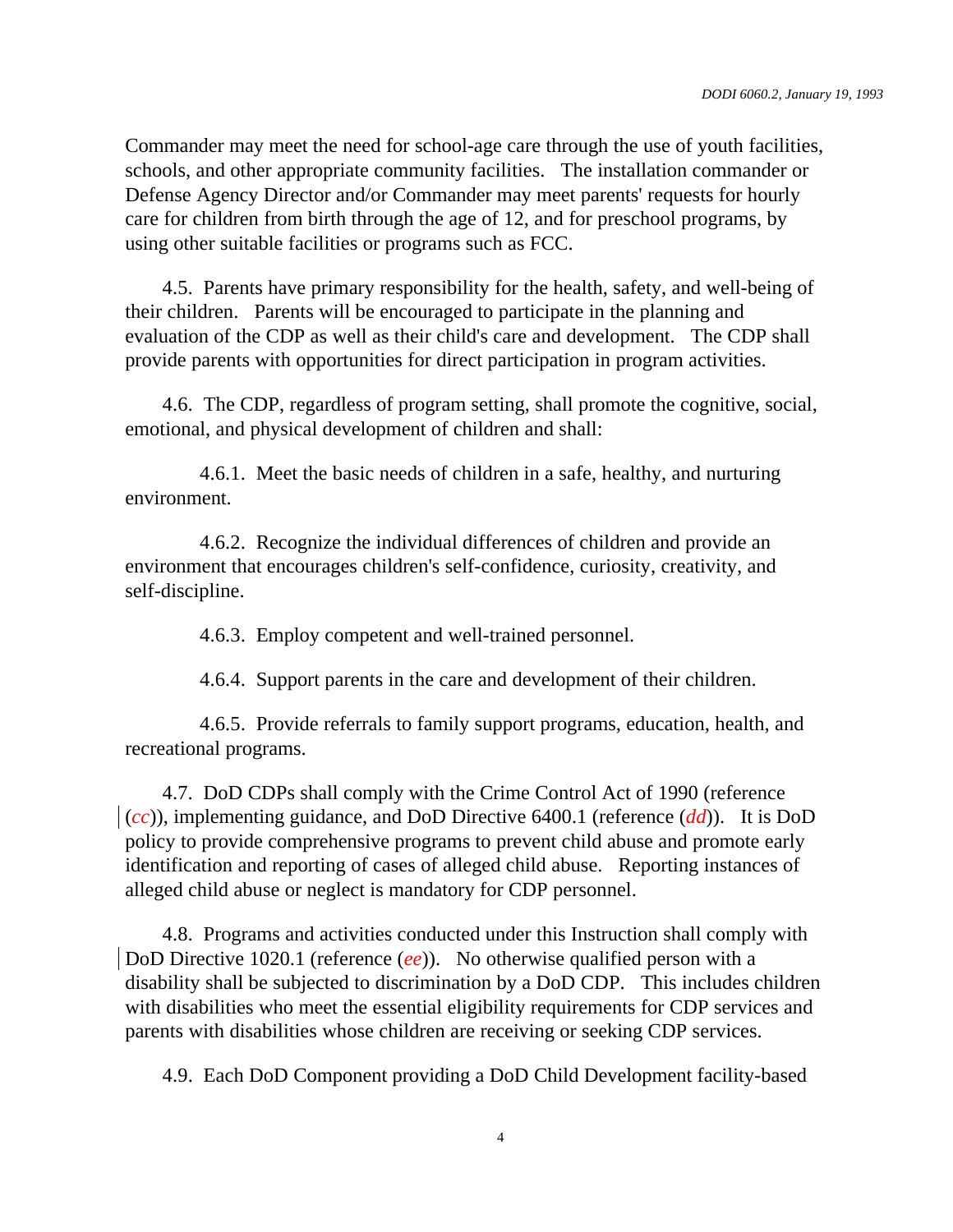program shall operate, maintain, and fund these programs with direct APF at least equal to the amount of user fees collected. DoD Agencies previously excluded from this requirement shall have until January l, 1996, to comply. This requirement does not apply to CDCs that are the result of a long-term facilities' contract under Section 2809 of 10 U.S.C. or a lease-purchase agreement under Section 2812 of 10 U.S.C. (reference (*ff*)).

4.10. The DoD Components, except those in the National Capital Region (NCR) (DoD Instruction 5305.5 (reference (*gg*))), are authorized, in accordance with 40 U.S.C. 490b (reference (*hh*)), to apply to the General Services Administration (GSA) for building space for use in providing child care for DoD personnel when such activities are housed in GSA facilities. Each DoD Component shall provide a copy of this application to the Assistant Secretary of Defense (Force Management and Personnel) (ASD(FM&P)). DoD Components operating CDPs in GSA-controlled space shall comply with GSA standards for funding and operation of child care programs. All CDPs provided in GSA facilities, where the Department of Defense is the sole sponsoring agency and the space has been delegated to the Department of Defense by the GSA, shall comply with the standards and operational requirements prescribed in this Instruction.

4.11. The DoD Components in the NCR shall use the space acquisition procedures in reference (m) to gain the assignment of space, either in Government-owned or -leased facilities, from the GSA.

4.12. The DoD Components shall use the MIL-HNBK 1037/2 (reference (*ii*)) as the prescribed minimum construction standards for all CD facilities. State and local construction standards may be used, but are not required except if the CD facility is located on an area over which the United States Federal Government has no legislative jurisdiction, and then only if the State and local standards are more stringent.

4.13. Each CDC and FCC home shall keep a copy of the Family Care Plans (reference (*jj*)) for each child who is enrolled on a regular basis, and whose sponsor is active duty military, and who is required to have a Family Care Plan.

4.14. All child development facilities constructed after the effective date of this Instruction by a Military Department or Defense Agency under 10 U.S.C. 2809 (reference (*ff*)) shall comply with all operational and safety standards outlined in this Instruction except the DoD CDP Employee Wage Plan in enclosure E2. of this Instruction, unless otherwise stated.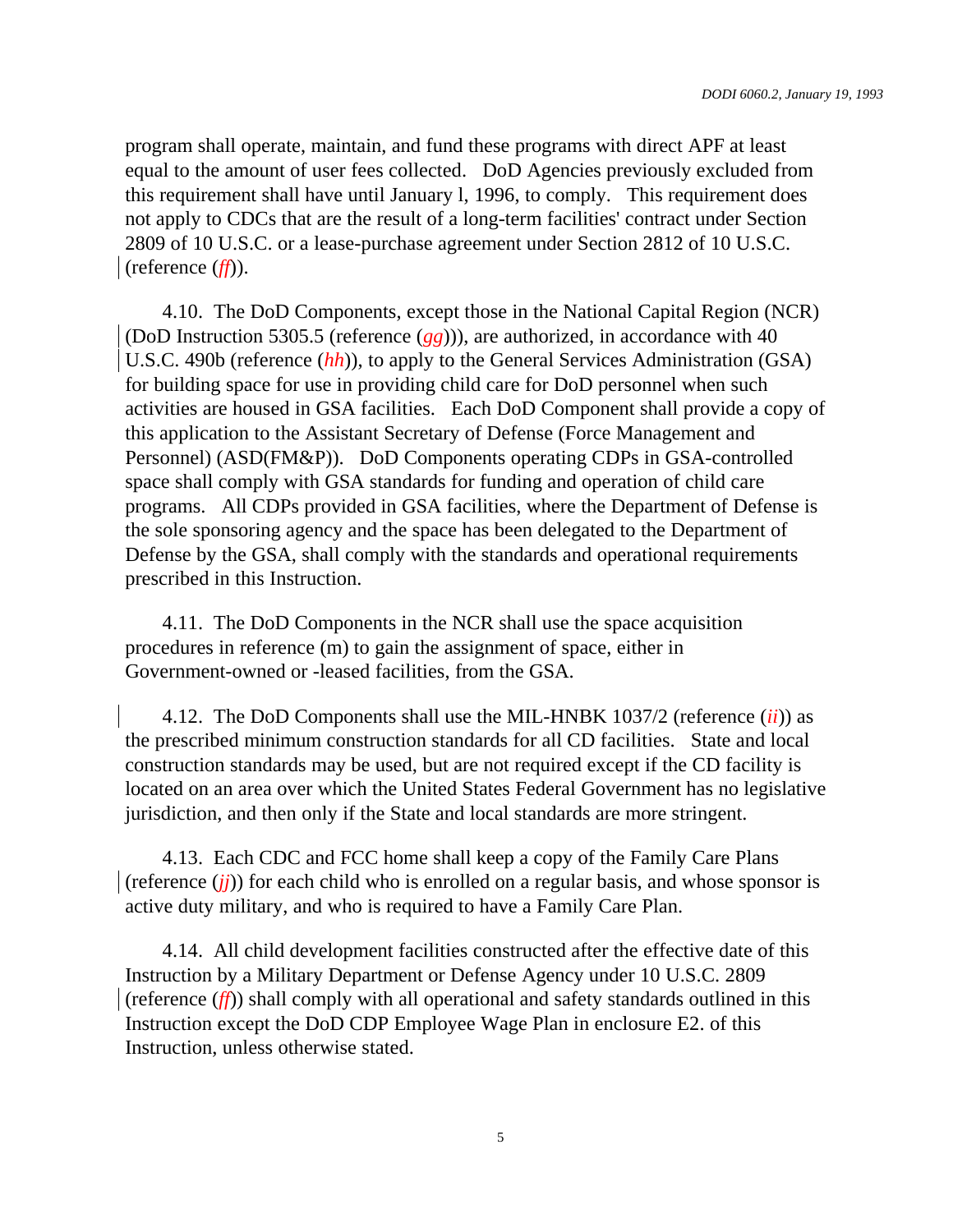4.15. Guidance on obtaining assistance from local authorities in cases of alleged child abuse in military CDC or family child care home sites is prescribed in DoD Directive 6400.1 (reference *(dd)*).

4.16. *DoD CDPs shall comply with the Clinical Laboratory Improvement Admendments of 1988 (reference (kk)), implementing guidance and DoD Instruction 6440.2 (reference ll)). It is DoD policy that all entities collecting and testing bodily fluids of any kind (blood, urine, etc.) register with the Clinical Laboratory Improvement Program.*

#### 5. RESPONSIBILITIES

5.1. The Assistant Secretary of Defense (Force Management and Personnel) shall:

5.1.1. Prescribe policies and guidelines for CDPs on DoD installations and in DoD-owned, -leased, or -funded facilities.

5.1.2. Issue CDP standards and monitor compliance.

5.1.3. Ensure that all DoD CDP publications are published in accordance with this Instruction and DoD 5025.1-M (reference (g)).

5.1.4. Issue standards on safety and operating procedures at DoD Component CDPs.

5.2. The Heads of the DoD Components shall ensure that:

5.2.1. CDPs are operated in accordance with this Instruction and shall monitor local compliance with DoD standards and guidelines in accordance with DoD requirements.

5.2.2. Responsibility for compliance with this Instruction rests with the DoD activity providing the funding for the CDP. Each such DoD Activity shall provide implementing guidance for this Instruction.

5.2.3. All CDP personnel are trained pursuant to this Instruction.

5.2.4. Annual summary of operation reports will be completed at the end of each fiscal year by each Military Service CDP Manager or DoD Agency Director and/or Commander. Reports are to be submitted to the Office of the Assistant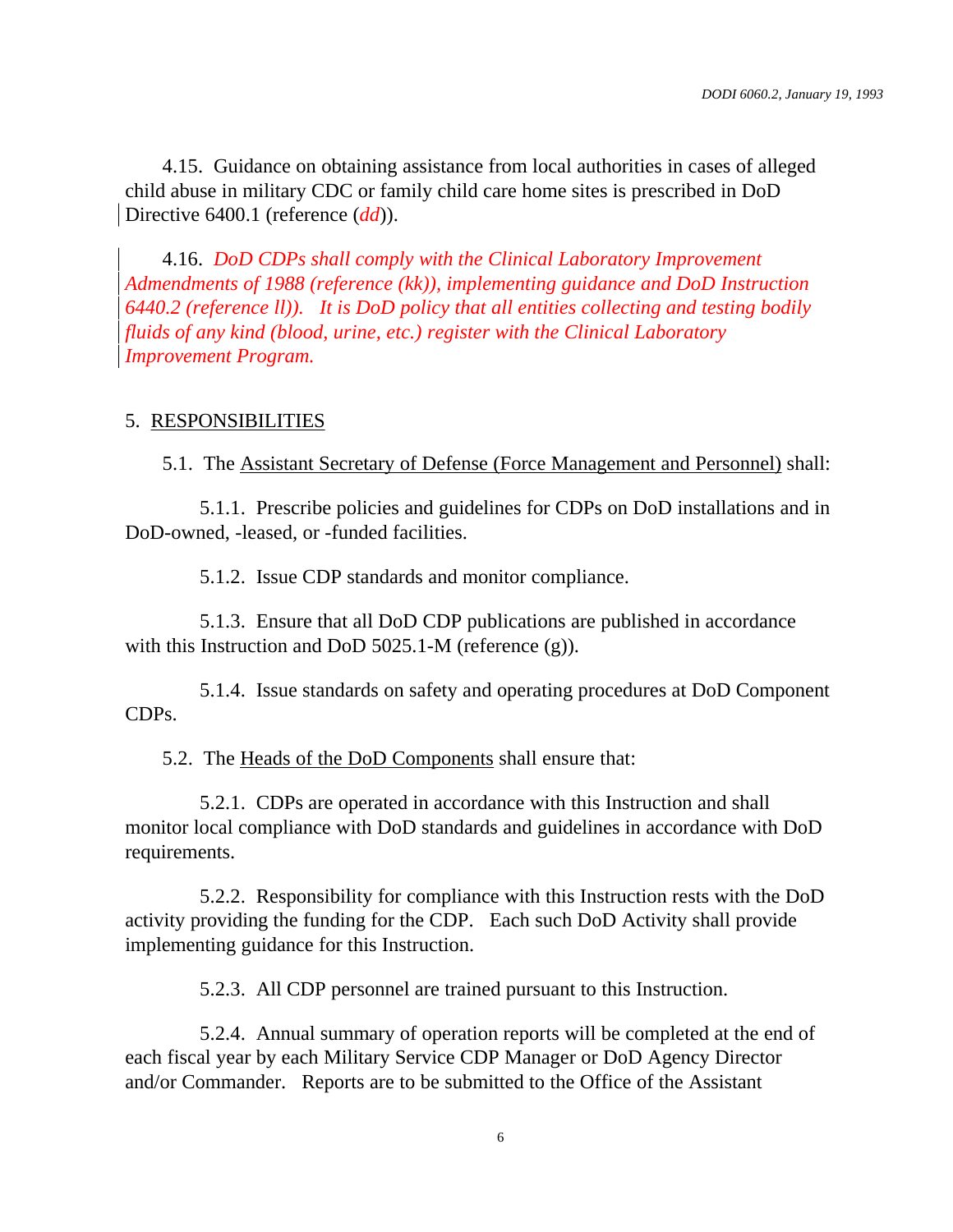Secretary of Defense (Force Management and Personnel) by December 15 of each year.

#### 6. PROCEDURES

Procedural guidance is in enclosures E3. through E5.

#### 7. INFORMATION REQUIREMENTS

7.1. Authorizes publication of DD Form 2605, "Department of Defense Child Development Program Annual Summary of Operations," *DD Form 2606, "Department of Defense Child Development Request for Care Record," and DD Form 2636, "DoD Certificate to Operate Child Development Programs,"* consistent with DoD Instruction 7750.7 (reference (*mm*)).

7.2. The annual reporting requirement *identified* in paragraph 5.2.*4*., above, has been assigned Report Control Symbol DD-*P&R*(A) 1884*, "Department of Defense Child Development Programs" consistent with DoD 8910.1-M (reference (h)).*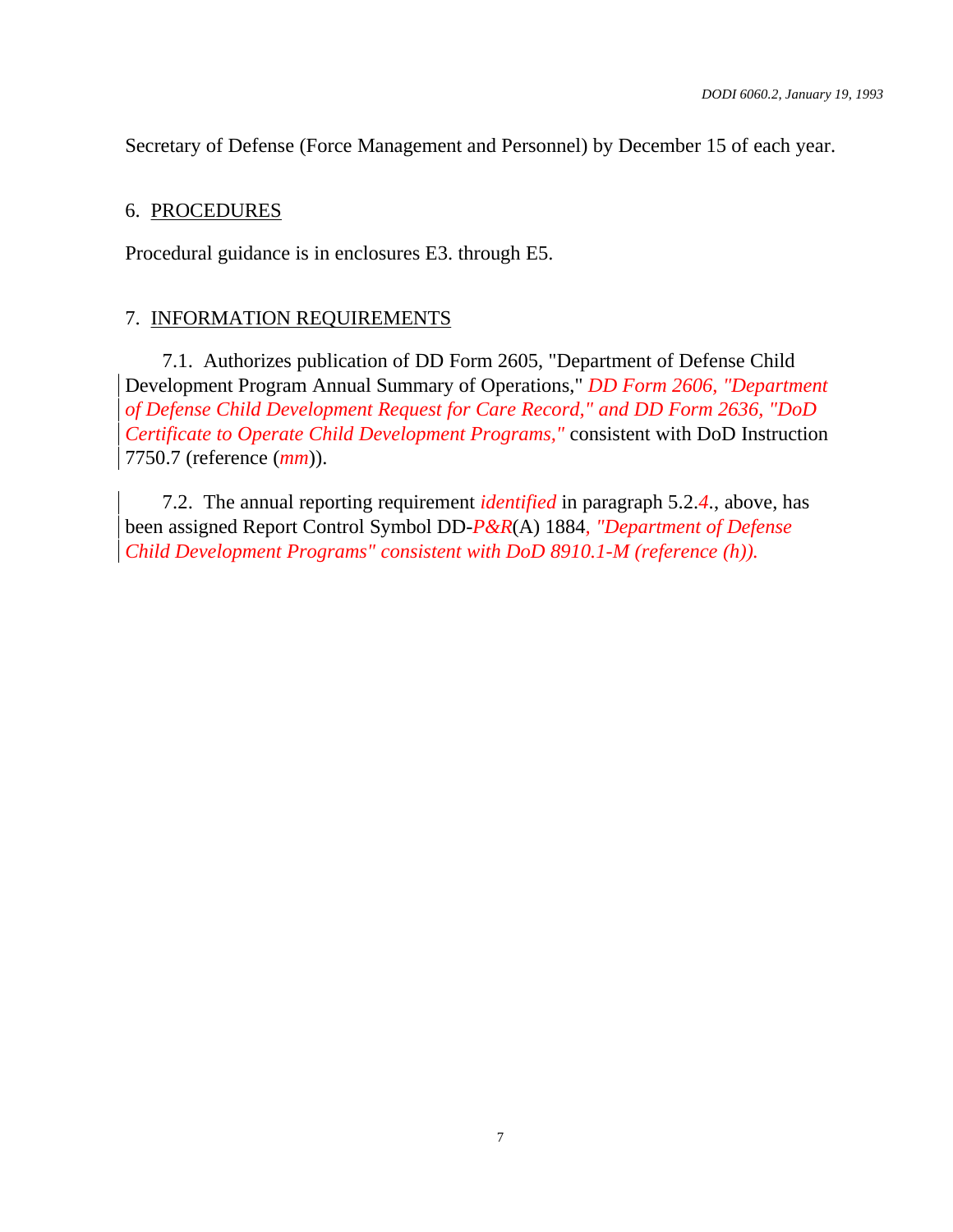## 8. EFFECTIVE DATE AND IMPLEMENTATION

This Instruction is effective immediately. Forward two copies of implementing documents to the Assistant Secretary of Defense (Force Management and Personnel) within 120 days.

itopherfelm

 $opher/Jepn$ Christ Assistant Secretary of Defense (Force Management and Personnel)

Enclosures - 8

- 1. References, continued
- 2. Definitions
- 3. DoD Requirements for the Establishment and Operation of CDPs
- 4. DoD Requirements for the Establishment and Operation of Child Development Facility-Based Programs
- 5. DoD Requirements for the Establishment and Operation of FCC Homes
- 6. DoD CDP Annual Summary of Operations, DD Form 2605
- 7. DoD CDP Request for Care Record, DD Form 2606
- 8. DoD Family Child Care Standards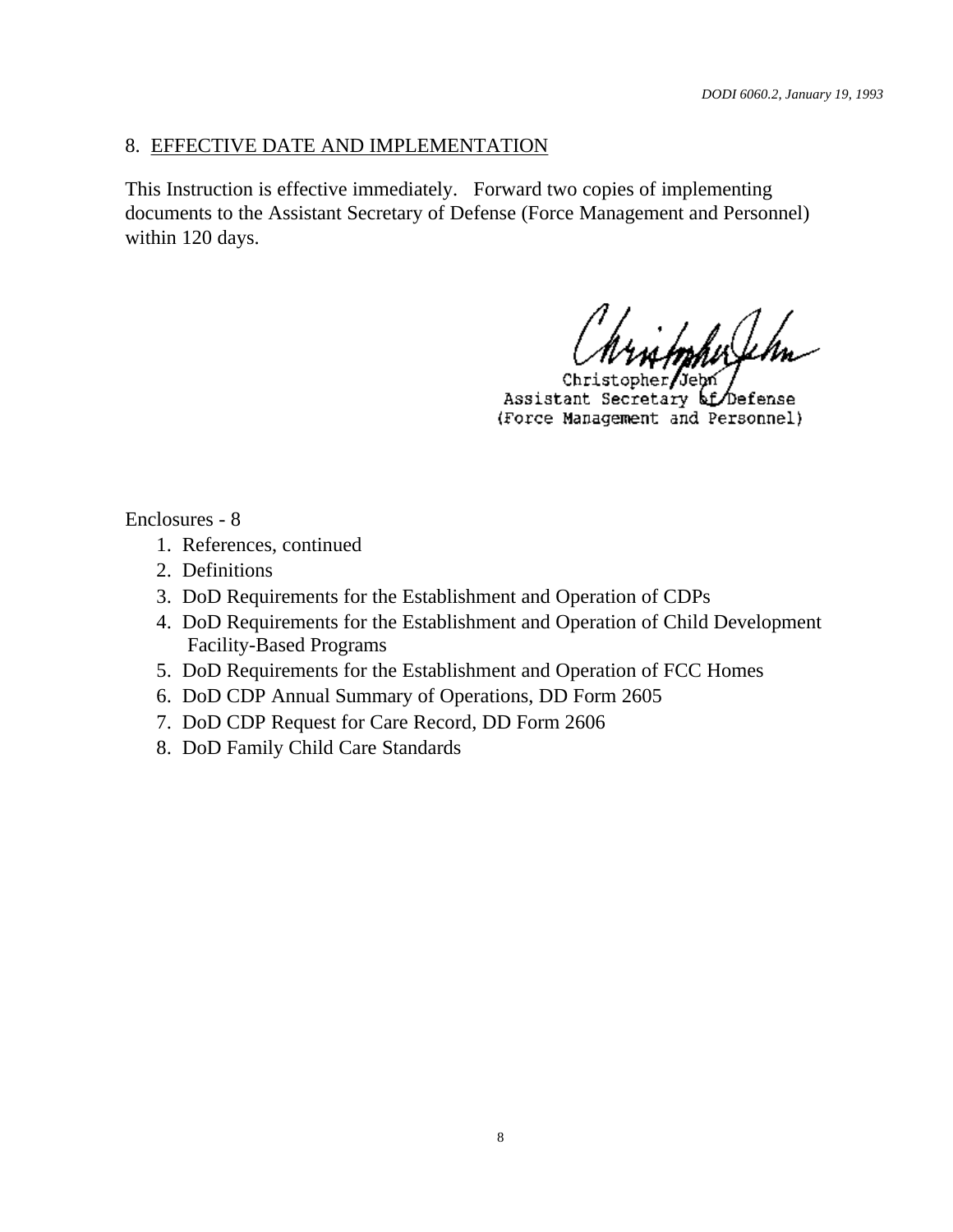## E1. ENCLOSURE 1

#### REFERENCES, continued

- (e) DoD Directive 5124.2, "Assistant Secretary of Defense (Force Management and Personnel)" January 26, 1990
- (f) DoD 6060.1-M-18, "Prevention of Child Abuse and Neglect in Child Care Settings," August 1988, authorized by this Instruction
- (g) DoD 5025.1-M, "DoD Directives System Procedures," December 1990, authorized by DoD Directive 5025.1, *June 24, 1994*
- (h) *DoD 8910.1-M, "DoD Procedures for Management of Information Requirements," November 1987, authorized by DoD Directive 8910.1, "Management and Control of Information Requirements," June 11, 1993*
- (i) Title XV of Public Law 101-189, "Military Child Care Act of 1989," November 29, 1989 (10 U.S.C. 113 note)
- (j) DoD 6060.1-M-1A, "'Caring Role in a Child Care Center, Pt. I, Orientation," April 1982, (hereby canceled)
- (k) DoD 6060.1-M-1B, "'Caring Role in a Child Care Center, Pt. II, Relating to Parents," April 1982, (hereby canceled)
- (l) DoD 6060.1-M-1C, "'Caring Role in a Child Care Center, Pt. III, Relating to Children," April 1982, (hereby canceled)
- (m) DoD 6060.1-M-2, "Caring for Infants," April 1982, (hereby canceled)
- (n) DoD 6060.1-M-3, "Caring for Pretoddlers," April 1982, (hereby canceled)
- (o) DoD 6060.1-M-4, "Caring for Toddlers," April 1982, (hereby canceled)
- (p) DoD 6060.1-M-5, "Caring for Preschoolers," April 1982, (hereby canceled)
- (q) DoD 6060.1-M-6, "Caring for School-Age Children," April 1982, (hereby canceled)
- (r) DoD 6060.1-M-7, "Creating Environments for Infants," April 1982, (hereby canceled)
- (s) DoD 6060.1-M-8, "Creating Environments for Pretoddlers," April 1982, (hereby canceled)
- (t) DoD 6060.1-M-9, "Creating Environments for Toddlers," April 1982, (hereby canceled)
- (u) DoD 6060.1-M-10, "Creating Environments for Preschools," April 1982, (hereby canceled)
- (v) DoD 6060.1-M-11, "Creating Environments for School-Age Children," April 1982, (hereby canceled)
- (w) DoD 6060.1-M-12, "Director's Manual for the Child Guidance Series and Child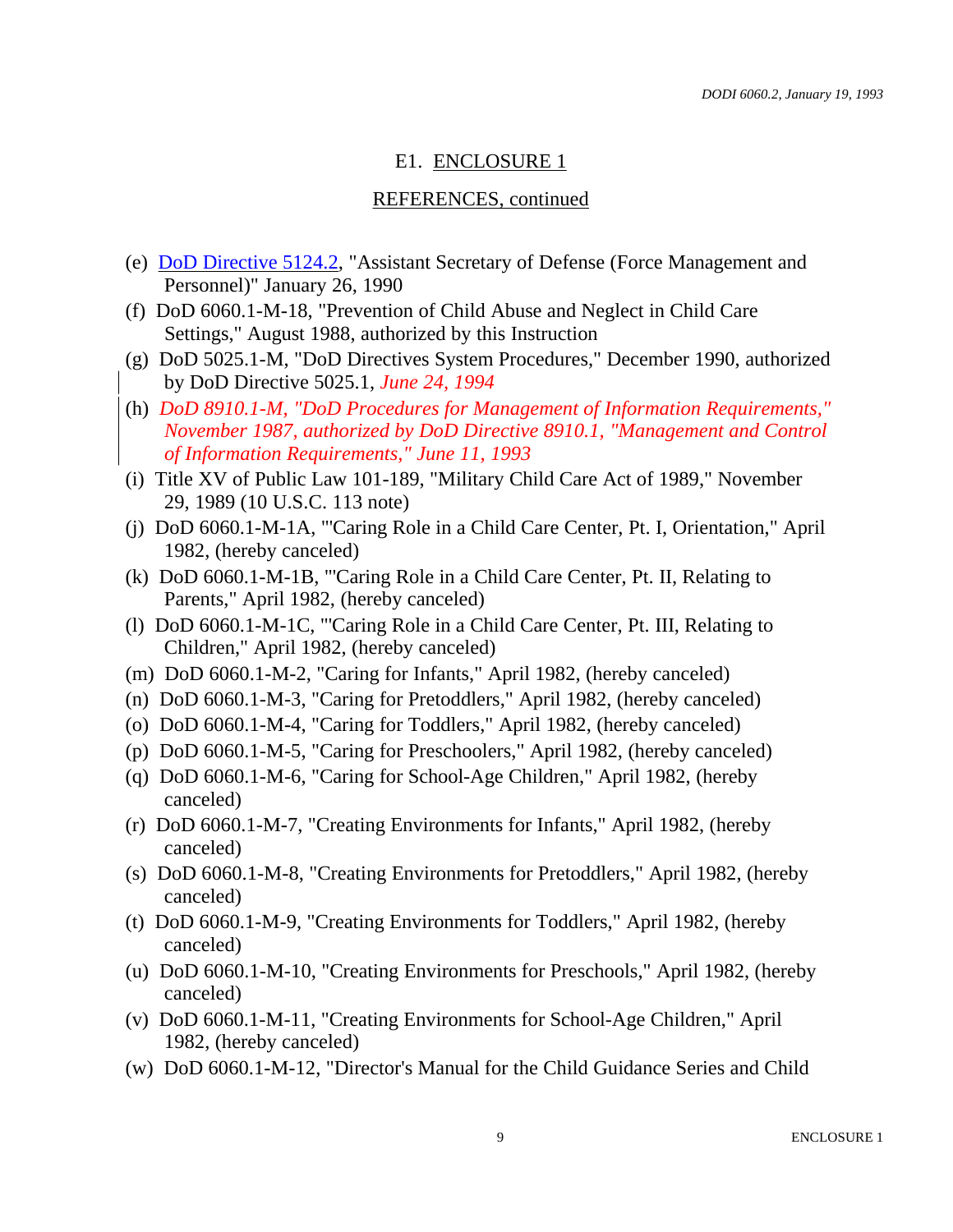Environment Series," April 1982, (hereby canceled)

- (x) DoD 6060.1-M-13, "Program Development in Military Child Care Settings," April 1982, (hereby canceled)
- (y) DoD 6060.1-M-14, "Managing Military Child Care Centers," April 1982, (hereby canceled)
- (z) DoD 6060.1-M-15, "Financial Planning for Military Child Care Centers," April 1982, (hereby canceled)
- (aa) DoD 6060.1-M-16, "Involving Parents and Volunteers in Military Child Care Programs," April 1982, (hereby canceled)
- (bb) DoD 6060.1-M-17, "Installations Resources Available to Military Child Care Programs," April 1982, (hereby canceled)
- (cc) Section 231 of Public Law 101-647, "Crime Control Act of 1990," November 29, 1990 (42 U.S.C. 13041)
- (dd) **DoD Directive 6400.1**, "Family Advocacy Program," June 23, 1992
- (ee) DoD Directive 1020.1, "Nondiscrimination on the Basis of Handicap in Programs and Activities Assisted or Conducted by the Department of Defense," March 31, 1982
- (ff) Sections 2809 and 2812 of title 10, United States Code
- (gg) DoD Instruction 5305.5, "Space Management Procedures, National Capital Region," May 23, 1966
- (hh) Section 490b of title 40, United States Code
- (ii) MIL-HNBK 1037/2, "Child Development Centers," November 1, 1988
- (jj) DoD Instruction 1342.19, "Family Care Plans," July 13, 1992
- (kk) *Title 42, Code of Federal Regulations, Part 493 (implemented by Public Law 100-578, "Clinical Laboratory Improvement Amendments of 1988," October 1988)*
- (ll) DoD Instruction 6440.2, *"Clinical Laboratory Improvement Program," April 20, 1994*
- (mm) DoD Instruction 7750.7, "DoD Forms Management Program," May 31, 1990
- (nn) Federal Personnel Manual, Chapter 731, September 29, 1988
- (oo) Section 2102 of title 5, United States Code
- (pp) DoD Directive 1015.1, "Establishment, Management, and Control of Nonappropriated Fund Instrumentalities," August 19, 1981
- (qq) Public Law 92-463, "Federal Advisory Committee Act," October 6, 1972, as amended, (5 U.S.C. Appendix 2)
- (rr) Title VIII of Public Law 99-145, "Military Family Act of 1985," November 8, 1985, as amended (10 U.S.C. 805 113 note)
- (ss) National Fire Protection Association (NFPA) 101, "Life Safety Code," 1991
- (tt) Title 7, Code of Federal Regulations, Part 226, "Child and Adult Care Food Program," current edition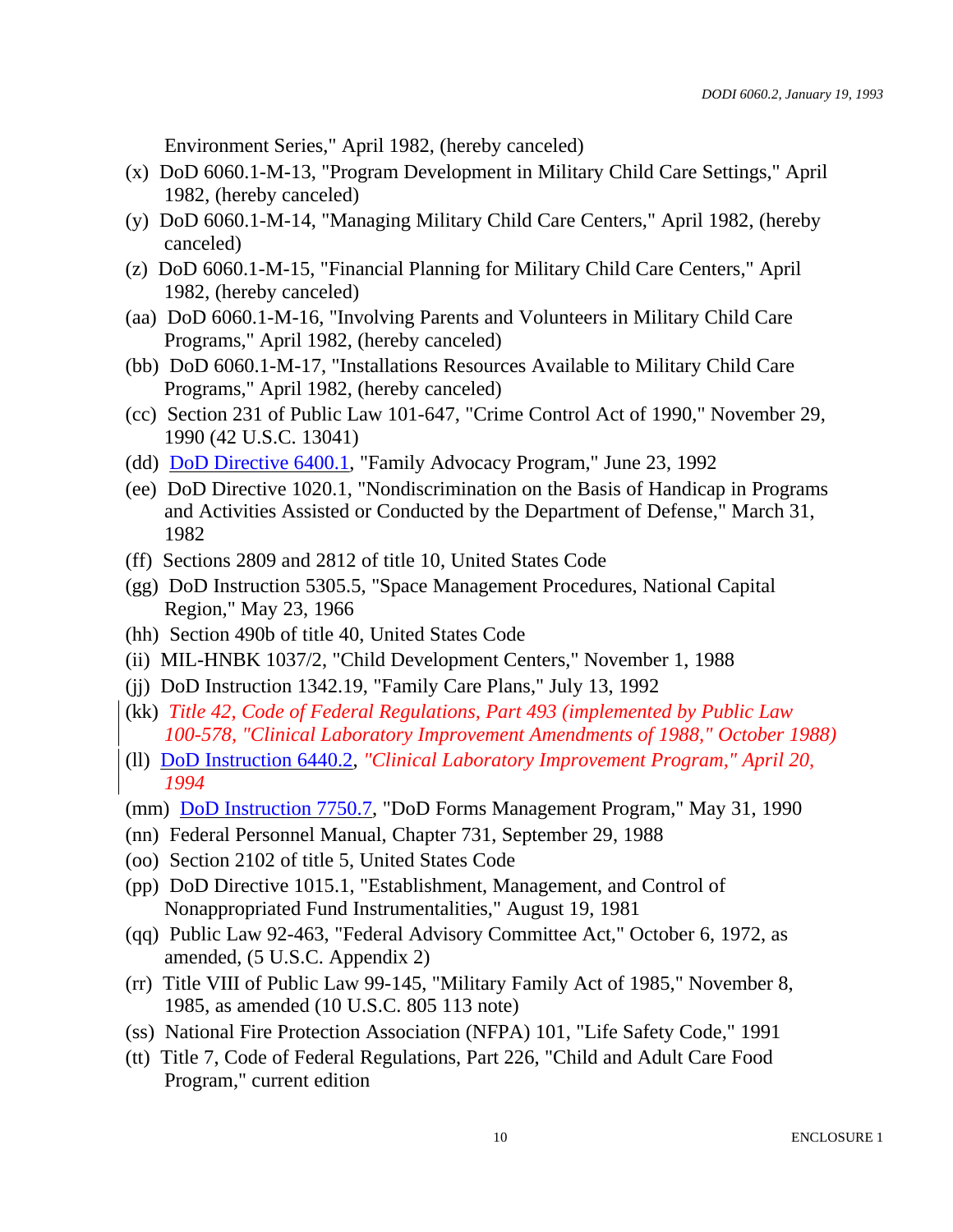- (uu) DoD Instruction 1402.5, "Criminal History Background Checks on Individuals in Child Care Services," January 19, 1993
- (vv) DoD Training Modules for the Identification, Reporting and Prevention of Child Abuse in the Family Child Care Setting<sup>1</sup>
- (ww) DoD Family Child Care Training Modules<sup>2</sup>

1. Available from the Military Family Resources Center, 4040 N. Fairfax Drive, Room 420, Arlington, VA 2203-1635

2. Available from the Military Family Resources Center, 4040 N. Fairfax Drive, Room 420, Arlington, VA 2203-1635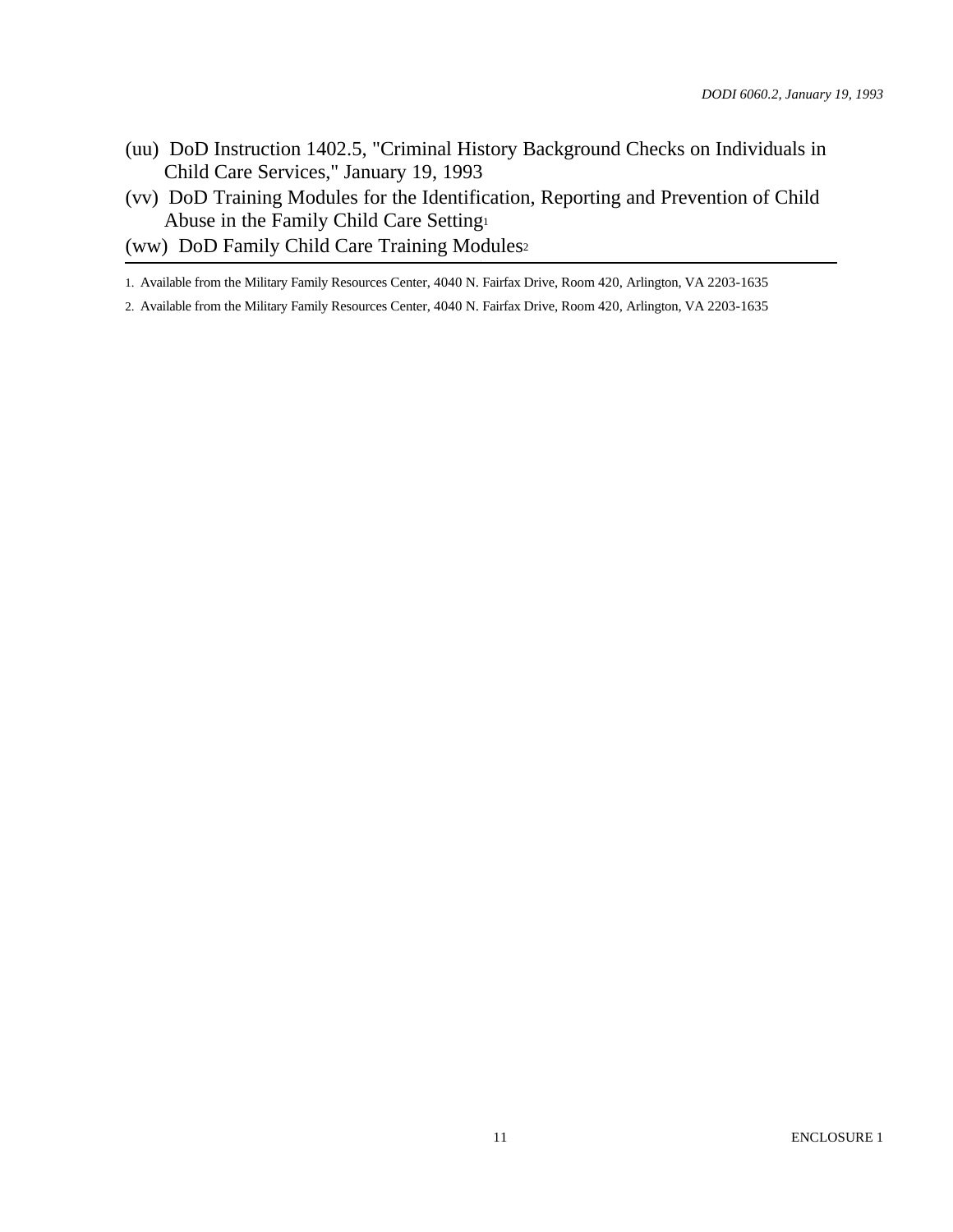## E2. ENCLOSURE 2

#### DEFINITIONS

E2.1.1. Appropriated Fund (APF) Indirect Costs. Indirect costs are those mission costs that benefit two or more outputs but not all outputs. Costs that benefit all outputs are general and administrative expenses.

E2.1.2. APF Direct Costs. Direct costs are those costs clearly identified to a product or output and are totally, related to the output, such as hands on labor or material used in a product. First-line supervision over a function in sole support of a specific output is considered a direct cost. Similarly, second-line supervision may also be considered a direct cost if solely in support of a specific output. Second-line supervision and activities above second line that do not provide direct benefits to a specific output are considered indirect costs. Costs related to Headquarters, regional offices, or support activities are not considered direct costs.

E2.1.3. APF Employees. Civilian personnel hired by DoD Components with APFs as defined in Federal Pay Manual (FPM), Chapter 731 (reference (*nn*)). This includes temporary employees, 18 years or older.

E2.1.4. Appropriated Fund (APF) General and Administrative (G&A) Expenses. G&A expenses are overhead costs that cannot be reasonably associated with any particular outputs and are located over all of the outputs. G&A costs generally include functions such as local comptroller, installation security, facilities engineering, legal services, fire protection, utilities, custodial services, refuse collection, snow removal, and similar types of base support functions.

E2.1.5. Caregiving Personnel. Civilian employees of the DoD Child Development Program (CDP) who are directly involved with the care and supervision of children and are counted in the staff-child ratios.

E2.1.6. CDP Employee . A civilian employed by the Department of Defense to work in a DoD CDP (regardless of whether the employee is paid from APFs or NAFs).

E2.1.7. Child Care Fee Receipts. NAFs derived from fees paid by members of the Armed Forces and other authorized users for child care services provided at a military CDC or other DoD-sponsored facility-based CDP. Also referred to as user fees or parent fees.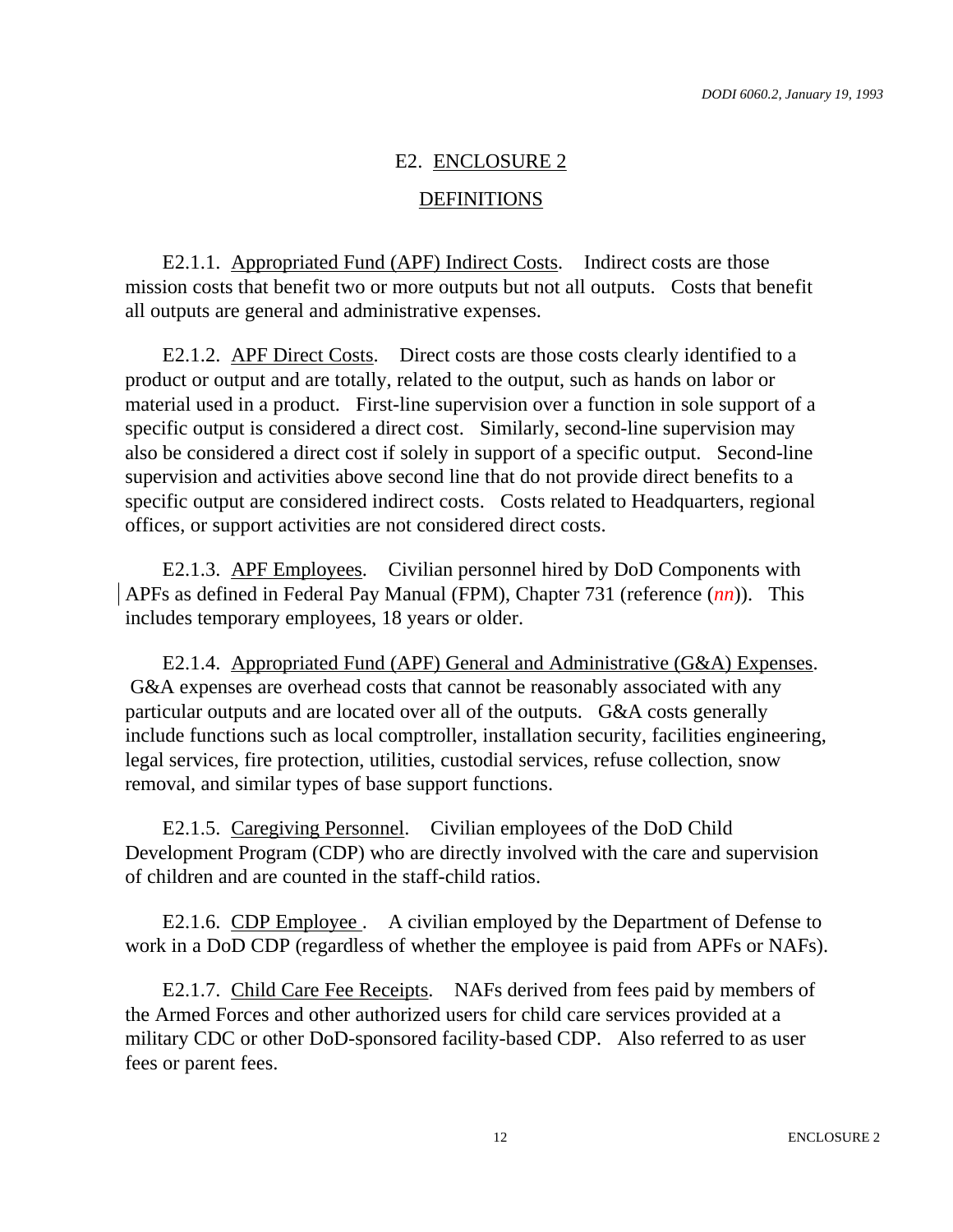E2.1.8. Child Development Programs (CDP). Child care services for children, aged birth through 12 years, of DoD personnel provided in CD facilities, to include contract locations, family child care homes, and alternative locations. Care may be provided on a full-day, part-day, or hourly basis. Care is designed to protect the health and safety of children and to promote their physical, social, emotional, and cognitive development and to enhance children's readiness for later school experience.

E2.1.8.1. Full-Day Care. This care meets the needs of parents working outside the home who require child care services 5 hours or more per day on a regular basis, usually at least 4 days per week.

E2.1.8.2. Part-Day Care . This care meets the needs of parents working outside the home who require child care services on a seasonal or regularly scheduled part-day basis for fewer than 5 hours per day, usually fewer than 4 days per week.

E2.1.8.3. Hourly Care. Care provided in a CDP that meets the needs of parents requiring short-term child care services on an intermittent basis. Hourly care includes short-term alternative child care.

E2.1.8.4. Preschool Programs. A center-based enrichment program for children 3-5 years of age that lasts 4 hours or fewer per day on a regularly scheduled basis.

E2.1.8.5. Supplemental Child Care (SCC) Programs. Child care programs and services that augment and support CDC and FCC programs to increase the availability of child care for military and DoD personnel. These may include, but are not limited to, resource and referral services, contract-provided services, short-term, hourly child care at alternative locations, and interagency initiatives.

E2.1.8.6. Family Child Care. Home-based child care services that are provided for members of the Armed Forces and DoD civilian personnel by an individual who is certified by the Secretary of the Military Department concerned or Defense Agency Director and/or Commander concerned as qualified to provide those services, and provides those services for 10 hours or more per week per child on a regular basis for compensation. Also referred to as Family Home Day Care, Family Home Care, and Family Day Care.

E2.1.8.7. School-Age Care (SAC) . Either facility-based or FCC-based care for children ages 6-12, or attending kindergarten, who require supervision before and after school, during duty hours, school holidays, and during school closures.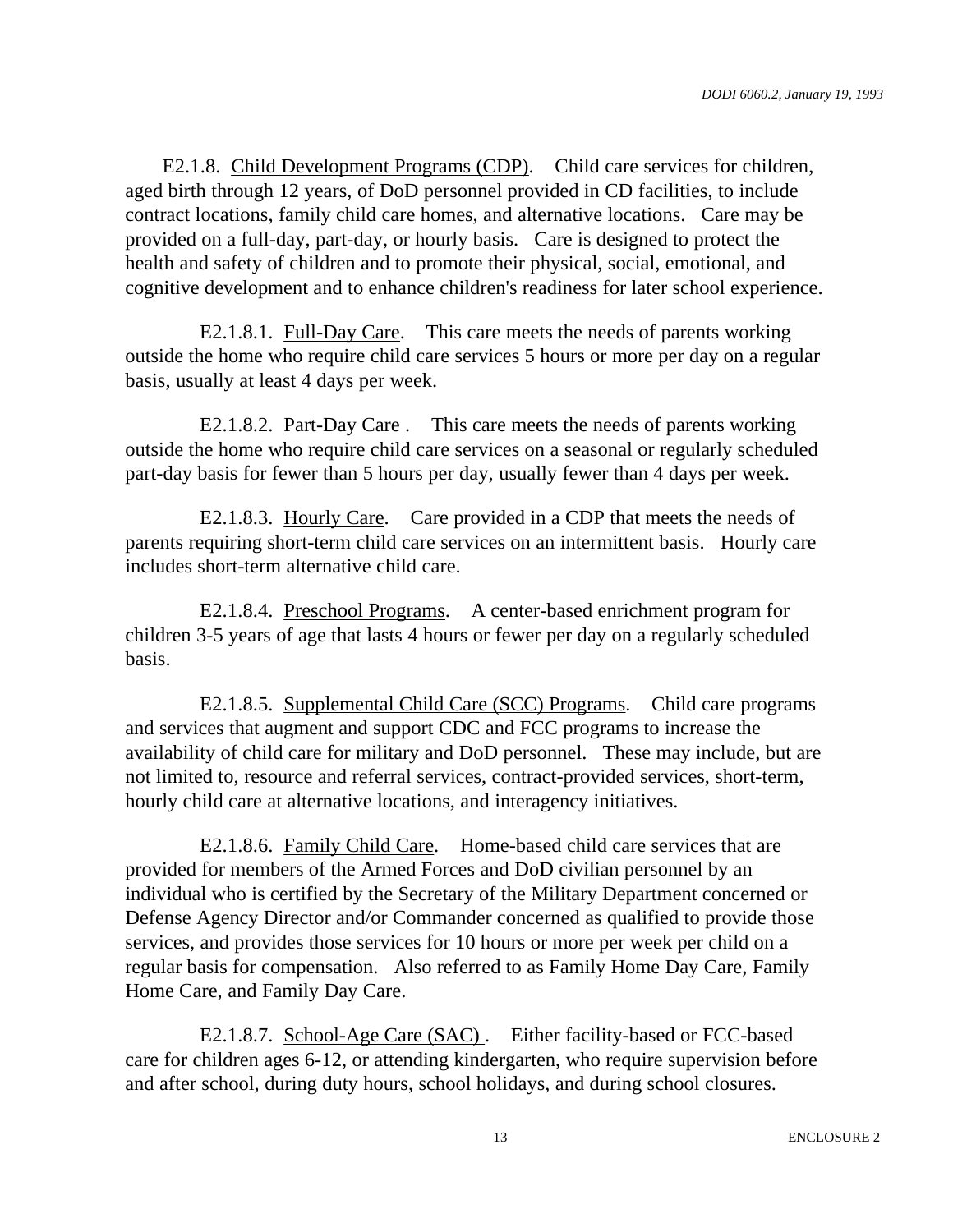E2.1.8.8. Resource and Referral (R&R). A service that provides information about child care services on and off the installation to meet patrons' child care needs and to maximize use of available sources of child care.

E2.1.8.9. Short-Term Child Care. A child care program that provides on-site hourly group child care when a parent or guardian of the children in care are attending the same function and are in the same facility.

E2.1.9. Competitive Service Positions. As defined in 5 U.S.C., 2102 (reference  $\phi$ (*oo*)), these positions consist of:

E2.1.9.1. All civil service positions in the Executive Branch, except:

E2.1.9.1.1. Positions that are specifically excepted from the competitive service by or under statute;

E2.1.9.1.2. Positions to which appointments are made by nomination for confirmation by the Senate, unless the Senate otherwise directs;

E2.1.9.1.3. Positions in the Senior Executive Service.

E2.1.9.2. Civil service positions not in the Executive Branch that are specifically included in the competitive service by statute.

E2.1.9.3. Positions in the government of the District of Columbia that are specifically included in the competitive service by statute.

E2.1.10. Developmental Program. A planned program of developmentally appropriate activities that promotes the social, emotional, physical, and cognitive development of children and enhances school readiness. Activities include child-initiated as well as adult-directed activities.

E2.1.11. DoD CDP Employee Wage Plan. The NAF wage plan implemented in response to the Military Child Care Act (reference (*i*)), which uses a NAF pay banding system to provide direct service personnel with rates of pay substantially equivalent to other employees at the installation with similar training, seniority, and experience. Pay increases and promotions are tied to completion of training. Completion of training is a condition of employment. This wage plan does not apply to CDPs constructed and operated by contractors under 10 U.S.C. 2809 (reference (*ff*)).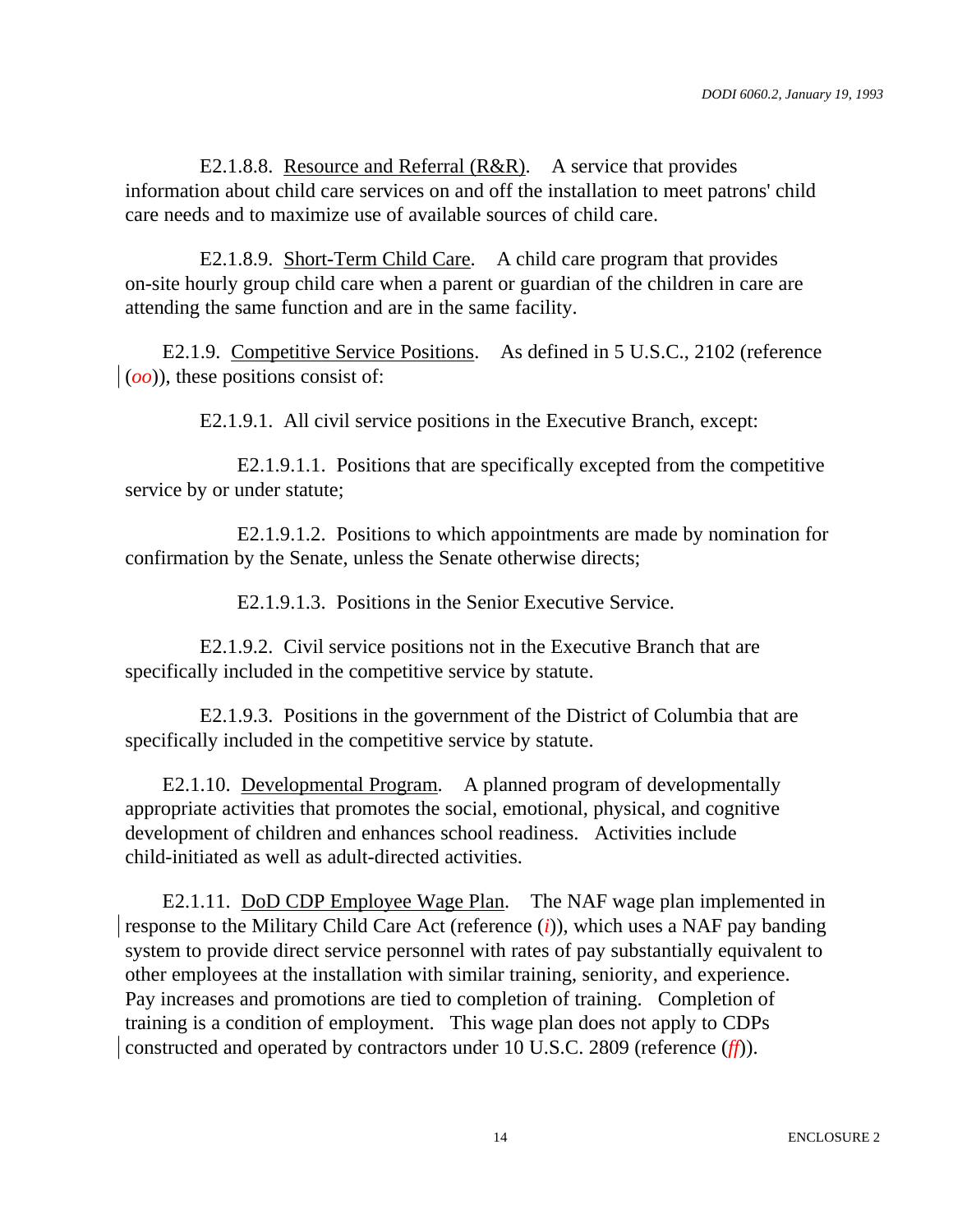E2.1.12. DoD Certificate to Operate. A certificate issued every 15 months to each DoD CDP after the program has been inspected by a representative(s) of the higher headquarters or a major command Child Development Specialist, and found to be in compliance with DoD standards.

E2.1.13. DoD Child Abuse and Safety Hotline. Continental United States and Outside Continental United States 1-800 numbers that reach the Office of the Assistant Secretary of Defense (Force Management and Personnel) to report suspected child abuse or safety violations in DoD child development and youth programs.

E2.1.14. DoD Child Development (CD) Facility. All or any portion of a facility on a military installation, the primary purpose of which is to provide child care to children of members of the Armed Forces and DoD civilians.

E2.1.15. DoD Installation. A base, camp, post, station, yard, center, homeport facility for any ship, or other activity under the jurisdiction of the Department of Defense, including any leased facility.

E2.1.16. Facility. A building, structure, or other improvement to real property.

E2.1.17. Facility-Based Program. Refers to child care that is provided within centralized facilities. Does not include family child care homes.

E2.1.18. Family Care Plan. A document that outlines, on Service-specific forms, the person(s) who shall provide care for the military member's children, disabled, elderly and/or other family member(s) dependent upon the member for financial, medical, or logistical support in the absence of the member due to military duty. The plan outlines the legal, medical, logistical, educational, monetary, and religious arrangements for the care of the member's family, in accordance with DoD Instruction 1342.19 (reference (*jj*)).

E2.1.19. FCC Management Personnel. DoD employees or contract personnel, either APF or NAF, who are responsible for FCC program management, training, inspections and other services to assist FCC providers. Includes program directors, monitors, outreach workers, United States Department of Agriculture (USDA) Child and Adult Care Food Program (CACFP) monitors, and administrative personnel.

E2.1.20. FCC Provider. An individual 18 years of age or older who provides child care for 10 hours or more per week per child on a regular basis in his or her Government quarters with the approval and certification of the commanding officer,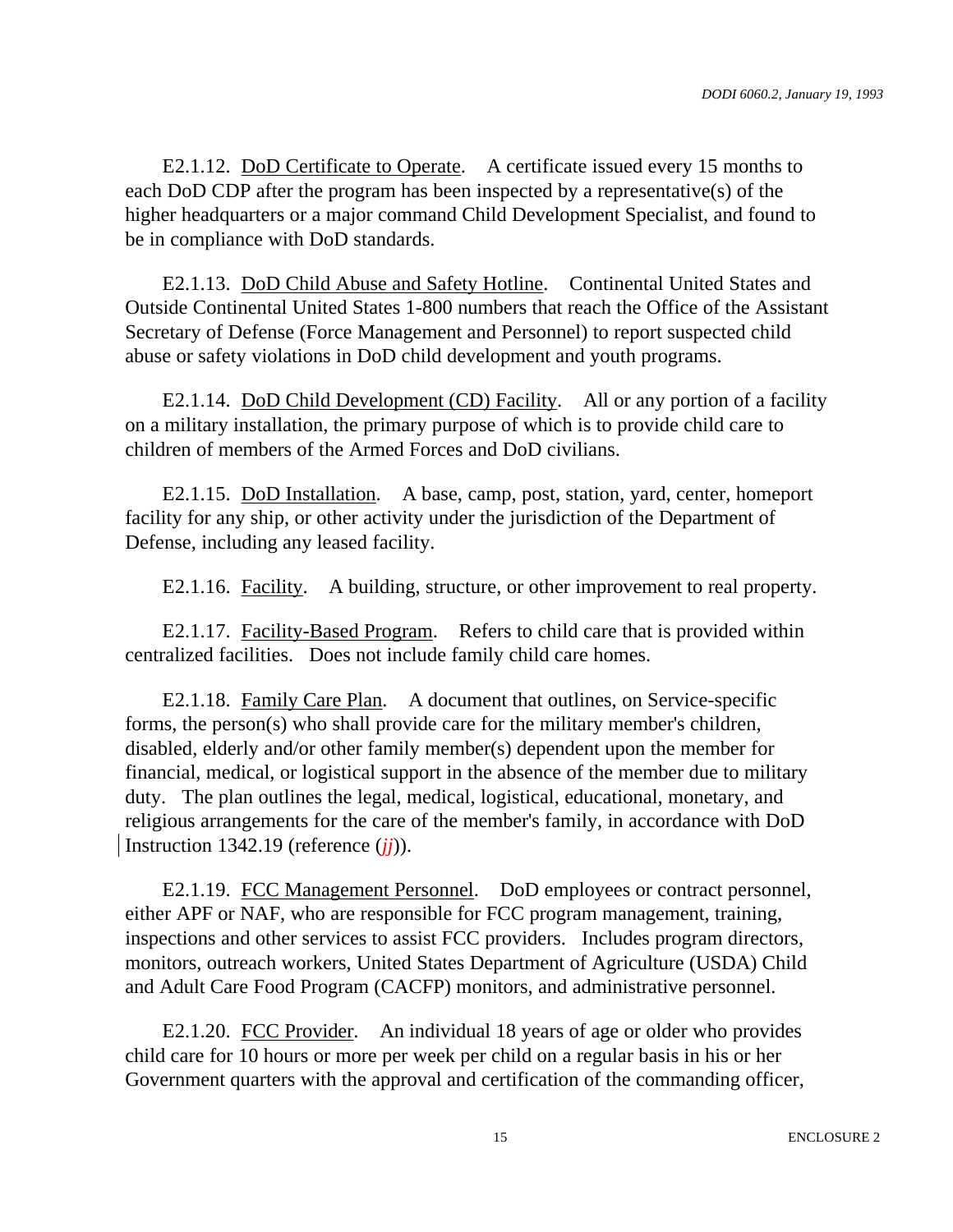and has responsibility for planning and carrying out a program that meets the children's needs at their various stages of development and growth.

E2.1.21. Infant. A child 6 weeks through 12 months of age.

E2.1.22. Military Child Development Center (CDC). A facility on a military installation at which child care services are provided for members of the Armed Forces or DoD civilians or any other facility at which such child care services are provided that is operated by the Secretary of a Military Department.

E2.1.23. Mixed Age Group. A group of children in a CDP drawn from more than one child age group category.

E2.1.24. National Academy of Early Childhood Programs. A division of the National Association for the Education of Young Children (NAEYC) that administers an early childhood program accreditation process designed to set the standards of excellence in early childhood education.

E2.1.25. National Capitol Region (NCR). The geographic area located within the boundaries of the District of Columbia; Montgomery and Prince Georges Counties in the State of Maryland; Arlington, Fairfax, Loudon, and Prince William Counties in the Commonwealth of Virginia; and all cities and other units of government within the geographic area bounded by the outer boundaries of the combined area of such District, Counties, and City.

E2.1.26. Newborn. A child birth through 5 weeks of age.

E2.1.27. Nonappropriated Funds Instrumentalities (NAFI) Employees. Civilian personnel hired by DoD Components and compensated from NAFI funds as defined in DoD Directive 1015.1 (reference (*pp*)). This includes temporary employees, 18 years or older.

E2.1.28. Parent. The biological father or mother of a child; a person who, by order of a court of competent jurisdiction, has been declared the father or mother of a child by adoption; the legal guardian of a child; or a person in whose household a child resides, provided that such person stands in loco parentis to that child and contributes at least one-half of the child's support.

E2.1.29. Parent Advisory Board. A group composed of parents of children attending DoD CDPs. This board shall act in an advisory capacity, providing recommendations for improving services. The board shall meet periodically with staff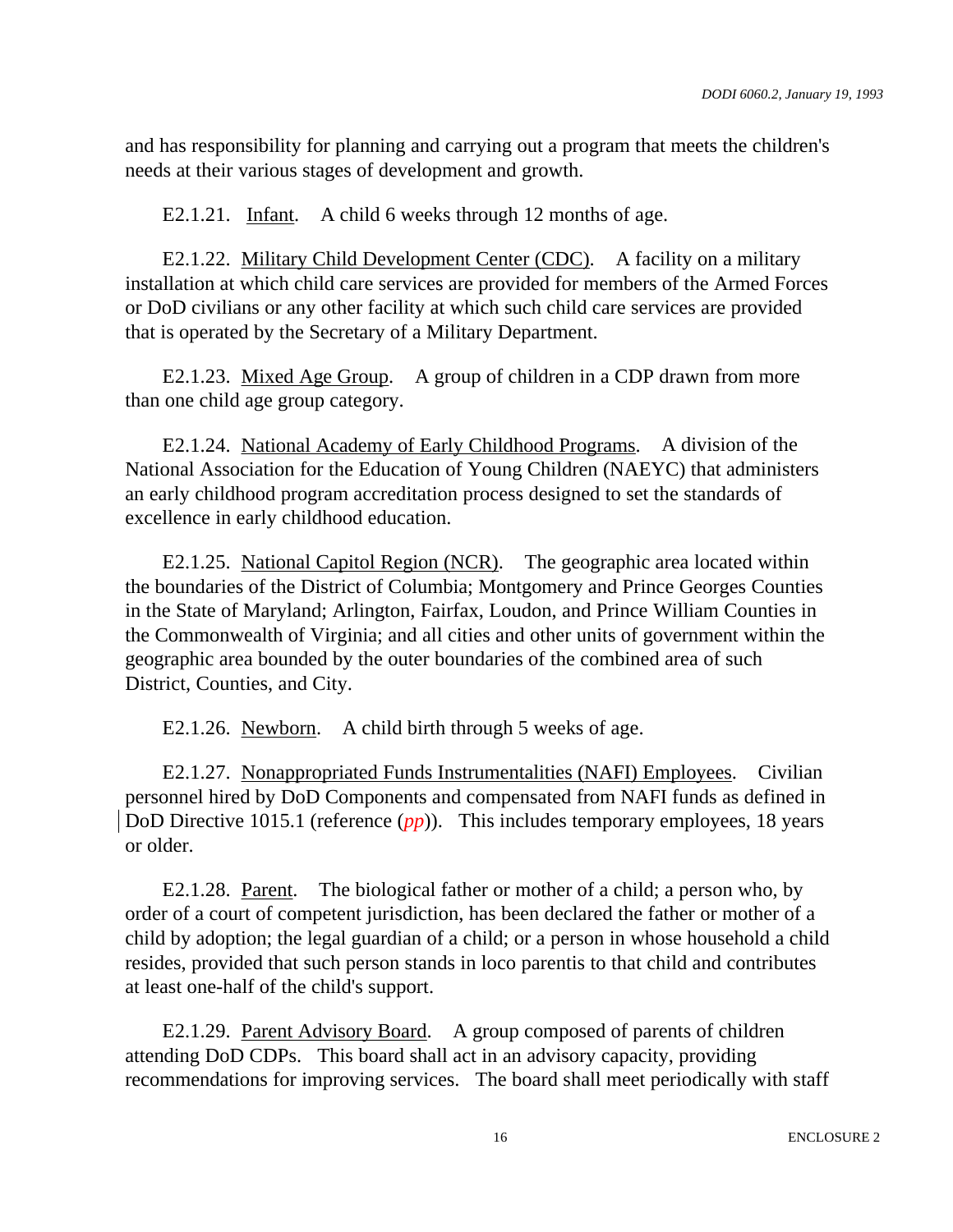of the CDP. The board, with the advice of the program staff, shall be responsible for developing and overseeing the implementation of the parent participation program in accordance with Section 1506(a) of the Military Child Care Act of 1989 (reference (*i*)). Parent Advisory Boards are not advisory committees and need not comply with the Federal Advisory Committee Act (reference (*qq*)) under Section 805 of the Military Family Act of 1985 (reference (*rr*)).

E2.1.30. Parent Participation Program. A planned group of activities and projects established by the Parent Advisory Board to encourage parents to volunteer in CDPs, including special events and activities (such as field trips, holiday events, and special curriculum programs), small group activities, special projects (such as playground improvement, procurement of equipment, and administrative aid), and parent education programs and training workshops to include child abuse prevention education for parents.

E2.1.31. Person with a Disability. Any person who has a physical or mental impairment that substantially limits one or more major life activities, has a record of such an impairment, or is regarded as having such an impairment. A person who meets the definition of a handicapped person in DoD Directive 1020.1 (reference (*ee*)).

E2.1.32. Preschool-Age. Children 37 months through 5 years of age.

E2.1.33. Pre-Toddler. A child 13 through 24 months of age.

E2.1.34. School-Age Children. Children aged 6 years through 12, or attending kindergarten through sixth grade, enrolled in a school-age care program.

E2.1.35. Staff:Child Ratio. The number of children for whom individual caregiving personnel or FCC providers will be responsible. Staff:child ratio varies according to different age groups (enclosures E4. and E5.).

E2.1.36. Support Staff. Person(s) responsible for providing services not directly related to direct child care services, such as, but not limited to, janitorial, food service, clerical, and administrative duties.

E2.1.37. Toddler. Children 25 through 36 months of age.

E2.1.38. Total Family Income. Includes all earned income including wages, salaries, tips, long-term disability benefits, voluntary salary deferrals, quarters allowances and subsistence allowances and in-kind quarters and subsistence received by military member, pay for service in a combat zone and anything else of value, even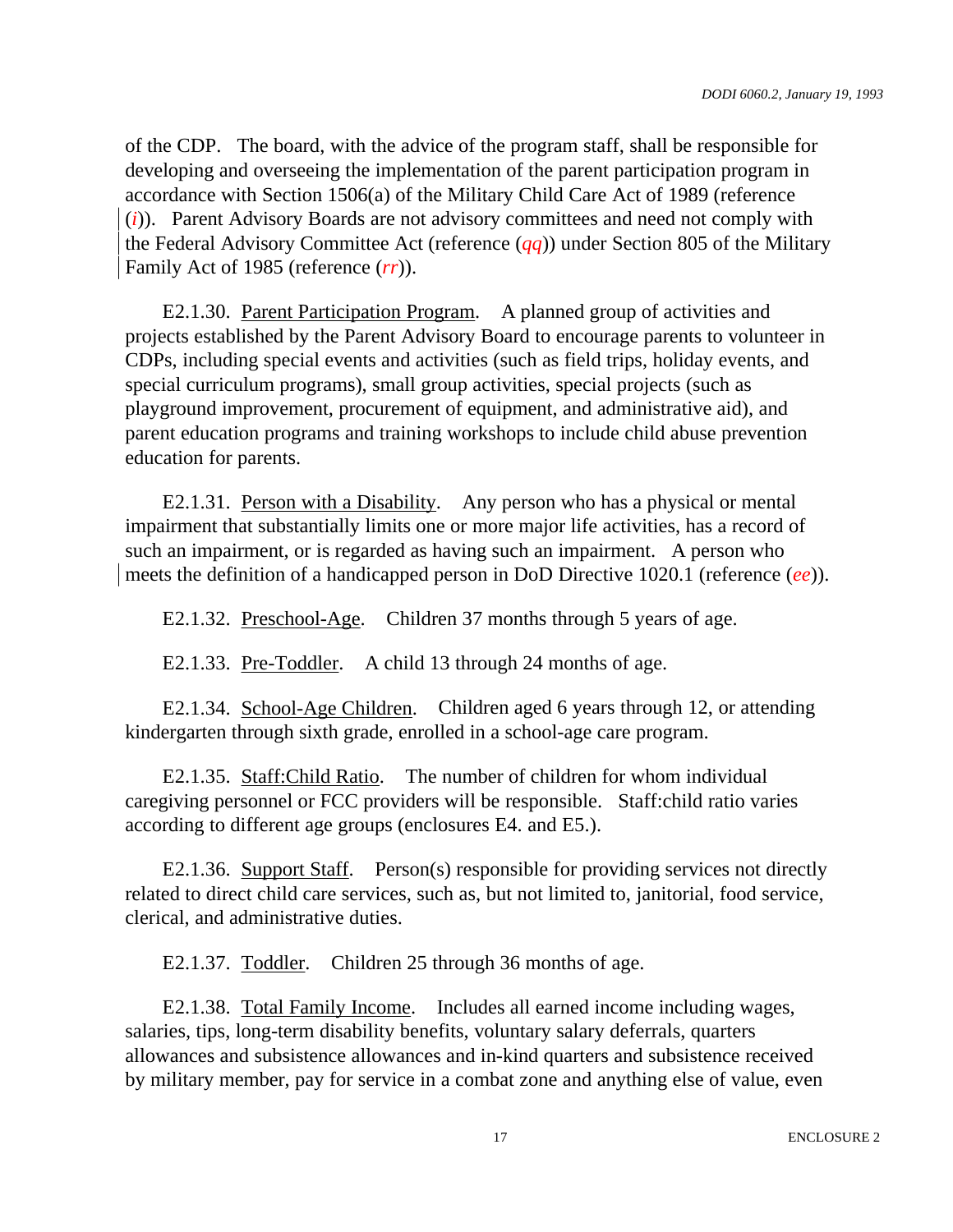if not taxable, that was received for providing services. Quarters allowances and subsistence allowances mean the Basic Allowance for Quarters and the Basic Allowance for Subsistence received by military personnel (with respect to grade and status) and the value of meals and lodging furnished in-kind to military personnel residing on military bases.

E2.1.39. Training and Curriculum Specialist. An APF employee who is a professionally qualified early childhood educator who meets the professional qualifications of the National Academy of Early Childhood Programs' Early Childhood Specialist, who provides training for employees, and FCC providers, and ensures curriculum development and implementation.

E2.1.40. Unmet Need. The number of children whose parents cannot work outside the home because child care is not available.

E2.1.41. Waiting List. List of children waiting for a CDP space and whose parents have requested space in a CDP and none is available.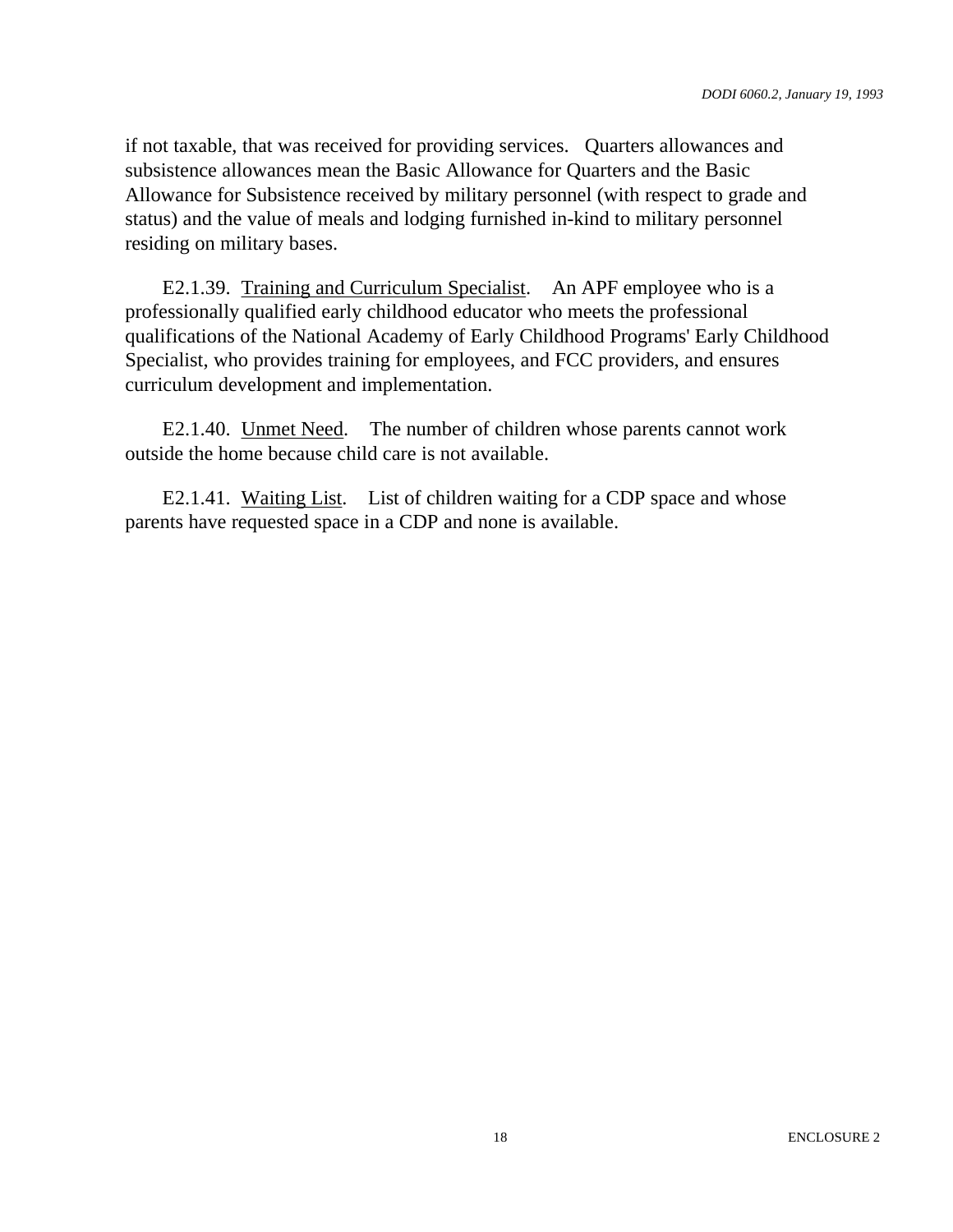## E3. ENCLOSURE 3

## DoD REQUIREMENTS FOR THE ESTABLISHMENT AND OPERATION OF CDPs

#### E3.1. General Policy

E3.1.1. The DoD Components may establish CDPs for children, birth through 12 years of age, for full-day, part-day, and hourly care. Services may consist of CDCs, FCC Homes, SAC Programs, R&R, preschool, and SCC, such as short-term child care in alternative locations. The requirements in this attachment apply to all DoD CDPs.

E3.1.2. Each DoD CDP shall have standard operating procedures for reporting cases of suspected child abuse and neglect and shall train all CD employees, FCC providers, and volunteers on how to report allegations of child abuse.

E3.1.3. All DoD Components that establish and administer CDPs shall ensure that criminal history background checks are performed in accordance with the Crime Control Act of 1990 (reference (*cc*)) and implementing guidance issued for the Department of Defense and the DoD Components concerned.

E3.1.4. All CDPs shall ensure that parents are informed of child abuse prevention, identification, and reporting requirements. Each CDP shall ensure the DoD Child Abuse and Safety Hotline telephone number is posted in all facility lobbies, CDP offices, and FCC homes.

E3.1.5. Each CDP administered by a DoD Component shall establish a parent advisory board in accordance with Section 1506(a), Military Child Care Act of 1989 (reference (*i*)), composed of parents of children enrolled in all installation programs and ensure a parent chairs this board. This board shall act in an advisory capacity, providing recommendations for improving services. The Board Chair shall forward recommendations through the program director to the installation commander Defense Agency Director and/or Commander for review and disposition. The board, with the advice of the program staff, is responsible for coordination of the parent participation program described in paragraph E3.2.1., below. Each board shall be formally established and chartered in accordance with Service regulations or Defense Agency requirements. The boards are not advisory committees and need not comply with 5 U.S.C., App. 2 (reference (*qq*)), under 10 U.S.C. 805 (reference (*rr*)).

E3.1.6. Each CDP administered by a DoD Component shall establish a parent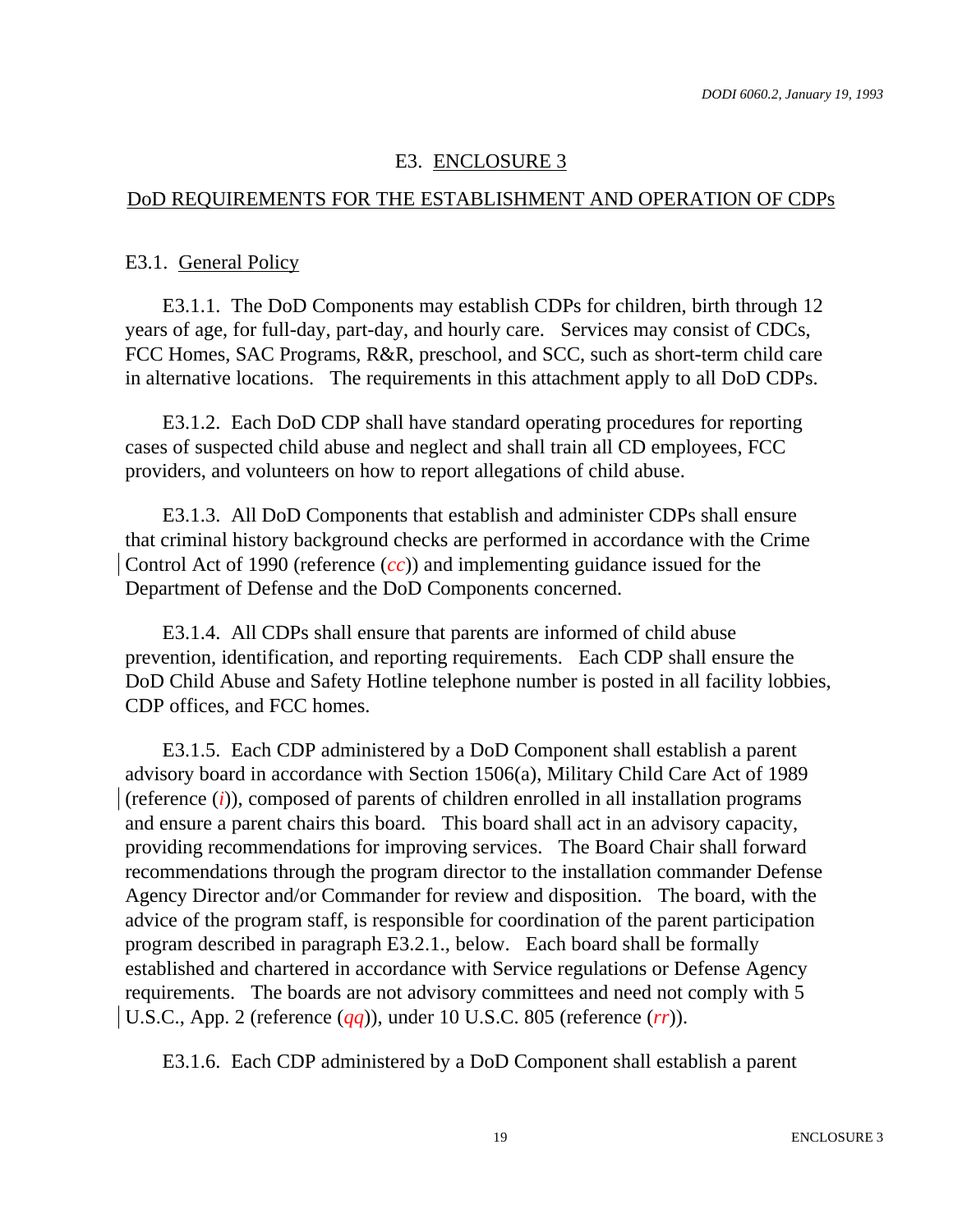participation program in accordance with Section 1506(b) of reference (*i*). The parent advisory board and assigned CDP employees shall coordinate the development of this program and shall oversee its implementation.

E3.1.7. Each CDP administered by a DoD Component shall involve parents in program planning and evaluation, and ensure parents have unlimited access to their children at all times.

#### E3.2. Preschool Programs

The DoD Component may establish preschool programs as a subactivity of the CDP. The purpose of these programs is to enhance school readiness by providing enrichment activities for children that helps them develop the knowledge, skills, abilities, and attitudes necessary for entry into school.

E3.2.1. Preschools shall follow the educational occupancy standards for existing facilities as outlined by the National Fire Protection Association (NFPA) Life Safety Code 101 (reference (*ss*)).

E3.2.2. An installation may use CDC space for a preschool program only when the waiting list for child care for active duty military and DoD civilian personnel does not exceed 20 percent of the facility capacity. The installation may use no more than 20 percent of any space that meets the NFPA (reference (*ss*)) standards for existing day care facilities for preschool programs, SAC, or hourly care, if there is a waiting list for full-day and part-day child care for parents employed outside the home.

#### E3.3. Developmental Program

E3.3.1. Each DoD CDP shall establish a planned program of developmentally appropriate activities.

E3.3.2. Each CDP shall provide adequate and nutritious meals and snacks that follow USDA CACFP guidelines (reference (*tt*)), and are prepared in a safe and sanitary manner.

E3.3.3. Each DoD Component shall issue guidelines for the training, screening, and supervision of volunteers in any CDP.

E3.3.4. Training and Curriculum (T&C) Specialist. The T&C Specialist shall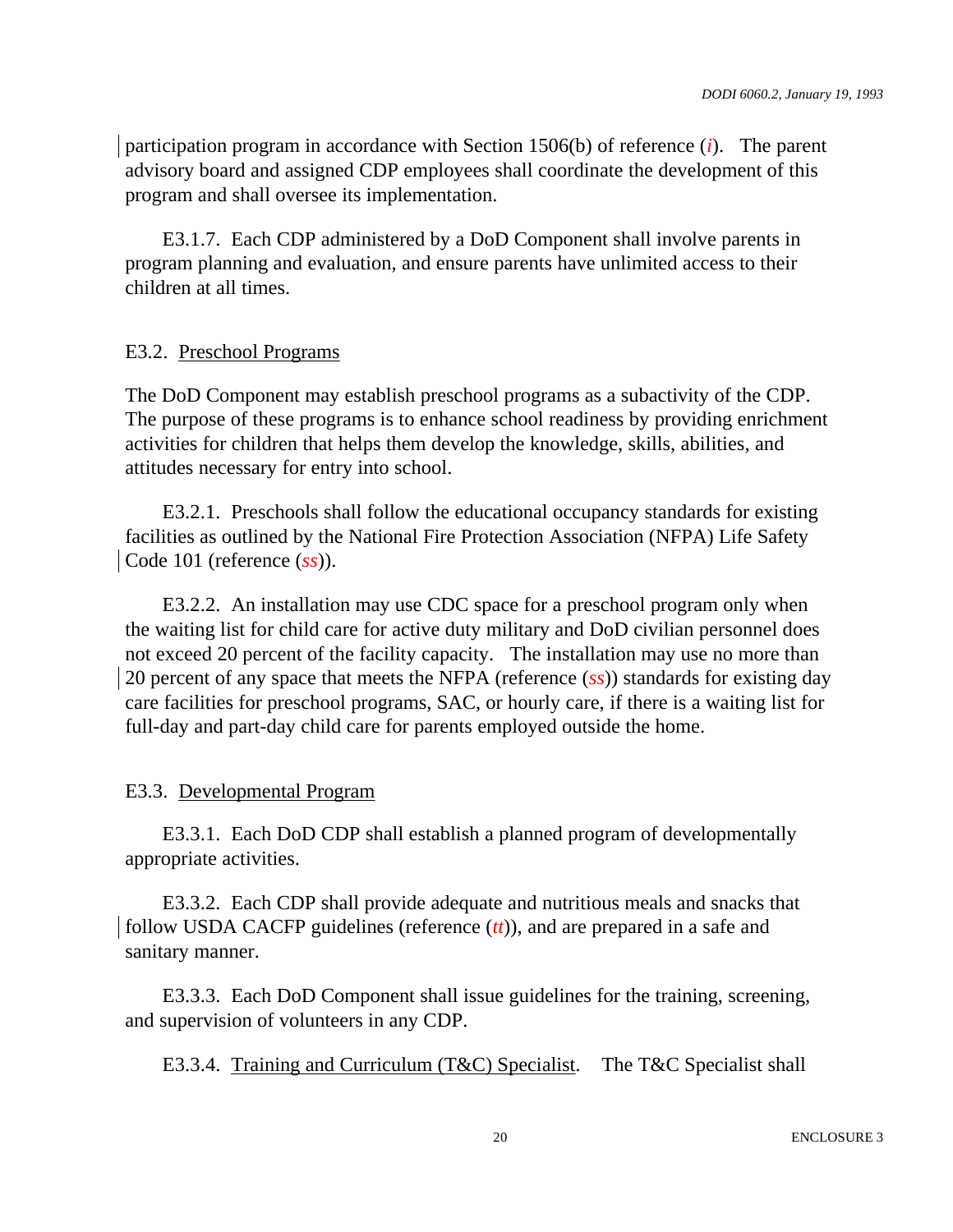ensure that all CD employees and FCC providers receive the training required in this Instruction. At least one employee at each DoD CDC or CDP shall be a T&C Specialist. In military CDCs, this person shall be an employee in a competitive service position as defined in item E2.1.9. of enclosure E2. The duties of the T&C Specialist include the following:

E3.3.4.1. Special teaching, role modeling, and demonstration of activities in facilities and FCC programs.

E3.3.4.2. Daily oversight and instruction of other child care employees.

E3.3.4.3. Daily assistance in preparation of lesson plans.

E3.3.4.4. Assistance in the child abuse prevention and detection training program.

E3.3.4.5. Advice to the CDP director on the performance of other child care employees and FCC providers.

E3.3.4.6. Assistance to management staff in the development and implementation of parent education programs.

#### E3.4. Operational Oversight

E3.4.1. The DoD Components shall establish procedures for inspection of CDPs and certify compliance with the requirements established in this Instruction. It is DoD policy that all CDPs operated by or for DoD Components are included in these inspections.

E3.4.2. Installation and/or Local Inspections. Qualified local personnel will inspect each program. Each DoD Component shall establish criteria that determines the qualifications for local inspectors. Each inspection shall be unannounced and conducted at intervals to ensure that each CDP has continuous oversight. These inspections shall consist of the following:

E3.4.2.1. At least one comprehensive health and sanitation inspection per year by representatives of the installation commander or Defense Agency Director and/or Commander having proponency for the program.

E3.4.2.2. At least one comprehensive fire and safety inspection per year by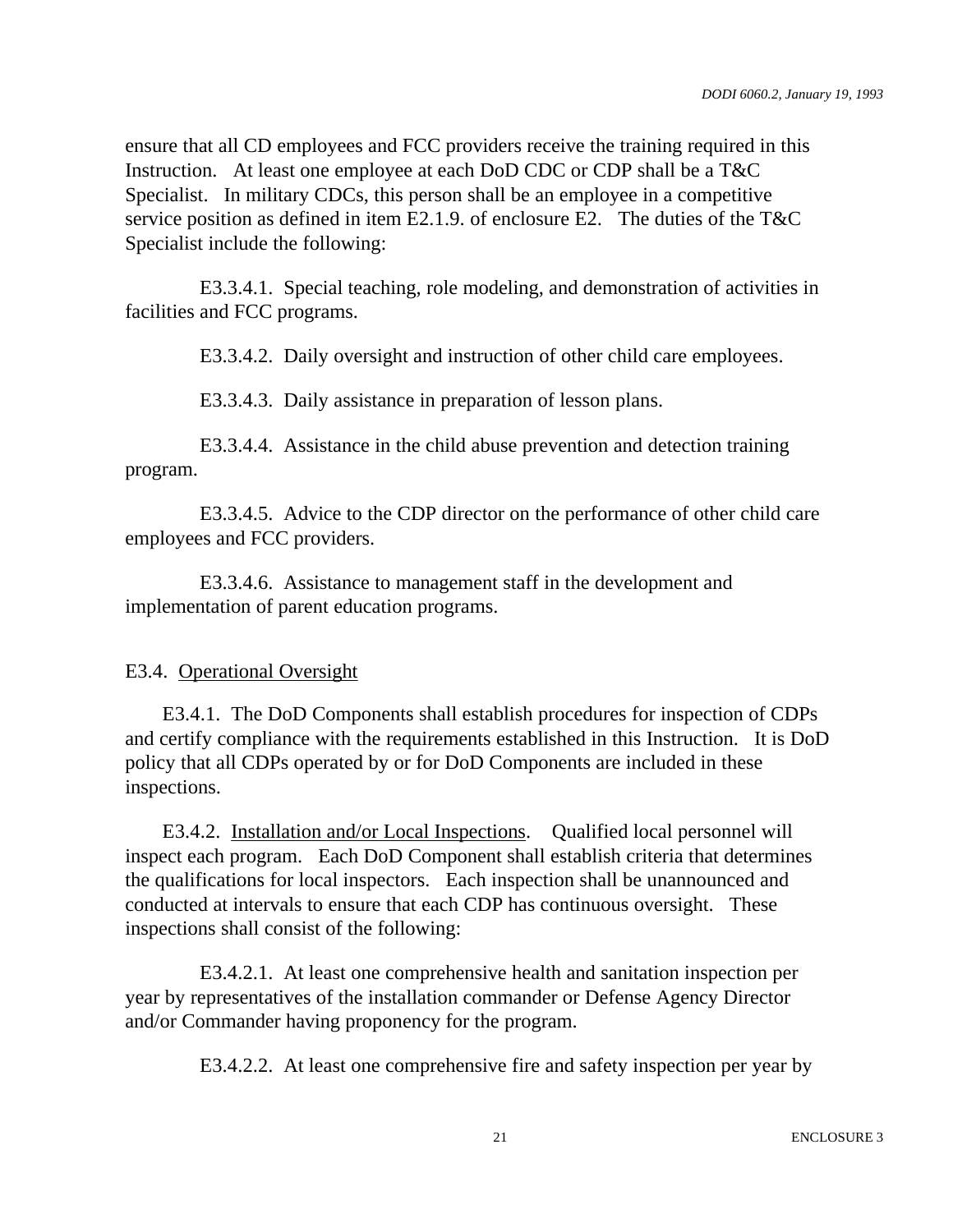representatives of the installation commander or Defense Agency Director and/or Commander having proponency for the program, which includes a review of facility and maintenance.

E3.4.2.3. One inspection led by a representative of the installation commander or Defense Agency Director and/or Commander with authority to verify compliance with DoD standards. This inspection shall employ a multidisciplinary team with expertise in the various standards prescribed. The team will include parent representation and solicit the views of parents.

E3.4.3. A Major Command or Higher Headquarters (DoD Component) Inspection. A CD representative, who meets the qualifications listed in paragraph E3.4.3.1., below, will conduct at least one inspection annually. Parents shall be interviewed as part of this inspection.

E3.4.3.1. The higher headquarters representative designated to perform program inspections shall possess qualifications in early childhood development and shall, at a minimum, meet the validator qualifications required by the NAEYC and the National Academy of Early Childhood Programs. This includes a minimum of a baccalaureate degree in Early Childhood Education, Child Development, or related field and at least 3 years of full-time teaching or management experience with young children.

E3.4.3.2. In response to each inspection, the installation shall develop a corrective action plan that addresses any deficiencies found during the inspection.

E3.4.4. Certification of Programs. Each DoD Component shall forward the results of the higher headquarters inspections required by this Instruction to the ASD(FM&P) quarterly. The DoD Component is authorized to issue DD Form 2636, "Certificate to Operate," to those CDP programs that are in compliance with this Instruction . Each CDP will display this certificate in a prominent location. If at any time it is determined by the DoD Component that a program is not in compliance with this Instruction, the DoD Component shall notify the ASD(FM&P) and advise the responsible DoD Component that it must meet the standards in the time specified in paragraph E3.4.6.1., below.

E3.4.5. The ASD(FM&P) may periodically make unannounced visits to selected programs to review compliance with this Instruction. The ASD(FM&P) may use other means in addition to the procedures in this section to monitor CDPs and ensure compliance with standards.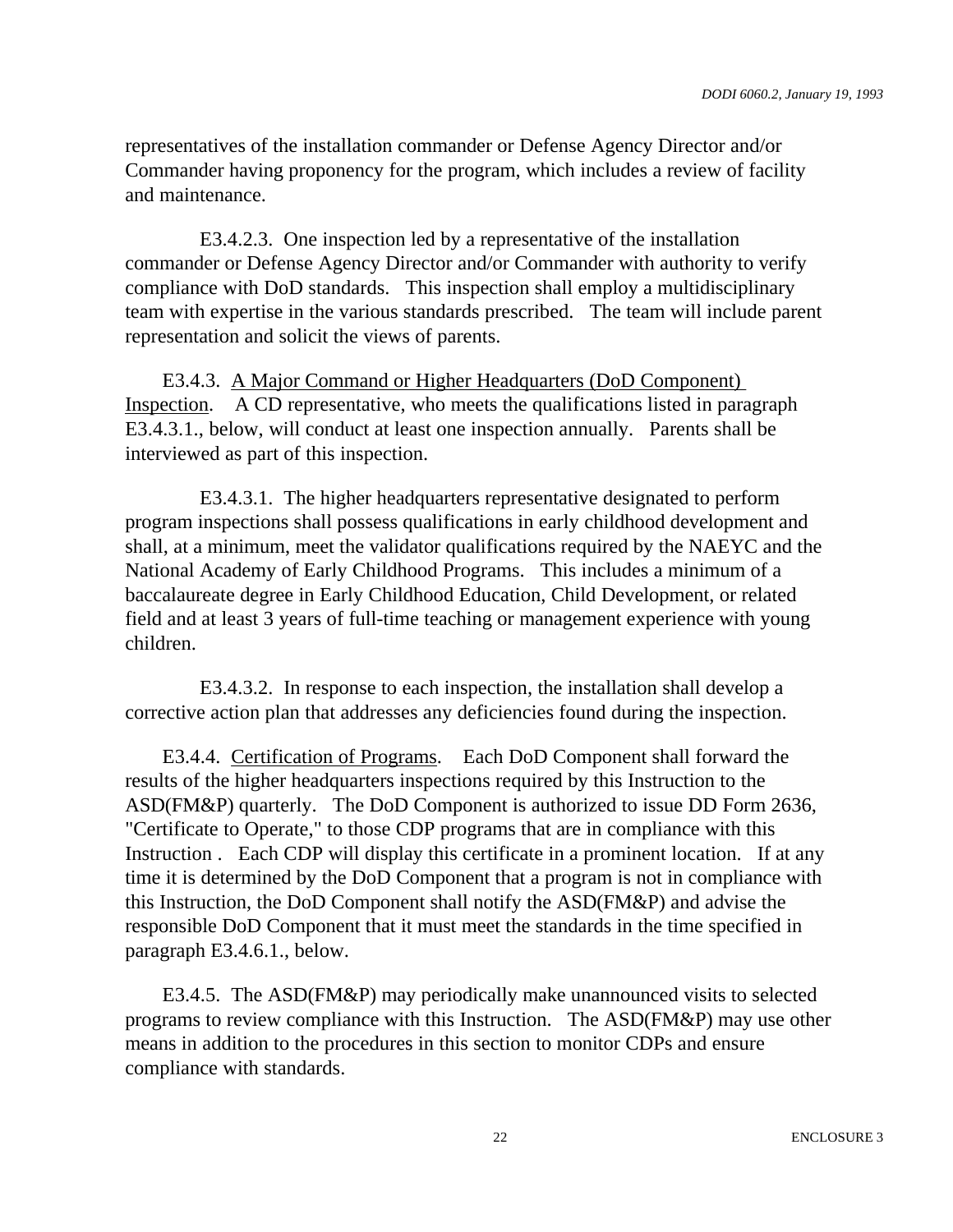## E3.4.6. Remedies for Violations

E3.4.6.1. The installation commander or Defense Agency Director and/or Commander shall ensure remedy of any life-threatening violation of this Instruction or other safety, health, and child welfare laws or regulations (discovered at an inspection or otherwise) at a DoD CDP immediately or he or she will close the facility (or affected parts of the facility). In the case of a violation that is not life-threatening, the commander of the major command under which the installation concerned operates, or the Defense Agency Director and/or Commander concerned, may waive the requirement that the violation be remedied immediately for up to 90 days beginning on the date of discovery of the violation. If the violation is not remedied by the end of that 90-day period, the DoD program or parts involved will be closed until the violation is remedied. The Secretary of the Military Department, or Defense Agency Director and/or Commander concerned, may waive the preceding sentence and authorize the program to remain open in a case in which the violation cannot reasonably be remedied within the 90-day period or in which major facility reconstruction is required.

E3.4.6.2. If a military CDC is closed under paragraph E3.4.6.1., above, the Secretary of the Military Department concerned shall promptly submit to the Committees on Armed Services of the Senate and the House of Representatives a report notifying those committees on the closing. The report shall include a notice of the violation that resulted in the closing, the cost of remedying the violation, and a statement of the reasons why the violation has not been remedied as of the time of the report. A copy of this report shall be provided to the ASD(FM&P).

E3.4.7. Each DoD Component that provides Government housing to active duty military or other DoD personnel shall prescribe regulations that ensure operational oversight of FCC homes including conducting unannounced inspections and annual review for installation certification. To ensure adequate supervision, the number of homes assigned per full-time FCC staff member may not exceed 40. FCC homes shall not be certified unless adequate supervision is provided to ensure children's safety and well-being. Each DoD Component shall ensure that unauthorized child care in Government quarters is terminated and that all persons residing in Government quarters are informed that the provision of child care in Government quarters is a privilege, not a right.

#### E3.5. Staff and Supervision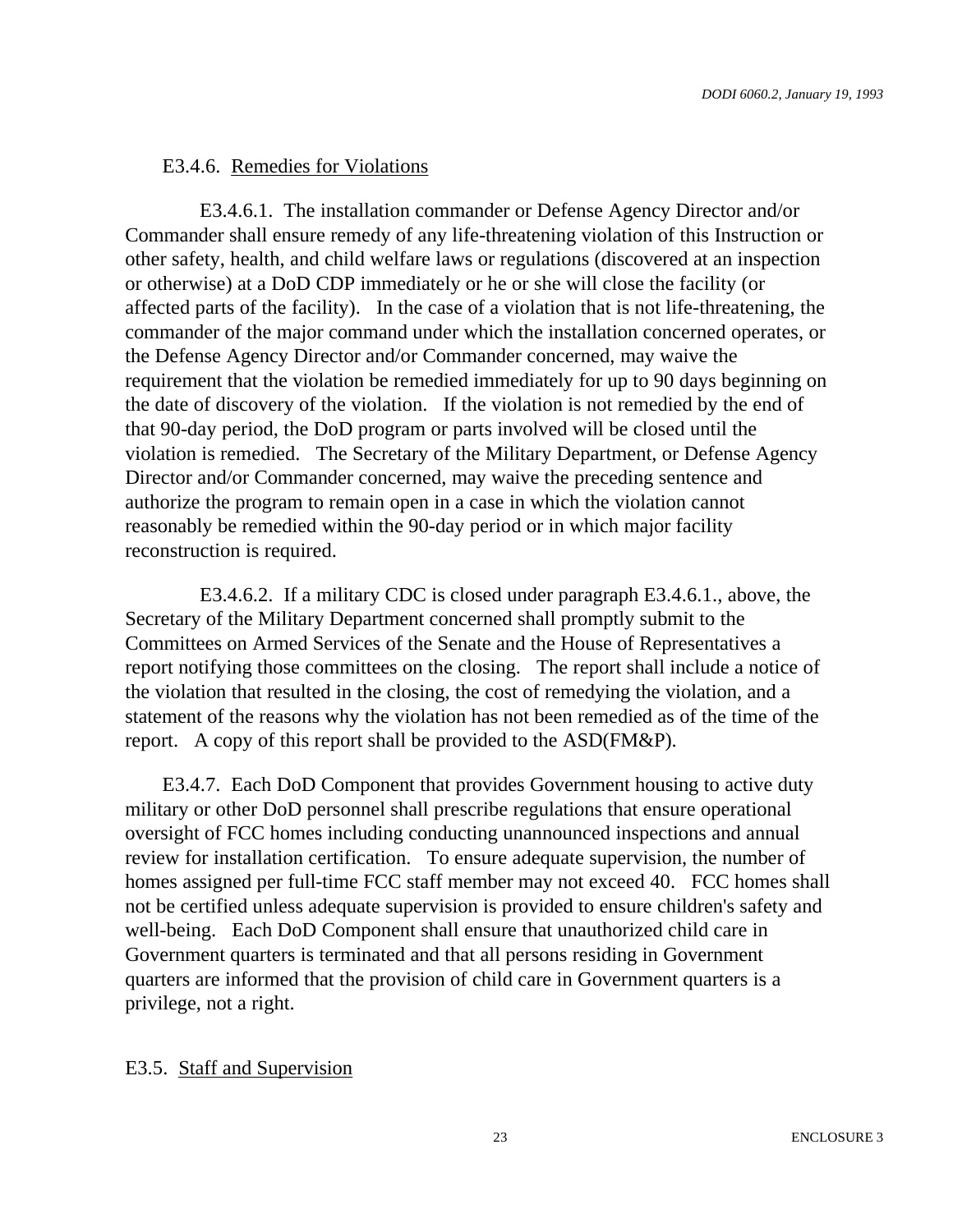Each DoD Component shall ensure that all CDC directors hired after March 23, 1991, and all other CDP directors (e.g., those for FCC) hired after October l, 1993, shall have at a minimum a baccalaureate degree in child development, early childhood education, home economics (early childhood emphasis), elementary education, special education, or other degree appropriate to the position to be filled from an accredited college or a combination of education and experiences (e.g., courses equivalent to a major in education, or in one of the subject fields appropriate to the position, plus appropriate experience or additional course work, which provide knowledge comparable to that normally acquired through the successful completion of the 4-year course of study, or a related field, including, but not limited to, education, social work, home economics, or psychology or child-related field, or 3 years equivalent experience).

#### E3.6. Funding of CDPs

E3.6.1. The DoD Component shall ensure the amount of direct APF support used for operation of DoD facility-based child care programs is not less than the amount of child care fee receipts.

E3.6.2. The installation commander or Defense Agency Director and/or Commander concerned shall ensure that child care fee receipts are used only for compensation of child care employees who are directly involved in providing child care, for food-related expenses not paid by USDA or DoD APFs, and for consumable supplies. The installation commander or Defense Agency Director and/or Commander shall ensure that, to the maximum extent possible, child care fee receipts cover the NAF cost of care provided at DoD facility based child care programs. NAF costs not covered by child care fee receipts are to be minimized.

E3.6.3. The ASD(FM&P) shall establish annual sliding fee ranges based upon total family income for use at all CD facility-based programs. These sliding fee ranges will be uniform throughout the Department of Defense for all children who attend the facility-based programs on a regular basis. Each DoD Component shall issue guidance on sliding fee ranges for preschool and SAC programs that is based on the DoD sliding fee ranges. These fees will include meals and snacks.

E3.6.3.1. The ASD(FM&P) will review the DoD sliding fee ranges annually and publish new fee ranges based on this review. Installations will establish local fees on an annual basis, using the sliding fee ranges published by the ASD(FM&P).

E3.6.3.2. Each CDP will verify total family income annually and adjust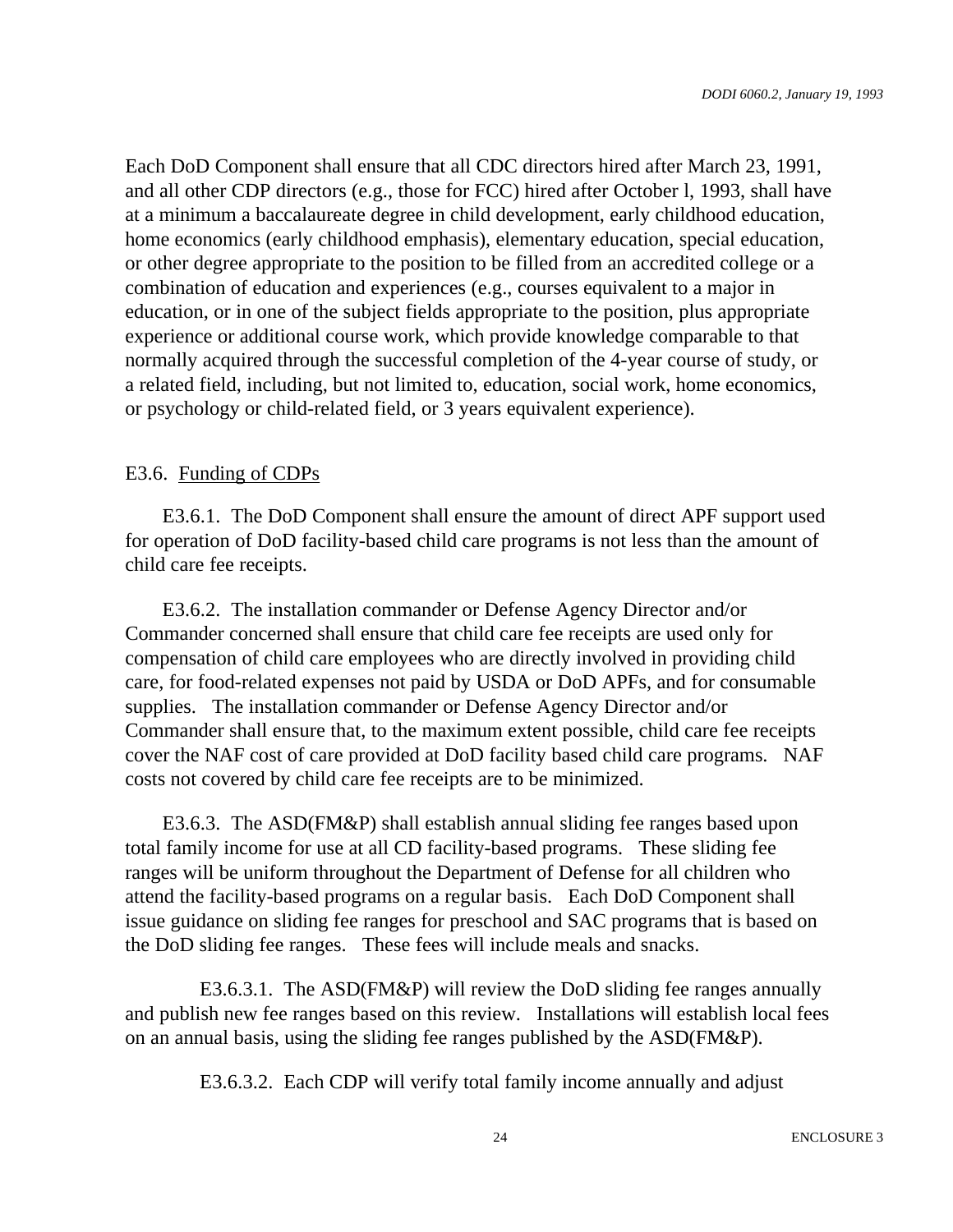individual fees accordingly. Parents will pay the highest fees set by the installation and/or agency unless they have provided proof of total family income that falls into a lower income category. The DoD Components shall require each sponsor to verify that the income stated includes total family income as defined in enclosure E2.

E3.6.3.3. The installation commander or Defense Agency Director and/or Commander may establish lower child care fees for parents participating in an approved parent participation program.

E3.6.3.4. Installation commanders or Defense Agency Directors and/or Commanders may adjust individual family fees based on hardship or other special circumstances on a case-by-case basis.

E3.6.3.5. The DoD Components may increase child care user fees at those installations where child caregiver wages are affected by nonforeign area cost of living allowance (COLA), post differential, or locality pay. The increase in child care user fee ranges may not exceed the percentage amount of the COLA, post differential, or locality pay rate, whichever applies. The DoD Component will submit any requests for waivers to the DoD child care fee ranges to the ASD(FM&P) for decision and include documentation that the levels of direct APF support are at least equal to the amount of child care user fee receipts collected.

E3.6.4. The installation commander or Defense Agency Director and/or Commander concerned may authorize the CDP to use APFs to provide direct cash assistance to FCC providers, so that FCC services can be provided to members of the Armed Forces at a cost comparable to the average cost of services provided by DoD facility-based programs.

E3.6.5. The FCC program is a service provided to DoD military and civilian personnel and will not generate NAF income. The CDP may use APF for the FCC program, including salaries of program directors, program monitors, administrative personnel, training and curriculum specialists, marketing, and supplies and equipment. The CDP may use APFs to establish and maintain lending libraries and training materials for use by providers, as well as for travel expenses of program monitors using their private vehicles to perform Government functions.

E3.6.6. FCC providers are private contractors certified and monitored by the DoD Component. Matters regarding the establishment of fees, fee policies, and collection of fees are between the provider and the parent unless the installation or Defense agency is providing a direct monetary subsidy to the provider as authorized in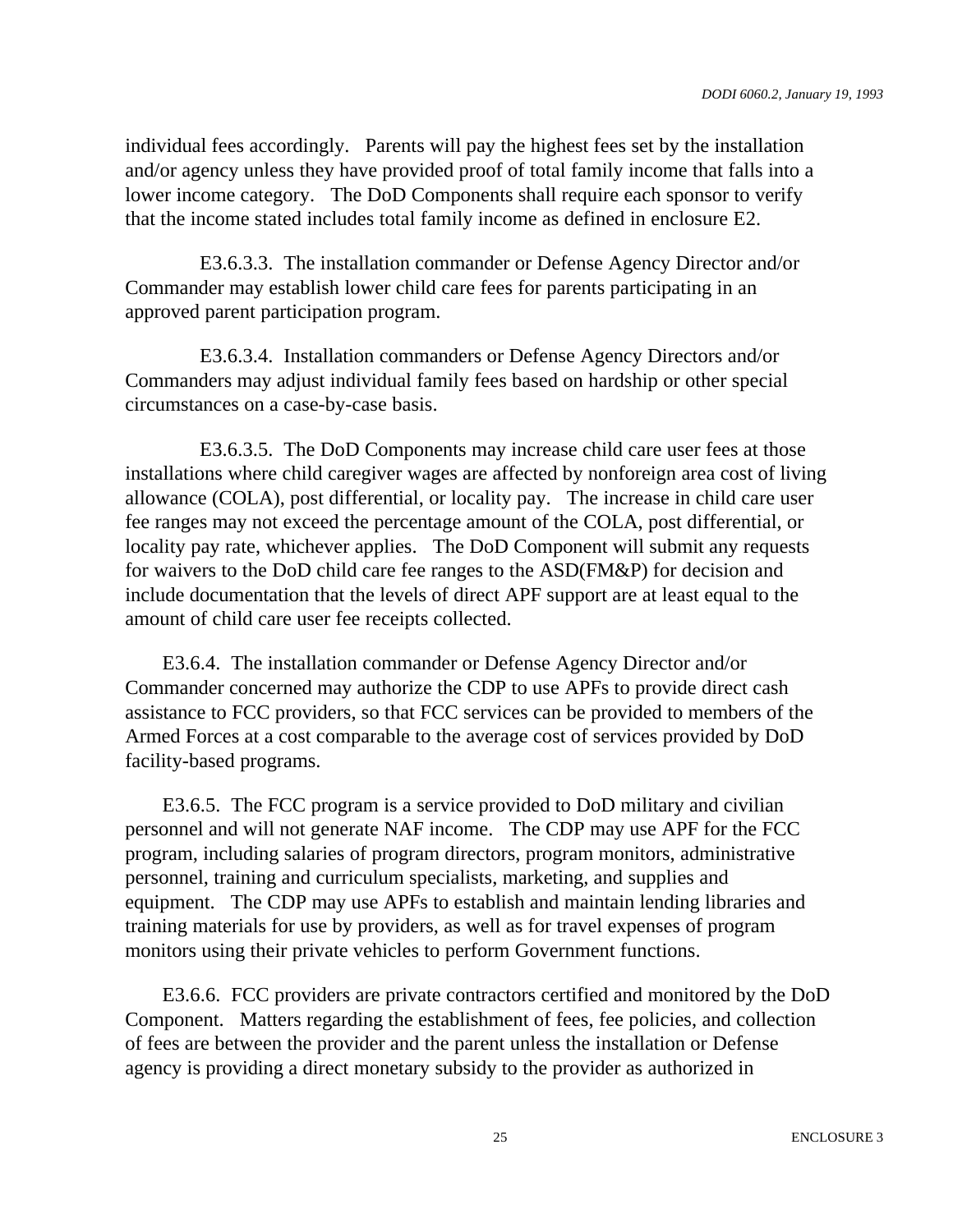subsection E3.6.4., above. When the installation or Defense Agency provides direct monetary subsidies, the installation commander or Defense Agency Director and/or Commander concerned may regulate fees charged by the FCC providers.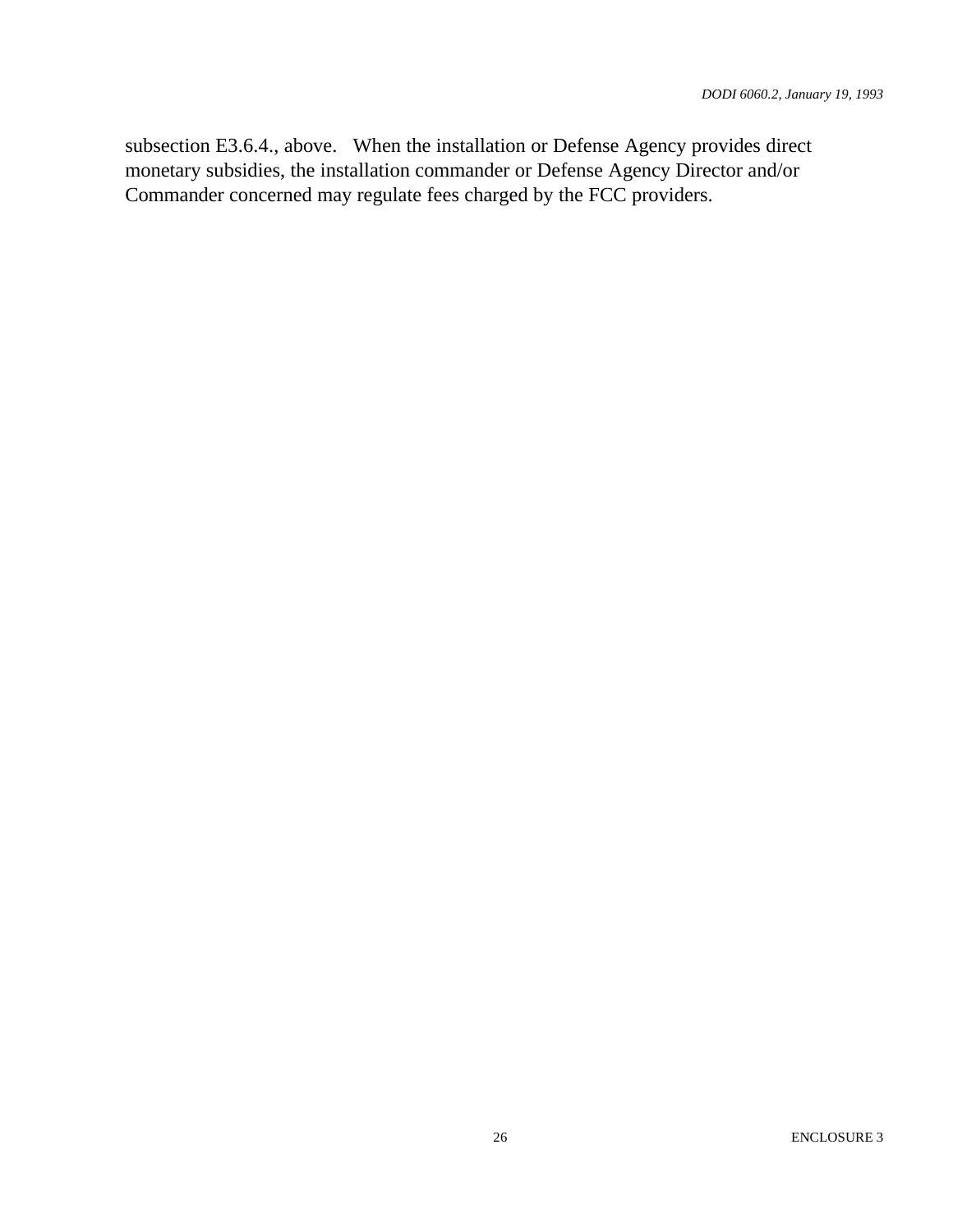## E4. ENCLOSURE 4

## DoD REQUIREMENTS FOR THE ESTABLISHMENT AND OPERATION OF CHILD DEVELOPMENT FACILITY-BASED PROGRAMS

In addition to the requirements of enclosure E3. of this Instruction, the following apply to all facility-based programs: (This does not apply to short-term child care in alternative locations when parents remain in the facility and retain responsibility for their children.)

#### E4.1. Facility Requirements

E4.1.1. The CDP shall ensure each activity room used for care has 35 square feet of usable space per child. A minimum of 75 square feet per child for each child using the playground at any one time shall be provided for playground spaces. Outdoor play areas will directly adjoin CDCs. Playgrounds for alternative program options do not have to adjoin the facility but must be accessible via a route free from hazards and be within 1/8 mile from the facility.

E4.1.2. The installation may add additional square footage to accommodate administrative requirements for CDPs, including FCC.

E4.1.3. The facility design will help minimize the risk of child abuse in CDCs by decreasing the opportunities for abuse. See subsection E4.5.2. of this enclosure, below.

#### E4.2. Child Supervision

E4.2.1. In facility-based programs, the following staffing requirements apply: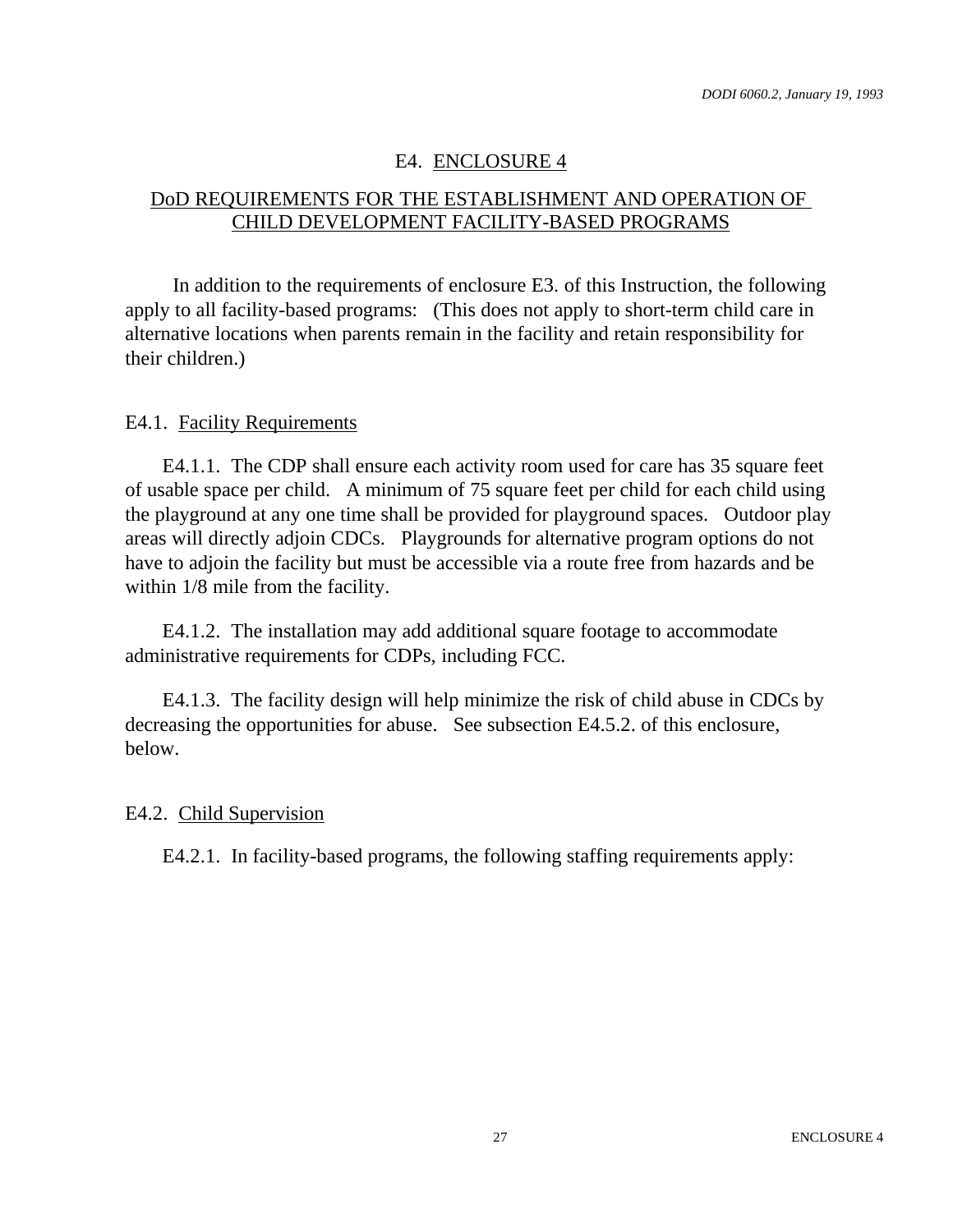|                             | <b>MAXIMUM NUMBER OF CHILDREN</b>      |    |  |  |  |  |  |
|-----------------------------|----------------------------------------|----|--|--|--|--|--|
| AGE OF CHILD                | PER ONE CAREGIVING PERSONNEL PER GROUP |    |  |  |  |  |  |
|                             |                                        |    |  |  |  |  |  |
| 6 weeks through 12 months   | 4                                      | 8  |  |  |  |  |  |
| 13 months through 24 months | 5                                      | 10 |  |  |  |  |  |
| 25 months through 36 months | 7                                      | 14 |  |  |  |  |  |
| 37 months through 5 years   | 12                                     | 24 |  |  |  |  |  |
| 6 years through 8 years     | 15                                     | 30 |  |  |  |  |  |
| 9 years through 12 years    | 15                                     | 30 |  |  |  |  |  |

E4.2.2. CD facility-based programs shall meet the staffing requirements for each age group of children, except during rest time. During rest time, the CDC director may double the staff:child ratio, except for infants aged 6 weeks to 24 months, to allow staff to attend training. These staff must remain in the building where the children are sleeping or resting. Volunteers or persons under 18 years of age may not be counted in determining compliance with staff:child ratios.

E4.2.3. CD facility-based programs shall meet the staffing requirements for the age of the youngest child in the group if children in the youngest age category make up 20 percent or more of the group. If children in the youngest age category make up less than 20 percent of the group, the installation shall use the staff:child ratio requirement for the next higher category. At least two caregivers must be present with each group of children at all times. When this is not possible, due to limited room capacity or usage, the CD director or designee shall supervise rooms through closed circuit television or visual access panels to ensure oversight by more than one adult. This does not alter the required staff:child ratio.

E4.2.4. If more than one group (two ratios) occupies a single room, each group must have its own clearly defined physical space and primary interest centers.

#### E4.3. Staff Requirements

E4.3.1. The CD director shall ensure that all newly hired caregiving personnel are at least 18 years of age; hold a high school diploma or equivalent; and have the ability to speak, read, and write English. Caregiving personnel shall be able and willing to undergo prescribed training. It is DoD policy that training, education, and experience shall influence progression from entry level to positions of greater responsibilities.

E4.3.2. The CD director shall select staff based on their qualifications and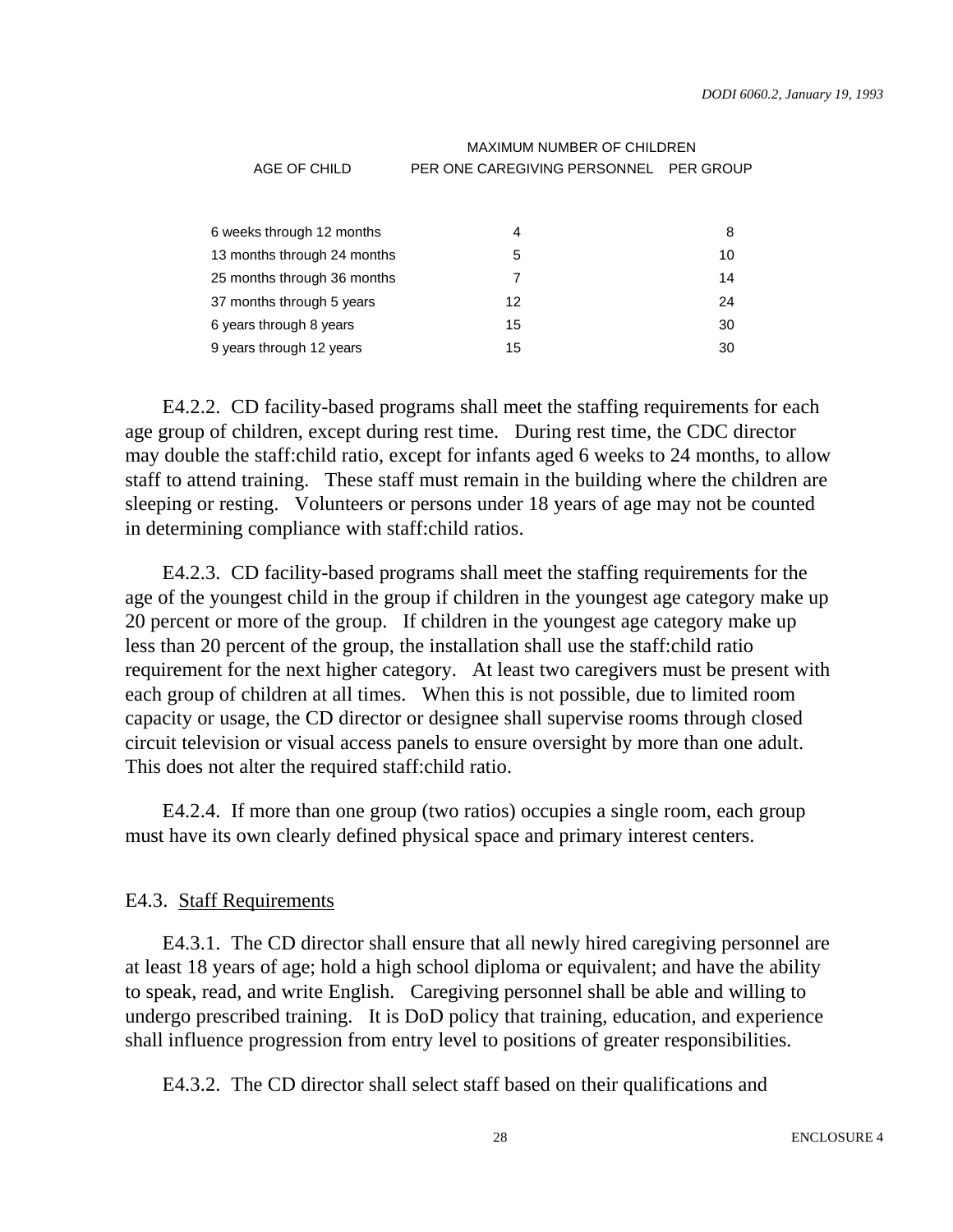demonstrated ability to work with children in a group and their understanding of children's needs. The CD director shall ensure that prior employment references for all staff members are checked before employment.

#### E4.4. Training

E4.4.1. Each CDC shall implement a training program for all CD caregiving personnel. At a minimum, this program shall include training requirements that are linked to the DoD CD Employee Wage Plan and shall include an annual review of the requirements listed in subsections E4.4.2, E4.4.3, and E4.4.4., below, except Cardiopulmonary Resuscitation (CPR), rescue breathing, and first aid, which are updated as required to keep certification current.

E4.4.2. All newly hired caregiving personnel shall complete orientation training before they are allowed to work directly with children. This orientation must include the following subjects:

| E4.4.2.1. Position orientation. |  |
|---------------------------------|--|
|---------------------------------|--|

- E4.4.2.2. Applicable regulations and installation policy.
- E4.4.2.3. Child health and safety.
- E4.4.2.4. Child abuse identification, reporting, and prevention.
- E4.4.2.5. Age-appropriate guidance and discipline.
- E4.4.2.6. Parent and family relations.

E4.4.2.7. Health and sanitation procedures.

E4.4.3. Initial Caregiver Training. All newly hired caregiving personnel shall complete 36 hours of training within 6 months of beginning work. This training shall include, at a minimum, in-depth training on the subjects listed in subsection E4.4.2., above, as well as the following:

E4.4.3.1. CD.

E4.4.3.2. Age-appropriate activities and disciplining techniques for children.

E4.4.3.3. CPR and other emergency medical procedures.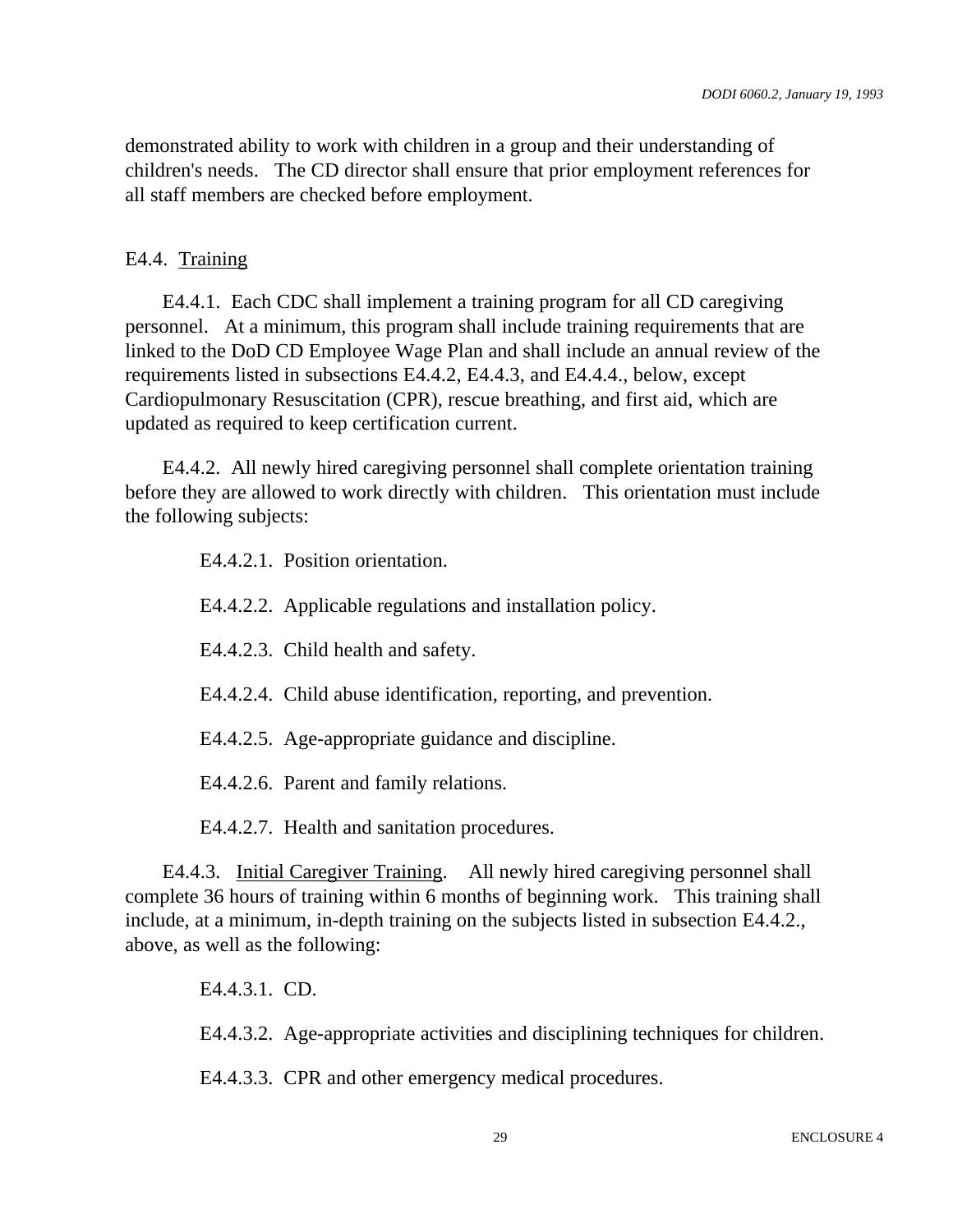E4.4.3.4. Applicable regulations.

E4.4.3.5. Nutrition and meal service.

E4.4.3.6. Child abuse and neglect prevention and reporting.

E4.4.4. Ongoing Caregiving Personnel Training. All caregiving personnel shall complete ongoing training that includes the DoD CD Employee Training Modules, authorized in subsection 1.3. of the main body of this Instruction, or an equivalent DoD-approved training program. Satisfactory completion of the training program is a condition of employment for all caregiving personnel.

E4.4.5. Support Staff. The CDP director shall ensure that all CDP support staff participate in annual training related to latest techniques and procedures in child care, to include family advocacy programs, child abuse identification, prevention and reporting procedures, center administration and/or management, parent involvement, and curriculum development.

#### E4.5. Child Abuse Prevention

E4.5.1. The CDP Director shall ensure that children can be observed at all times by parents and supervisors, that access to children by those not employed by the program is restricted, and the areas to which a child or children can be taken out of view of others are limited.

E4.5.2. Each DoD Component shall ensure the following structural requirements are met in existing facilities as well as new construction:

E4.5.2.1. There is visual access into rooms used for care.

E4.5.2.2. Doors on toilet stalls are removed except for those used by children 5 years of age and older and adults.

E4.5.2.3. Vision panels are installed in doors of rooms or other closed areas to which children might be taken, and access is controlled, unless they are kept locked during the day.

E4.5.2.4. Walls between diapering areas and the activity rooms they serve are removed, or there are vision panels to increase visibility of the caregiving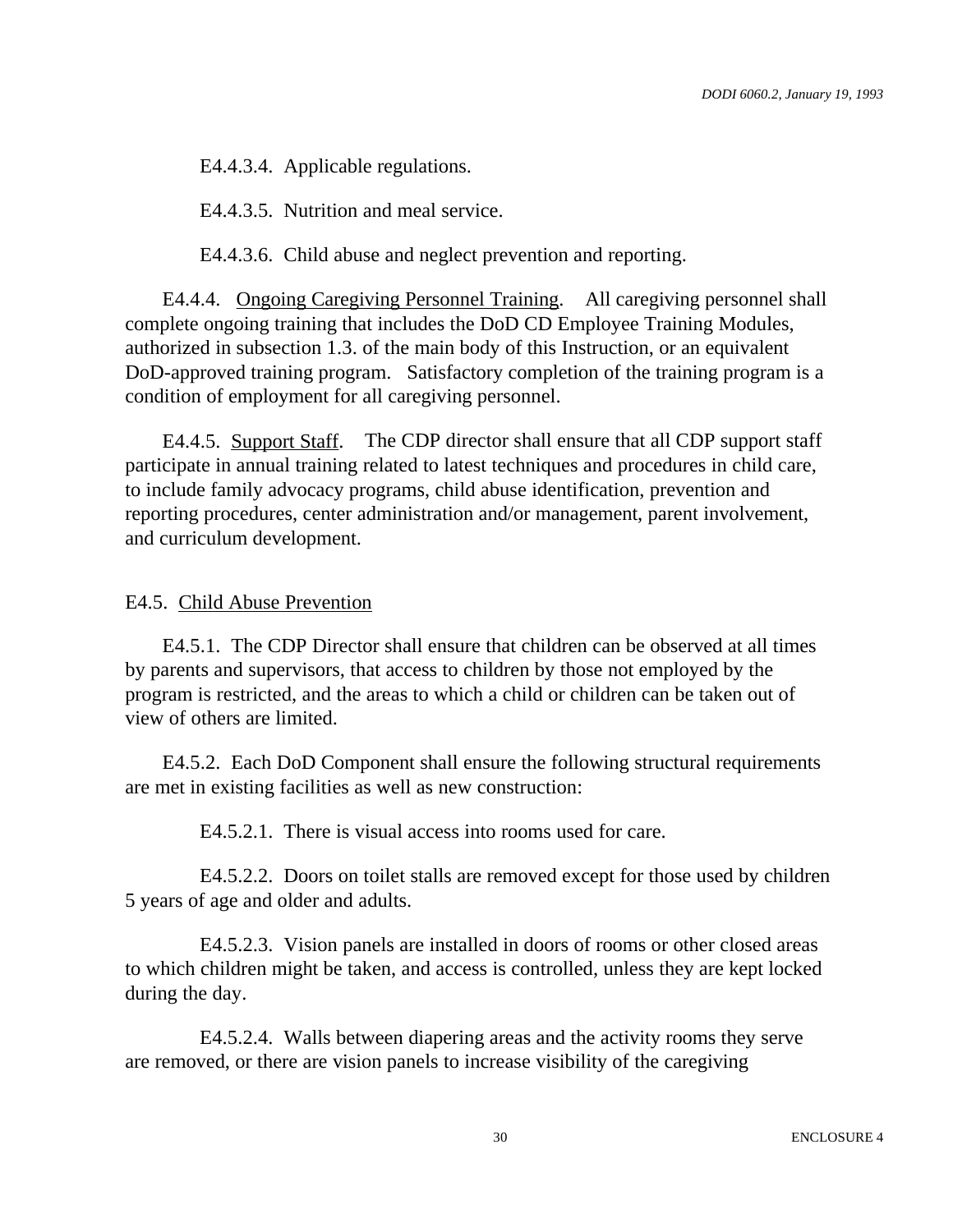personnel by other adults during diapering. Half walls or walls with vision panels in top half are permissible.

E4.5.2.5. Convex mirrors are installed to improve supervision of low visibility areas.

E4.5.2.6. All exit doors that do not open onto a playground or fenced area have operating alarms, except the main entrance to the facility and the kitchen entrance.

E4.5.2.7. Evening or weekend care is provided in rooms located near the front entry way to facilitate additional supervision of the rooms by the front desk staff and to allow visual access by parents entering and leaving the facility.

E4.5.3. In addition to the requirements in subsections E4.5.1. and E4.5.2. of this enclosure, each DoD Component shall ensure the following in renovated or newly constructed facilities after October 1, 1993:

E4.5.3.1. When walls are constructed or replaced, large vision panels shall be included to increase visibility into areas in which children are receiving care. Vision panels in fire-rated walls or corridors must conform to the fire protection requirements as outlined in NFPA 101 (reference (pp)).

E4.5.3.2. Walls around toilet stalls for children under 5 years of age are half-walls to permit better viewing of toilet areas.

E4.5.3.3. All outdoor play areas should be viewed from the activity rooms that they serve.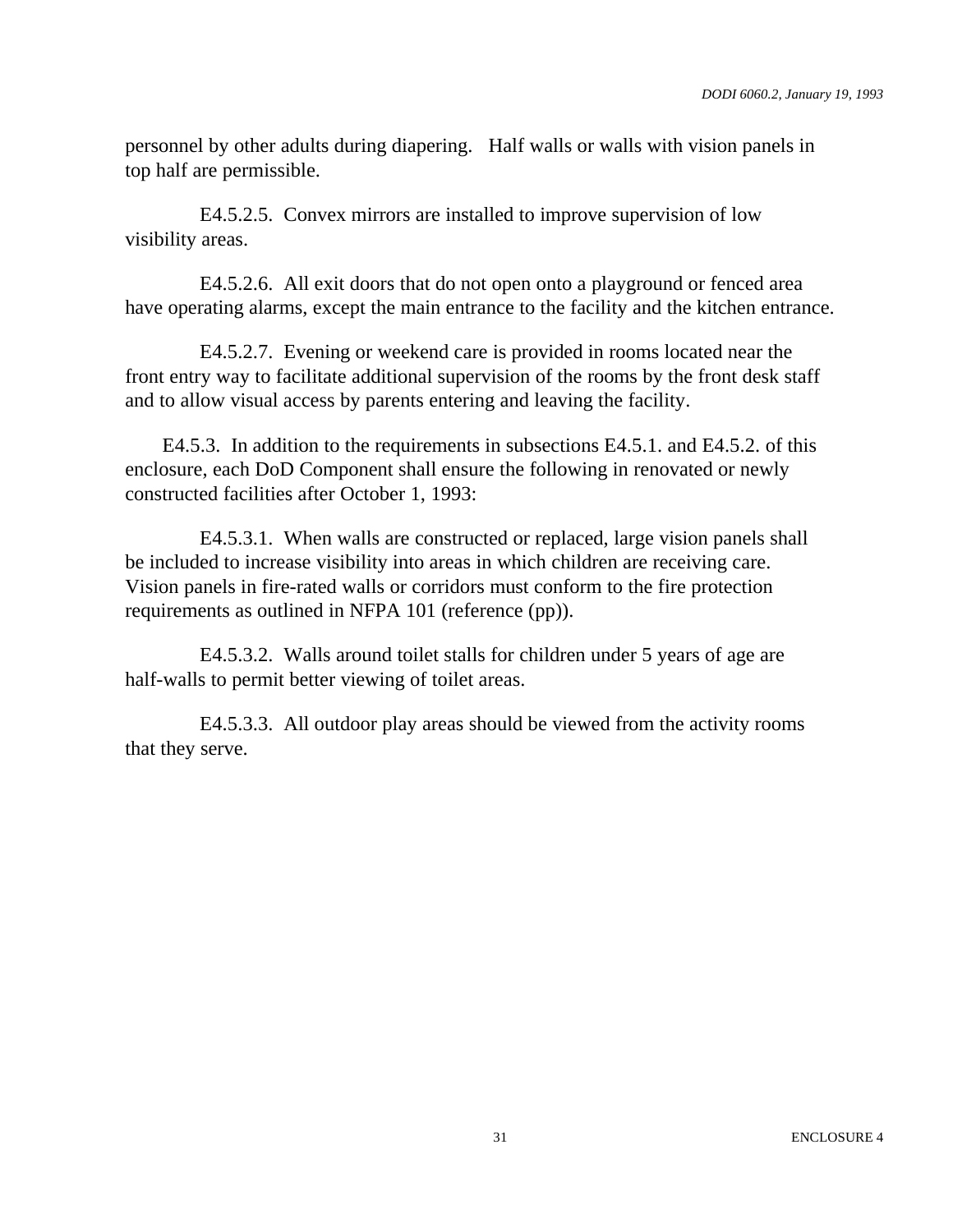#### E5. ENCLOSURE 5

## DoD REQUIREMENTS FOR THE ESTABLISHMENT AND OPERATION OF FCC **HOMES**

In addition to the requirements of enclosure E3. that address FCC homes, the following apply:

#### E5.1. Qualifications of Providers

E5.1.1. It is DoD policy that the provision of child care in Government-owned or -controlled housing is a privilege, not a right, which is extended to family members of military members or DoD civilian personnel at the discretion of the installation commander or Defense Agency Director and/or Commander concerned. The installation commander or Defense Agency Director and/or Commander concerned must ensure that only the most qualified among those who meet the minimum qualifications are certified as providers. The CDP director shall select providers based on demonstrated ability to work with children, understanding of children's needs, and ability to provide care in the home environment. The installation commander or Defense Agency Director and/or Commander concerned shall take steps necessary to ensure that all FCC providers in quarters under his or her jurisdiction are in compliance with this Instruction.

E5.1.2. The CDP director shall ensure all providers are at least 18 years of age; have the ability to speak, read, and write English; are physically and mentally capable of providing care for children; are free of communicable diseases; and are able and willing to undergo prescribed training. The CDP director shall ensure that training, experience, and ability to work with children determine the continued certification of all FCC providers.

E5.1.3. The installation shall screen all FCC provider applicants, family members over the age of 12, and other persons living in the potential FCC home.

E5.1.4. The CDP director shall ensure substitute providers or persons who serve as backup providers meet the criteria outlined in subsection E5.1.3., above, and complete a basic orientation that includes child abuse identification, reporting and prevention, safety and health procedures, and CPR training.

E5.1.5. Each FCC program shall ensure substitute providers or child care services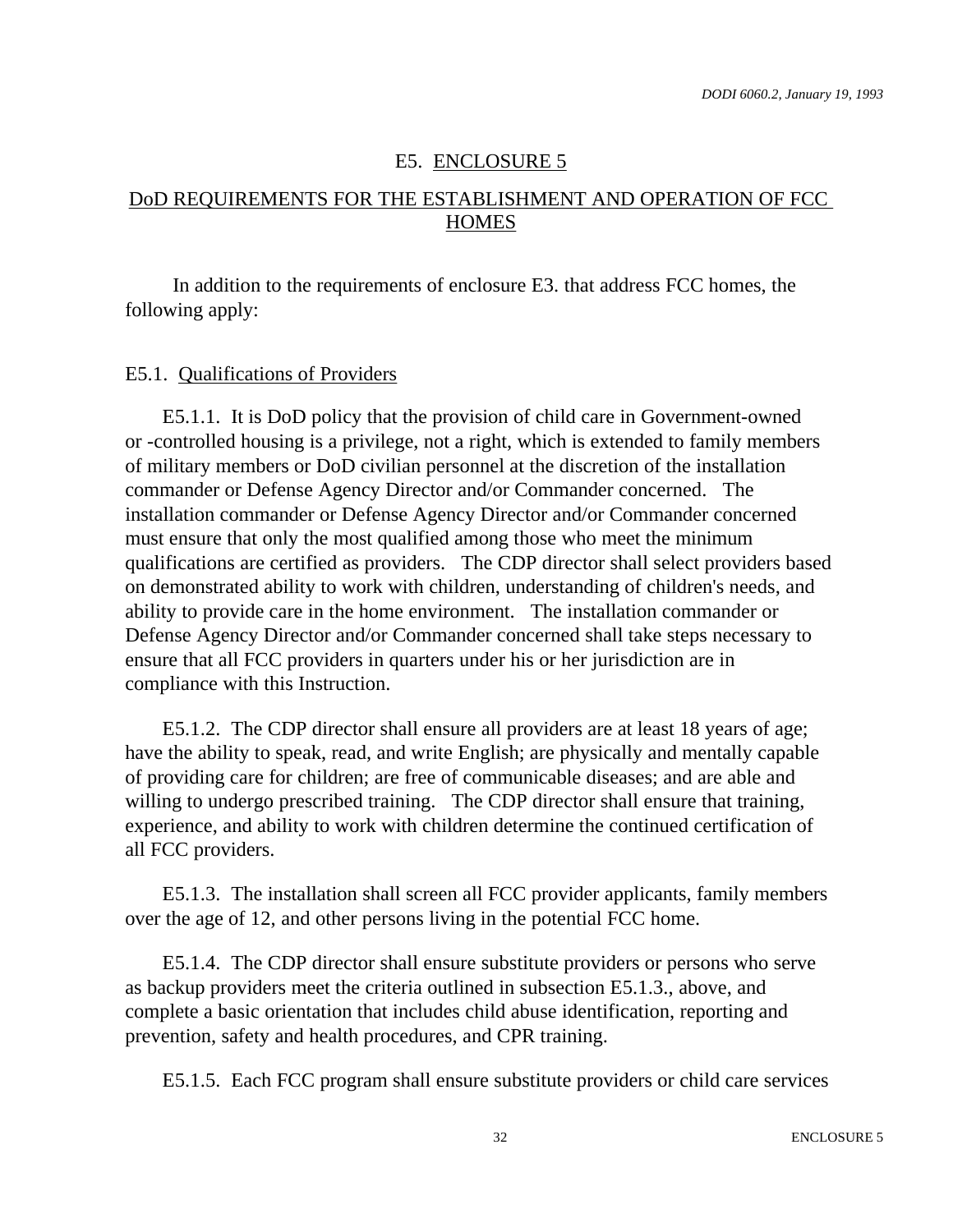are available so that parents are not left without adequate care when FCC providers become ill or have other emergencies.

#### E5.2. Provider:Child Ratio and Group Composition

E5.2.1. The DoD Components will limit the number of children authorized in an FCC home according to the age of the children enrolled. When all children are under the age of 2, the maximum group size at any one time is 3. When there is a mixed age group, the maximum group size is six children including the provider's own children under 8 years of age. In addition, in mixed age groups, the number of children under 2 years of age is limited to two children.

In homes where all of the children are over age 5 including the providers' own, the maximum group size at one time is eight providing that installation fire, health, and safety personnel determine that the indoor and outdoor space is adequate for the number of children receiving care.

E5.2.2. If, in consultation with the cognizant safety, fire, and health personnel, the CDP director determines that the housing unit is too small, the CDP director shall reduce the maximum number of children authorized in subsection E5.2.1., above, of this enclosure.

E5.2.3. The DoD Components shall encourage FCC homes for special purposes that directly support military or agency requirements. This includes certification of homes to provide overnight care, extended hours care, sick child care, infant and newborn care, and care for children with disabilities. Each installation shall determine the number of children authorized in these homes, based on the individual needs of the children and the provider. The number may not exceed the ratios established in subsection E5.2.1., above, of this enclosure.

#### E5.3. Enrollment of Children

Each DoD Component with jurisdiction over FCC homes shall issue regulations that describe enrollment and attendance procedures for children in all FCC homes. At a minimum, parents will complete health and emergency information before enrollment and will sign their children in and out of the FCC home on a daily basis. Each provider shall maintain enrollment and attendance records of individual children in their care.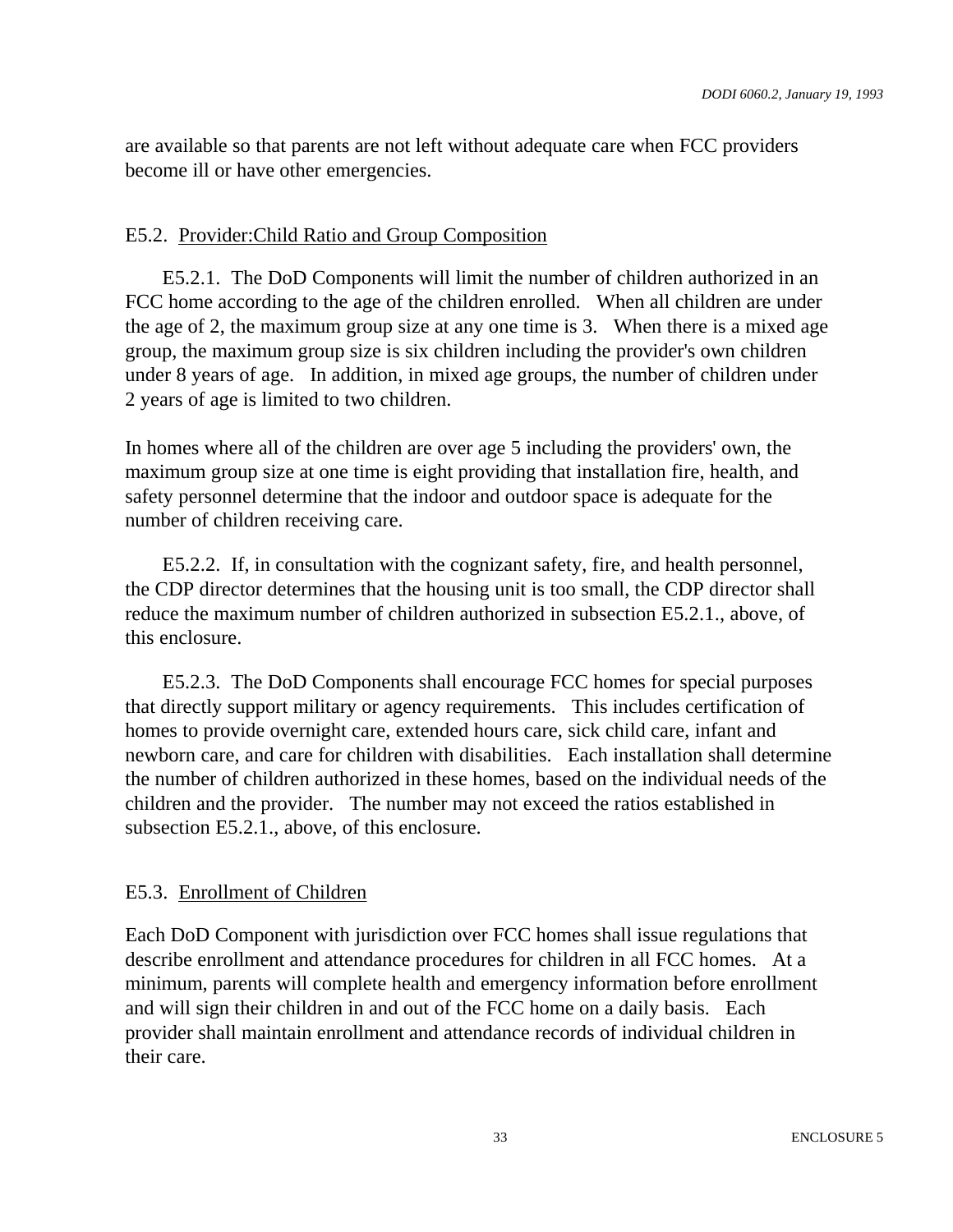#### E5.4. Provider Training

E5.4.1. Each FCC program shall provide training on the latest child care techniques and procedures for providing safe developmental child care in the home environment to all FCC providers. The CDP director shall ensure training programs are readily accessible to providers.

E5.4.2. Provider Orientation Training. The CDP director shall ensure all new providers complete an orientation training program before they care for children. This orientation must address, at a minimum, the following subjects:

E5.4.2.1. Position orientation.

- E5.4.2.2. Applicable regulations and installation policy.
- E5.4.2.3. Child health, nutrition, and safety.
- E5.4.2.4. Child abuse identification, reporting, and prevention.
- E5.4.2.5. Age-appropriate guidance and discipline.
- E5.4.2.6. Parent and family relations.
- E5.4.2.7. Health and sanitation procedures.
- E5.4.2.8. Business operations.

E5.4.2.9. Child development and environments.

E5.4.3. The CDP director shall ensure that the provisions of subsection E5.4.2., above, this enclosure, apply to all newly certified providers, as well as those currently certified. Providers certified as of the date of this Instruction who do not meet these requirements shall have 12 months from such date to complete these requirements.

E5.4.4. Annual Provider Training. The CDP director shall ensure each provider completes 24 hours annually of training using the "DoD Family Child Care Training Modules" and "DoD Child Abuse Training Modules for Family Child Care Providers," as authorized in subsection 1.3. of the main body of this Instruction, or equivalent, including training on: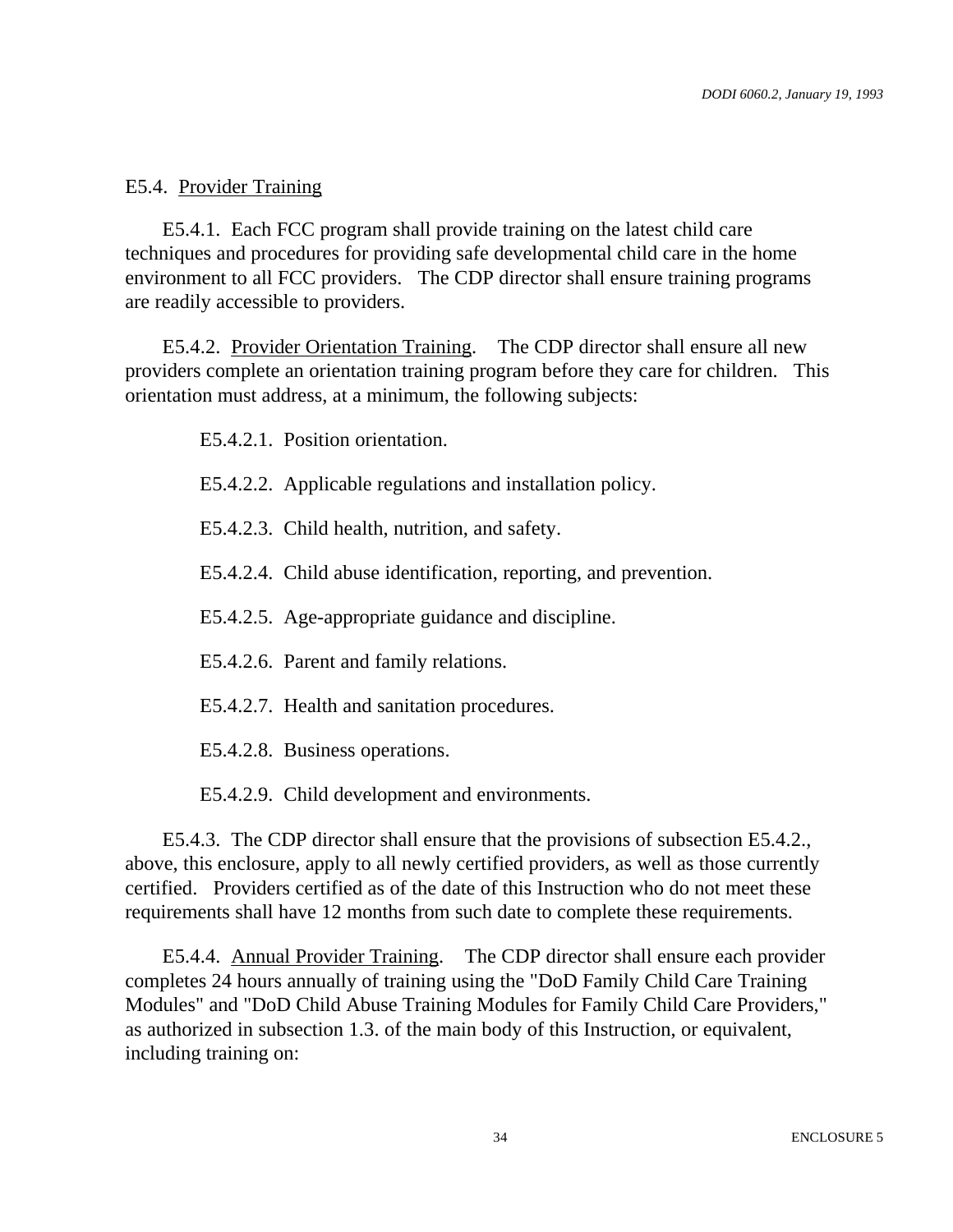E5.4.4.1. Early child development.

E5.4.4.2. Age-appropriate activities for children.

E5.4.4.3. Food handling, nutrition, and meal service.

E5.4.5. The CDP director shall ensure all providers maintain current CPR and first-aid certification and complete an annual update of child abuse prevention, identification, and reporting procedures.

E5.4.6. The installation shall ensure FCC management personnel receive annual training related to the latest techniques and procedures in child care, to include family advocacy programs, child abuse reporting procedures, program administration, conducting home visits, observation, and interviewing of potential providers.

#### E5.5. Oversight

Guidance on the oversight of FCC homes is in enclosure E3., subsection E3.4.7.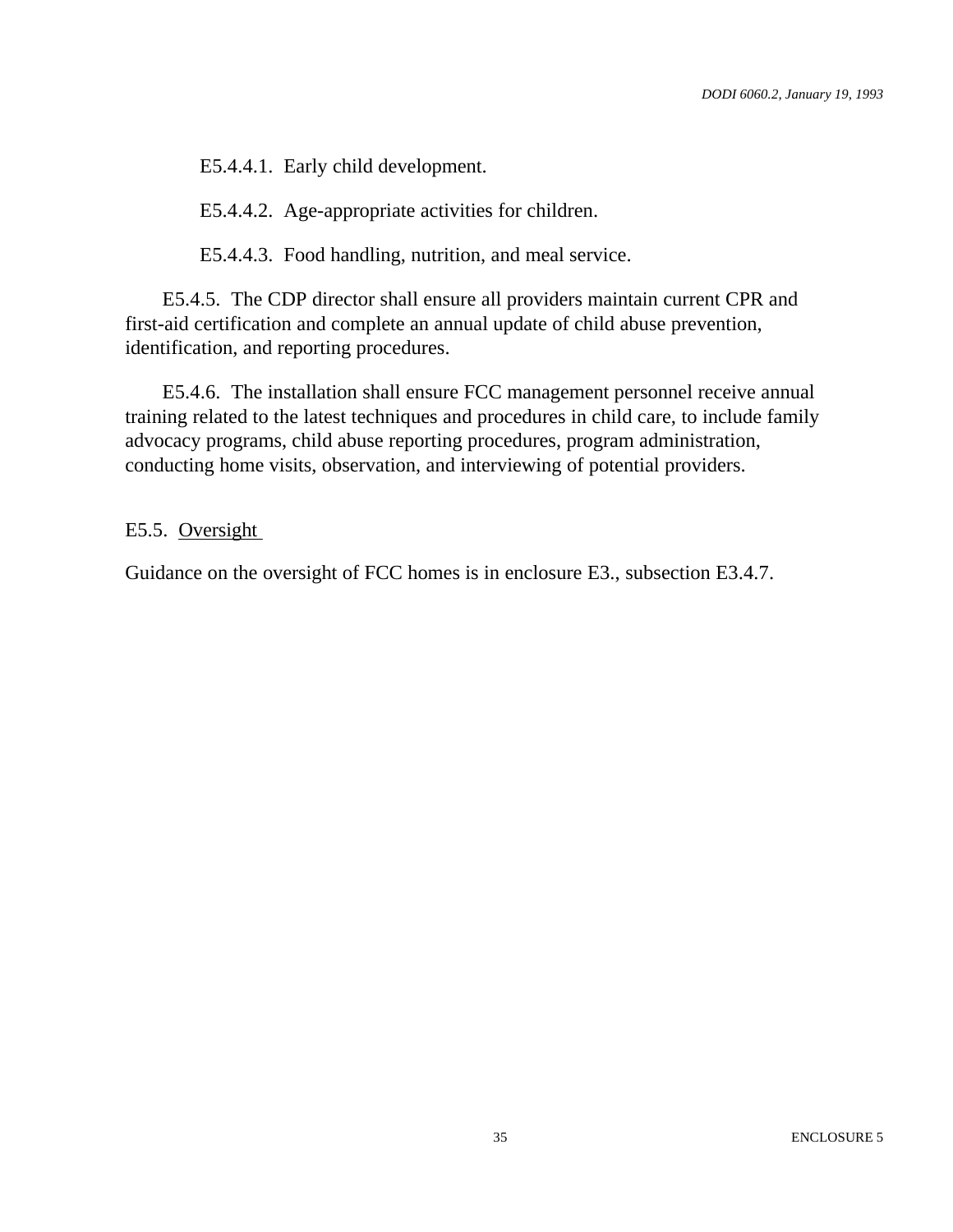$\frac{1}{2} \frac{d\phi}{dt}$ 

## E6. ENCLOSURE 6

#### DD FORM 2605

| ANNUAL SUMMARY OF OPERATIONS                                                                                                                                                                                                                                                                                                                                                                                                                                                                                                                              |                    |                                                                                                      | DEPARTMENT OF DEFENSE CHILD DEVELOPMENT PROGRAM                        |                     |                                                      |                     |                                               |                                                                               | REPORT CONTROL SYMBOL      |                                                                            |
|-----------------------------------------------------------------------------------------------------------------------------------------------------------------------------------------------------------------------------------------------------------------------------------------------------------------------------------------------------------------------------------------------------------------------------------------------------------------------------------------------------------------------------------------------------------|--------------------|------------------------------------------------------------------------------------------------------|------------------------------------------------------------------------|---------------------|------------------------------------------------------|---------------------|-----------------------------------------------|-------------------------------------------------------------------------------|----------------------------|----------------------------------------------------------------------------|
|                                                                                                                                                                                                                                                                                                                                                                                                                                                                                                                                                           |                    |                                                                                                      |                                                                        | <b>INSTRUCTIONS</b> |                                                      |                     |                                               |                                                                               |                            |                                                                            |
| Complete the following information for your Service. If information is available for Reserve and other child development programs under<br>your Service's jurisdiction, complete a separate form. Date of record for specific entries noted by an asterist (*) is the last Wednesday in<br>September of each fiscal year. Reporting penod is Fiscal Year (last October 1 to current September 30). Items 17 through 22 are to be<br>Read Specific Instructions in Attachment I of DODI 6060.2, "Child Development Programs," before completing this form, |                    |                                                                                                      |                                                                        |                     |                                                      |                     |                                               |                                                                               |                            |                                                                            |
| 1. ARANCH OF SERVICE                                                                                                                                                                                                                                                                                                                                                                                                                                                                                                                                      |                    |                                                                                                      |                                                                        |                     |                                                      |                     |                                               | 2. DATE OF REPORT (YYMMDD)                                                    |                            |                                                                            |
|                                                                                                                                                                                                                                                                                                                                                                                                                                                                                                                                                           | <b>SAMPLE FORM</b> |                                                                                                      |                                                                        |                     |                                                      |                     |                                               | 92/09/30                                                                      |                            |                                                                            |
| 3. TOTAL INSTALLATIONS PROMIDING CARE®   4. TOTAL FACILITIES®<br>CENTER BASED CARE ONLY<br>a.                                                                                                                                                                                                                                                                                                                                                                                                                                                             | 151                |                                                                                                      |                                                                        |                     |                                                      |                     |                                               | 5. TOTAL CAPACITY®                                                            |                            |                                                                            |
| FAMILY DAY CARE ONLY<br>b.                                                                                                                                                                                                                                                                                                                                                                                                                                                                                                                                | 12                 | <b>a. TOTAL NUMBER OF SEPARATE</b><br><b>a. TOTAL CAPACITY ALL CENTER</b><br><b>BUILDINGS</b><br>166 |                                                                        |                     | BASED PROGRAM FACILITIES                             |                     | 2.268                                         |                                                                               |                            |                                                                            |
| C. CENTER BASED AND FAMILY<br>DAY CARE                                                                                                                                                                                                                                                                                                                                                                                                                                                                                                                    | 901                |                                                                                                      | <b>b. TOTAL NUMBER OF LICENSED</b><br>FAMILY DAY CARE HOMES<br>1,827   |                     | <b>b. TOTAL FAMILY DAY CARE</b><br><b>ENROLLMENT</b> |                     | 9.135                                         |                                                                               |                            |                                                                            |
| 6. NUMBER OF CHILDREN REGISTERED*                                                                                                                                                                                                                                                                                                                                                                                                                                                                                                                         |                    |                                                                                                      | (1) Military   (2) Civilian   7. ATTENDANCE ON DATE OF RECORD"         |                     |                                                      |                     |                                               |                                                                               | (1) Military ((2) Civilian |                                                                            |
| CENTER BASED CARE                                                                                                                                                                                                                                                                                                                                                                                                                                                                                                                                         |                    | ,<br>800                                                                                             |                                                                        |                     | 200 a. CENTER BASED CARE                             |                     |                                               |                                                                               | 12<br>ാററ                  | 140                                                                        |
| FAMILY DAY CARE (FDC)<br>b.                                                                                                                                                                                                                                                                                                                                                                                                                                                                                                                               |                    | 9.035                                                                                                |                                                                        |                     |                                                      |                     |                                               | 1 not b. FDC (including providers' own children, age 0-8 years)               | ۰<br>ഛ                     | 100                                                                        |
| ALTERNATE/OTHER CARE                                                                                                                                                                                                                                                                                                                                                                                                                                                                                                                                      |                    | 100                                                                                                  | 121                                                                    |                     | <b>C. ALTERNATE/OTHER CARE</b>                       |                     |                                               |                                                                               | 40                         |                                                                            |
| SCHOOL-AGED CARE<br>e.                                                                                                                                                                                                                                                                                                                                                                                                                                                                                                                                    |                    | 2201                                                                                                 | 12N                                                                    |                     | d. SCHOOL-AGED CARE                                  |                     |                                               |                                                                               | 40d                        |                                                                            |
| ٠                                                                                                                                                                                                                                                                                                                                                                                                                                                                                                                                                         |                    | TOTAL b2 155                                                                                         | 4321                                                                   | ÷.                  |                                                      |                     |                                               | TOTAL                                                                         | h١<br>440                  | 340                                                                        |
| 8. NUMBER OF CHILDREN REGISTERED WITH SPECIAL NEEDS<br>120                                                                                                                                                                                                                                                                                                                                                                                                                                                                                                |                    |                                                                                                      |                                                                        |                     | SERVICE PROGRAMS                                     |                     | 45                                            | 9. NUMBER OF INSTALLATIONS WITH RESOURCE AND REFERRAL                         |                            |                                                                            |
| 10. WAITING LIST BY SPONSOR®                                                                                                                                                                                                                                                                                                                                                                                                                                                                                                                              |                    |                                                                                                      | 11. WAITING LIST BY AGE GROUP*                                         |                     |                                                      |                     |                                               | 12. PRESENT CHILD CARE ARRANGEMENTS*                                          |                            |                                                                            |
| <b>a. SINGLE MILITARY</b>                                                                                                                                                                                                                                                                                                                                                                                                                                                                                                                                 | 50                 |                                                                                                      | a. INFANTS (0 - 12 months)                                             |                     | 102                                                  |                     | <b>a. FDC ON-INSTALLATION</b>                 |                                                                               |                            | 20                                                                         |
| <b>b. DUAL MILITARY</b>                                                                                                                                                                                                                                                                                                                                                                                                                                                                                                                                   | 30                 |                                                                                                      | b. TODDLERS (13-35 months)                                             |                     | 186                                                  |                     | <b>b. FDC OFF-INSTALLATION</b>                |                                                                               |                            | 10                                                                         |
| C. MILITARY / DOD SPOUSE                                                                                                                                                                                                                                                                                                                                                                                                                                                                                                                                  | 80                 |                                                                                                      | c. PRESCHOOL a-s morel                                                 |                     | 520                                                  |                     |                                               | c. OTHER MILITARY CHILD DEVELOPMENT                                           |                            |                                                                            |
| d. DUAL DOD CIVILIANS                                                                                                                                                                                                                                                                                                                                                                                                                                                                                                                                     | 20                 |                                                                                                      | d. SCHOOL AGE (3+ ment)                                                |                     | 159                                                  |                     | CENTER (CDC)                                  |                                                                               |                            | 15                                                                         |
| <b>e. SINGLE DOD CIVILIAN</b>                                                                                                                                                                                                                                                                                                                                                                                                                                                                                                                             | 10                 | Ŧ.                                                                                                   |                                                                        | TOTAL               | 967                                                  |                     | d. CIVILIAN CDC                               |                                                                               |                            | 42                                                                         |
| f. RETIRED MILITARY                                                                                                                                                                                                                                                                                                                                                                                                                                                                                                                                       | 22                 |                                                                                                      | <b>G. WITH SPECIAL NEEDS</b>                                           |                     | 36                                                   |                     |                                               | e. MILITARY ALTERNATE CARE                                                    |                            | 24                                                                         |
| <b>G. MILITARY RESERVE</b>                                                                                                                                                                                                                                                                                                                                                                                                                                                                                                                                | 13                 |                                                                                                      | <b>h. ON OTHER MILITARY</b>                                            |                     |                                                      |                     |                                               | f. NON-MILITARY ALTERNATE CARE                                                |                            | 18                                                                         |
| h. NATIONAL GUARD                                                                                                                                                                                                                                                                                                                                                                                                                                                                                                                                         | 17                 |                                                                                                      | <b>WAITING UST</b>                                                     |                     | 60                                                   | q.                  | <b>IN-HOME CARE</b>                           |                                                                               |                            | 20                                                                         |
|                                                                                                                                                                                                                                                                                                                                                                                                                                                                                                                                                           |                    |                                                                                                      |                                                                        |                     |                                                      |                     |                                               |                                                                               |                            |                                                                            |
| MILITARY/UNEMPLOYED SPOUSE                                                                                                                                                                                                                                                                                                                                                                                                                                                                                                                                | 26                 |                                                                                                      | i. IN SELF-CARE                                                        |                     | 55                                                   |                     | h. NO PRESENT CARE                            |                                                                               |                            | 45                                                                         |
| MILITARY/OTHER THAN<br>J.                                                                                                                                                                                                                                                                                                                                                                                                                                                                                                                                 |                    |                                                                                                      | NO PRESENT CARE                                                        |                     | 45                                                   |                     | i. OTHER (Specify)                            |                                                                               |                            |                                                                            |
| DOD SPOUSE                                                                                                                                                                                                                                                                                                                                                                                                                                                                                                                                                | 180                |                                                                                                      | 13. UNMET DEMAND (11.f. - 11.i.                                        |                     |                                                      |                     |                                               | <u> Parental Care -Shiftworker</u>                                            |                            |                                                                            |
| TOTAL<br>k.                                                                                                                                                                                                                                                                                                                                                                                                                                                                                                                                               | 508                | + 11.D                                                                                               | 867                                                                    |                     |                                                      |                     |                                               |                                                                               | TOTAL                      | 8<br>1.202                                                                 |
| 14. UNMET DEMAND FINANCIAL IMPACT LAST FISCAL YEAR                                                                                                                                                                                                                                                                                                                                                                                                                                                                                                        |                    |                                                                                                      |                                                                        |                     |                                                      |                     |                                               | 15. PLACEMENT INFORMATION FOR FISCAL YEAR (Average                            |                            |                                                                            |
| a. NO. OF SPOUSES' EMPLOYMENT PREVENTED                                                                                                                                                                                                                                                                                                                                                                                                                                                                                                                   |                    |                                                                                                      |                                                                        | 45                  |                                                      |                     |                                               | placement time in months (from DD Form 2606,<br>"Request for Care Record"))   |                            |                                                                            |
| b. AVERAGE INCOME LOST (Per family per year)                                                                                                                                                                                                                                                                                                                                                                                                                                                                                                              |                    |                                                                                                      |                                                                        | \$12,500            |                                                      |                     |                                               |                                                                               | $14.3 \text{mos}$          |                                                                            |
| 16. FISCAL YEAR FINANCIAL DATA (S in Millions)                                                                                                                                                                                                                                                                                                                                                                                                                                                                                                            |                    |                                                                                                      |                                                                        |                     |                                                      |                     |                                               | <b>b. TOTAL INCOME FROM PARENT FEES</b>                                       |                            |                                                                            |
| a. TOTAL APPROPRIATED FUND (APF) SUPPORT<br>EXCLUDING COMMON SUPPORT AND UTILITIES                                                                                                                                                                                                                                                                                                                                                                                                                                                                        |                    |                                                                                                      |                                                                        | <b>SAN. 5M</b>      |                                                      | <b>EXPENDITURES</b> |                                               | c. TOTAL NON-APPROPRIATED FUND (NAF)                                          |                            |                                                                            |
|                                                                                                                                                                                                                                                                                                                                                                                                                                                                                                                                                           |                    |                                                                                                      | 18. ADMINISTRATIVE / SUPERVISORY POSITIONS FILLED®                     |                     |                                                      |                     |                                               |                                                                               | $(1)$ APF                  |                                                                            |
| TOTAL POSITIONS:<br>(1) APF                                                                                                                                                                                                                                                                                                                                                                                                                                                                                                                               | <b>CONAF</b>       |                                                                                                      | a. CHILD DEVELOPMENT PROGRAM                                           |                     |                                                      |                     |                                               |                                                                               | 600                        |                                                                            |
| <b>AUTHORIZED</b>                                                                                                                                                                                                                                                                                                                                                                                                                                                                                                                                         | 81013.5001         |                                                                                                      | <b>b. FAMILY DAY CARE PROGRAM</b>                                      |                     |                                                      |                     |                                               |                                                                               | 309                        |                                                                            |
|                                                                                                                                                                                                                                                                                                                                                                                                                                                                                                                                                           | anale, innle       |                                                                                                      |                                                                        |                     |                                                      |                     |                                               | TOTAL                                                                         | 909                        |                                                                            |
|                                                                                                                                                                                                                                                                                                                                                                                                                                                                                                                                                           |                    |                                                                                                      |                                                                        |                     |                                                      |                     |                                               | 20. TURNOVER® (No. of caregivers employed:)                                   |                            |                                                                            |
| 250 C CCCD-03<br>a. CCCD-01                                                                                                                                                                                                                                                                                                                                                                                                                                                                                                                               |                    |                                                                                                      | $2001$ e. CCCD-05                                                      |                     | <u> 250 l</u>                                        |                     | <b>a. LESS THAN ONE YEAR</b>                  |                                                                               |                            |                                                                            |
| zsołd. CCCD-04                                                                                                                                                                                                                                                                                                                                                                                                                                                                                                                                            |                    | 300 H.                                                                                               | TOTAL                                                                  |                     | 2.550                                                |                     | <b>b. MORE THAN ONE YEAR</b>                  |                                                                               |                            |                                                                            |
| 17. STAFFING DATA*<br><b>5 FILLED</b><br>19. NON-SUPERVISORY CAREGIVER POSITIONS FILLED*<br>$5.$ CCCD-02<br>21. SPOUSES EMPLOYED" (No. of spouses<br>hired under Spouse Employment<br>Program)<br>30                                                                                                                                                                                                                                                                                                                                                      |                    |                                                                                                      | 22. BENEFITS" (Percent of care-<br>givers receiving benefits)<br>86.37 |                     |                                                      |                     | 11                                            | 23. ACCREDITATION (No. of centers accredited by<br>national accrediting body) |                            |                                                                            |
|                                                                                                                                                                                                                                                                                                                                                                                                                                                                                                                                                           |                    |                                                                                                      |                                                                        |                     |                                                      |                     |                                               | 25. USER DATA (Average full-day users, by income category)                    |                            | S 2 2 . 5M<br><b>C77.5W</b><br>(2) NAP<br>400<br>50<br>450<br>350<br>2,200 |
|                                                                                                                                                                                                                                                                                                                                                                                                                                                                                                                                                           |                    |                                                                                                      |                                                                        |                     |                                                      |                     |                                               | 75 . CATEGORY I \$38/87 C CATEGORY III \$57/23 C CATEGORY V \$82/22           |                            |                                                                            |
| 24. CERTIFICATION*<br><b>a. NO. OF CENTERS DOD CERTIFIED</b>                                                                                                                                                                                                                                                                                                                                                                                                                                                                                              |                    |                                                                                                      |                                                                        |                     |                                                      |                     |                                               | 30 b. CATEGORY II B46/602d. CATEGORY IV568/77 PRESIDENT COMMITTEE             |                            |                                                                            |
|                                                                                                                                                                                                                                                                                                                                                                                                                                                                                                                                                           |                    |                                                                                                      |                                                                        |                     |                                                      |                     |                                               |                                                                               |                            |                                                                            |
| <b>b. NO. OF WAIVERS</b><br>26. USDA FOOD PROGRAM ENROLLMENT DATA<br>8. NO. OF CENTERS ENROLLED®                                                                                                                                                                                                                                                                                                                                                                                                                                                          |                    | 75                                                                                                   |                                                                        |                     |                                                      |                     | c. NO. OF FAMILY DAY CARE PROVIDERS ENROLLED* |                                                                               |                            |                                                                            |
| <b>b. TOTAL ANNUAL CENTER</b>                                                                                                                                                                                                                                                                                                                                                                                                                                                                                                                             |                    |                                                                                                      |                                                                        |                     |                                                      |                     |                                               | d. TOTAL ANNUAL FDC REIMBURSEMENT TO MILITARY SPONSOR                         |                            | 800<br>\$92,000                                                            |
| <b>REIMBURSEMENT</b>                                                                                                                                                                                                                                                                                                                                                                                                                                                                                                                                      |                    | \$996.000                                                                                            |                                                                        |                     |                                                      |                     | e. TOTAL ANNUAL FDC REIMBURSEMENT TO PROVIDER |                                                                               |                            | \$480,000                                                                  |

DD Form 2605, OCT 91

 $\sim 10^{-1}$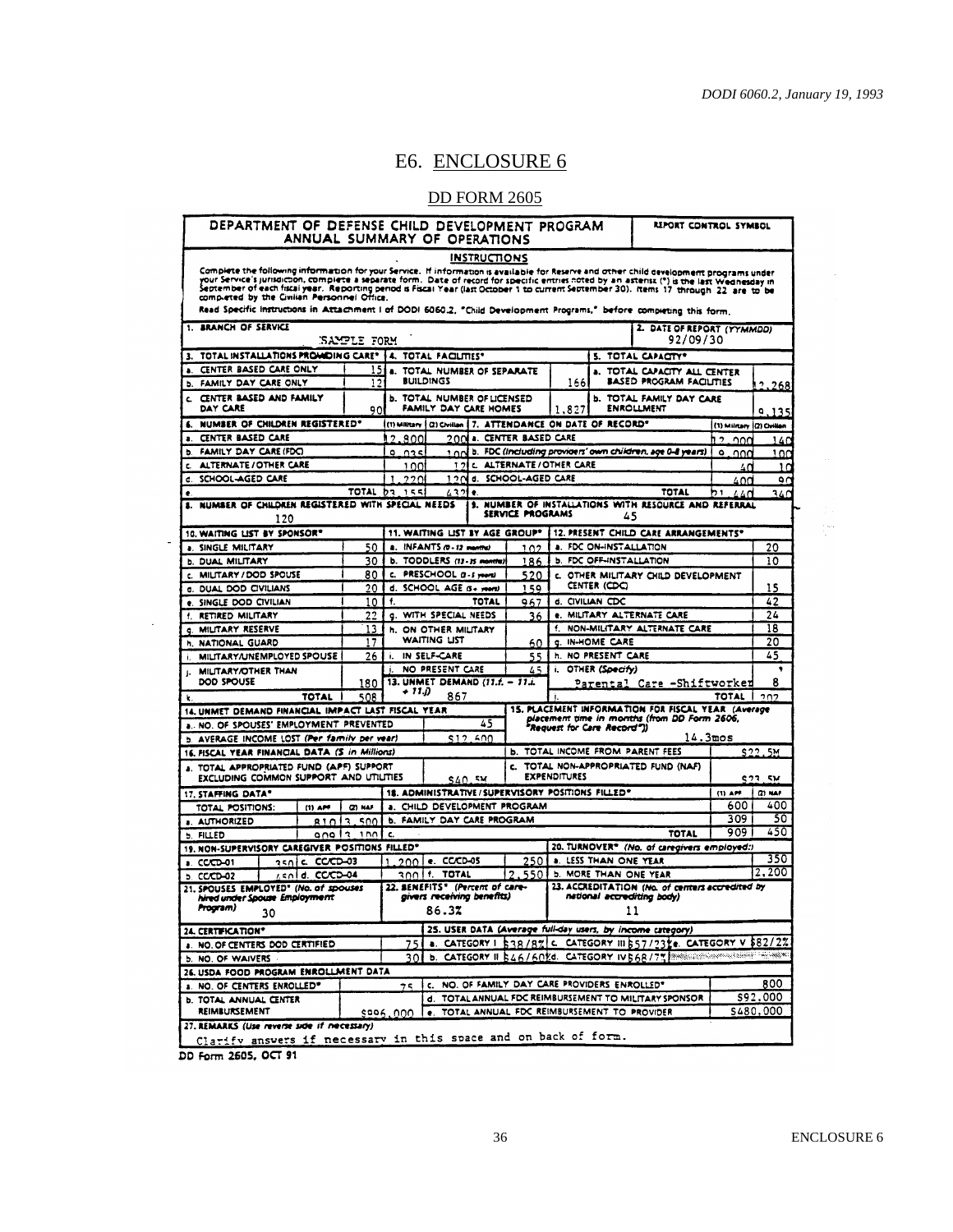$\sim 10^{-1}$ 

 $\frac{1}{\sqrt{2}}$ 

## E7. ENCLOSURE 7

#### DD FORM 2606

| DEPARTMENT OF DEFENSE CHILD DEVELOPMENT PROGRAM                                                          |                                |                                                                                                                                                                                        |                                        |                                                | REPORT CONTROL SYMBOL                                            |  |
|----------------------------------------------------------------------------------------------------------|--------------------------------|----------------------------------------------------------------------------------------------------------------------------------------------------------------------------------------|----------------------------------------|------------------------------------------------|------------------------------------------------------------------|--|
|                                                                                                          | <b>REQUEST FOR CARE RECORD</b> |                                                                                                                                                                                        |                                        |                                                |                                                                  |  |
|                                                                                                          |                                |                                                                                                                                                                                        | PRIVACY ACT STATEMENT                  |                                                |                                                                  |  |
| AUTHORITY:                                                                                               |                                | PL 101-89 Sec. 1507; EO 9397.                                                                                                                                                          |                                        |                                                |                                                                  |  |
| PRINCIPAL PURPOSE(S):                                                                                    |                                | To collect applicant information for Child Development Programs and place applicants on waiting lists for                                                                              |                                        |                                                |                                                                  |  |
|                                                                                                          |                                | program services. Information compiled from applications is also used to assist management determination<br>of effectiveness of present and projection of future program requirements. |                                        |                                                |                                                                  |  |
| ROUTINE USE(S):                                                                                          | None.                          |                                                                                                                                                                                        |                                        |                                                |                                                                  |  |
| DISCLOSURE:                                                                                              |                                | Voluntary; however, failure to furnish requested information will result in an incomplete request for care                                                                             |                                        |                                                |                                                                  |  |
|                                                                                                          |                                | record and possible loss of placement on Child Development Program waiting lists.                                                                                                      |                                        |                                                |                                                                  |  |
| 1. DATE OF REQUEST (YYMMDD)                                                                              |                                |                                                                                                                                                                                        |                                        | 2. EXPIRATION DATE (YYMMOD)                    |                                                                  |  |
| 92/03/30                                                                                                 |                                |                                                                                                                                                                                        | 93/03/30                               |                                                |                                                                  |  |
| 3. FAMILY INFORMATION                                                                                    |                                |                                                                                                                                                                                        |                                        |                                                |                                                                  |  |
| a. SPONSOR'S NAME (Last, First, Middle Initial)                                                          |                                |                                                                                                                                                                                        |                                        | b. SPOUSE'S NAME (Last, First, Middle Initial) |                                                                  |  |
| ANDREWS, WILLIAM C.                                                                                      |                                |                                                                                                                                                                                        |                                        | ANDREWS, MARY R.                               |                                                                  |  |
| c. CHILD'S NAME (Last, First, Middle Initial)                                                            |                                |                                                                                                                                                                                        |                                        | d. CHILD'S DATE OF BIRTH (YYMMDD)              | e. CHILD'S AGE                                                   |  |
| ANDREWS, MICHAEL E.                                                                                      |                                |                                                                                                                                                                                        | 87/11/13                               |                                                | $4$ yrs $4$ mos                                                  |  |
| t. HOME ADDRESS (Street, City, State, Zip Code).                                                         |                                |                                                                                                                                                                                        |                                        | <b>g. SPONSOR'S BRANCH OF SERVICE</b>          |                                                                  |  |
| 1917 Sunset Drive                                                                                        |                                |                                                                                                                                                                                        |                                        | Air Force                                      |                                                                  |  |
| Arlington, VA 22203                                                                                      |                                |                                                                                                                                                                                        | h. DUTY ORGANIZATION                   |                                                |                                                                  |  |
|                                                                                                          |                                |                                                                                                                                                                                        | 67 CSG/IM                              |                                                |                                                                  |  |
| I. HOME TELEPHONE NUMBER (Include Area Code)                                                             |                                |                                                                                                                                                                                        |                                        | J. DUTY TELEPHONE NUMBER (Include Area Code)   |                                                                  |  |
| $(703)$ 337-2298                                                                                         |                                |                                                                                                                                                                                        | $(703)$ 227-3222                       |                                                |                                                                  |  |
| k. SIBLING CARE (Complete a separate form and list name and date of birth for each child requiring care) |                                |                                                                                                                                                                                        |                                        |                                                |                                                                  |  |
| (1) Name (Last, First, Middle Inroad                                                                     |                                | (2) Date of Sirth (YYMMDO)                                                                                                                                                             | (1) Name (Lett, First, Middle Initial) |                                                | (2) Date of Birth (YYMMOD)                                       |  |
|                                                                                                          |                                |                                                                                                                                                                                        |                                        |                                                |                                                                  |  |
| Andrews, Lindsey L.<br>Andrews, John D.                                                                  |                                | 89/10/24<br>91/06/10                                                                                                                                                                   |                                        |                                                |                                                                  |  |
|                                                                                                          |                                |                                                                                                                                                                                        |                                        |                                                |                                                                  |  |
|                                                                                                          |                                |                                                                                                                                                                                        |                                        |                                                |                                                                  |  |
| 4. PROGRAM(S) DESIRED (X as applicable)                                                                  |                                |                                                                                                                                                                                        |                                        |                                                |                                                                  |  |
| a. FULL-DAY CARE                                                                                         |                                |                                                                                                                                                                                        |                                        | 5. AGE GROUP (X one)                           |                                                                  |  |
| b. PART-DAY CARE                                                                                         |                                | e. FAMILY DAY CARE (FDC)                                                                                                                                                               |                                        | a. INFANTS (0-12 months)                       |                                                                  |  |
|                                                                                                          |                                | f. PART-DAY ENRICHMENT<br>x                                                                                                                                                            |                                        |                                                | b. TODDLERS (13-35 months)                                       |  |
| C. SCHOOL-AGE                                                                                            |                                | <b>c. DAY CAMP</b>                                                                                                                                                                     |                                        | c. PRESCHOOL (3 - 5 years)<br>Ā.               |                                                                  |  |
| d. SPECIAL NEEDS<br>6. SPONSOR STATUS (X one)                                                            |                                | a i se samo dal programa composito                                                                                                                                                     |                                        | d. SCHOOL AGE (5+ years)                       |                                                                  |  |
| a. SINGLE MILITARY                                                                                       |                                |                                                                                                                                                                                        |                                        |                                                |                                                                  |  |
|                                                                                                          |                                | e. SINGLE DOD CIVILIAN                                                                                                                                                                 |                                        |                                                | MILITARY / UNEMPLOYED SPOUSE                                     |  |
| <b>b. DUAL MILITARY</b>                                                                                  |                                | f. RETIRED MILITARY                                                                                                                                                                    |                                        | i.                                             | MILITARY/OTHER THAN DOD SPOUSE                                   |  |
| c. MILITARY / DOD SPOUSE<br>v.                                                                           |                                | <b>g. MILITARY RESERVE</b>                                                                                                                                                             |                                        | k. OTHER (Specify)                             |                                                                  |  |
| d. DUAL DOD CIVILIANS                                                                                    |                                | h. NATIONAL GUARD                                                                                                                                                                      |                                        |                                                |                                                                  |  |
| 7. PRESENT CHILD CARE ARRANGEMENTS (X as applicable)                                                     |                                |                                                                                                                                                                                        |                                        |                                                |                                                                  |  |
| <b>a. FDC ON-INSTALLATION</b>                                                                            |                                | d. CIVILIAN CDC                                                                                                                                                                        |                                        | <b>g. IN-HOME CARE</b>                         |                                                                  |  |
| <b>b. FDC OFF-INSTALLATION</b><br>$\mathbf{v}$                                                           |                                |                                                                                                                                                                                        | e. MILITARY ALTERNATE CARE             | h. NO PRESENT CARE                             |                                                                  |  |
| C. OTHER MILITARY CHILD                                                                                  |                                |                                                                                                                                                                                        | f. NON-MILITARY ALTERNATE              | i. OTHER (Specify)                             |                                                                  |  |
| DEVELOPMENT CENTER (CDC)                                                                                 |                                | <b>CARE</b>                                                                                                                                                                            |                                        |                                                |                                                                  |  |
| 8. GENERAL INFORMATION (X and complete as applicable)                                                    |                                |                                                                                                                                                                                        |                                        |                                                |                                                                  |  |
| Yes<br>NO   a. IF CHILD IS NOT PRESENTLY IN CARE, IS EMPLOY-                                             |                                |                                                                                                                                                                                        | Yes<br>No l                            |                                                | C. IS CHILD ON OTHER MILITARY WAITING LIST?                      |  |
| x                                                                                                        |                                | MENT OF SPOUSE AWAITED? (If Yes, estimate                                                                                                                                              |                                        | (If Yes, name installation)                    |                                                                  |  |
|                                                                                                          | average annual income lost)    | \$17,000.00                                                                                                                                                                            | x                                      |                                                |                                                                  |  |
|                                                                                                          |                                | <b>b. HAS CHILD BEEN IDENTIFIED FOR SPECIAL NEEDS</b>                                                                                                                                  |                                        |                                                | d. CURRENT COST OF CARE PER WEEK (If child is currently in care) |  |
| <b>CARE?</b><br>X                                                                                        |                                |                                                                                                                                                                                        | \$50 per week                          |                                                |                                                                  |  |
| 9. UPDATE REQUIRED PER INSTRUCTIONS (For Office Use Only)                                                |                                |                                                                                                                                                                                        |                                        |                                                |                                                                  |  |
| <u> Tanggalan menggunakan </u>                                                                           | (1)                            | (2)                                                                                                                                                                                    | (3)                                    | (4)                                            | (5)                                                              |  |
| a. DATE CALLED                                                                                           |                                |                                                                                                                                                                                        |                                        |                                                |                                                                  |  |
| (MMMDD)                                                                                                  | 92/06/06                       |                                                                                                                                                                                        |                                        |                                                |                                                                  |  |
|                                                                                                          |                                |                                                                                                                                                                                        |                                        |                                                |                                                                  |  |
|                                                                                                          |                                |                                                                                                                                                                                        |                                        |                                                |                                                                  |  |
| <b>PLACED</b>                                                                                            |                                |                                                                                                                                                                                        |                                        |                                                |                                                                  |  |
|                                                                                                          | Placed                         |                                                                                                                                                                                        |                                        |                                                |                                                                  |  |
| <b>INITIALS</b>                                                                                          |                                |                                                                                                                                                                                        |                                        |                                                |                                                                  |  |
| <b>b. DECLINED/</b><br><b>C. COMMENTS/</b>                                                               | FH                             |                                                                                                                                                                                        |                                        |                                                |                                                                  |  |
| d. PLACEMENT TIME                                                                                        |                                |                                                                                                                                                                                        |                                        |                                                |                                                                  |  |
| (in months)                                                                                              | <u>3 mos.</u>                  |                                                                                                                                                                                        |                                        |                                                |                                                                  |  |

DD Form 2606, OCT 91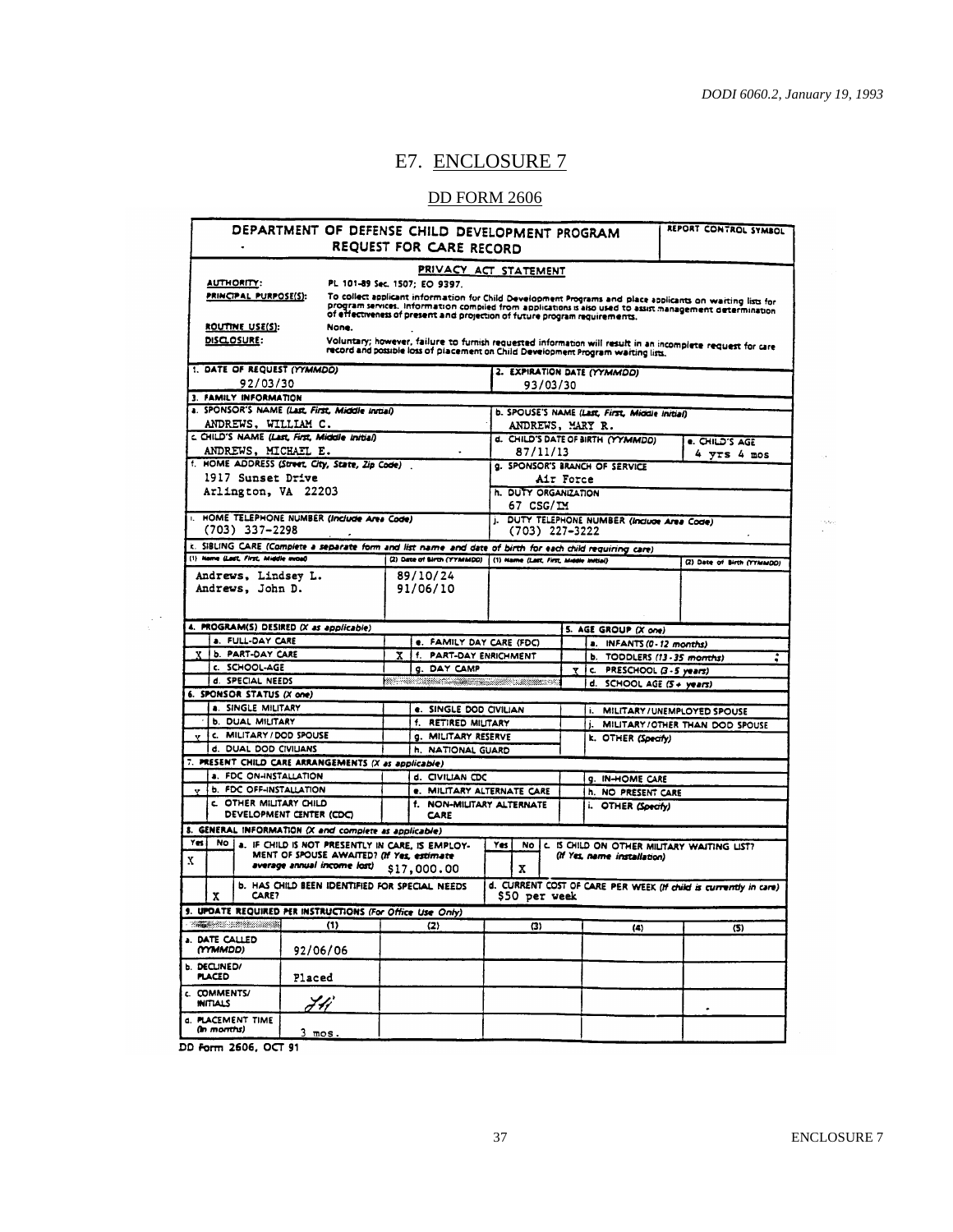#### E8. ENCLOSURE 8

#### DEPARTMENT OF DEFENSE FAMILY CHILD CARE STANDARDS

#### **DEPARTMENT OF DEFENSE FAMILY CHILD CARE STANDARDS**

I. Operational Standards:

It is DoD policy that the Family Child Care (FCC) system is operated and maintained to provide quality child care for all children enrolled. The FCC Administrator is responsible for ensuring FCC providers comply with FCC standards.

OS 1. All providers are at least 18 years of age; have the ability to speak, read, and write English; are physically and mentally capable of providing care for children; are free of communicable disease; are willing to undergo prescribed training and meet initial, quarterly and annual Service-specific inspection requirements.

OS 2. All FCC provider applicants and household members over 12 years of age and other persons living in the potential FCC homes are screened in accordance with DoD Instruction 1402.5, reference (*uu*).

OS 3. Substitute providers or persons who serve as backup providers have been screened in accordance with reference (*uu*) and complete a basic orientation that includes child abuse identification, reporting and prevention, safety and health procedures, CPR and first aid training.

OS 4. All FCC applicants and/or providers complete DoD and Service-required training and inspections for DoD certification.

OS 5. There is a signed contract between each family and provider. Parents are informed of changes in the FCC provider's household composition. Children are cared for by the provider or an approved substitute.

OS 6. Parents and the Family Child Care Administrator are informed when a substitute provider will be caring for their child(ren). Except for long term care, members of the provider's household are never used as substitute providers.

OS 7. All providers have purchased current liability insurance at a reasonable cost.

OS 8. The maximum group size in a FCC home is 6 children including the provider's own children under the age of 8. When all children are under the age of 2, the maximum group size at any one time is 3. In mixed age groups, the number of children under 2 years of age is limited to 2 children. When all children are school-age, the maximum group size is 8. 1

OS 9. The provider has a prominent place to display information for parents.

OS 10. Parents sign children in-and out- of the FCC home on a daily basis. Children are only released to persons parents have authorized in writing. Children may sign themselves out of the FCC home consistent with the installation home alone policy.

OS 11. Information on each child in the FCC home is on file (immunizations, health, assessment, emergency contact, copy of family care plan, medical dispensation, transportation agreement, and Service-specific requirements).

1 The maximum number of children in a FCC home should be reduced if safety, fire, health and the FCC Administrator determine the housing unit is too small.

II. Safety Standards

It is DoD policy that FCC homes are operated and maintained to provide for the safety of providers and children. The FCC Administrator is responsible for ensuring providers meet safety requirements.

SS 1. Children are protected from hazardous substances and equipment. Equipment and play areas used by children are safe and properly maintained.

SS. 2. There is a working telephone within the FCC housing unit. Emergency numbers and instructions are posted by the telephone.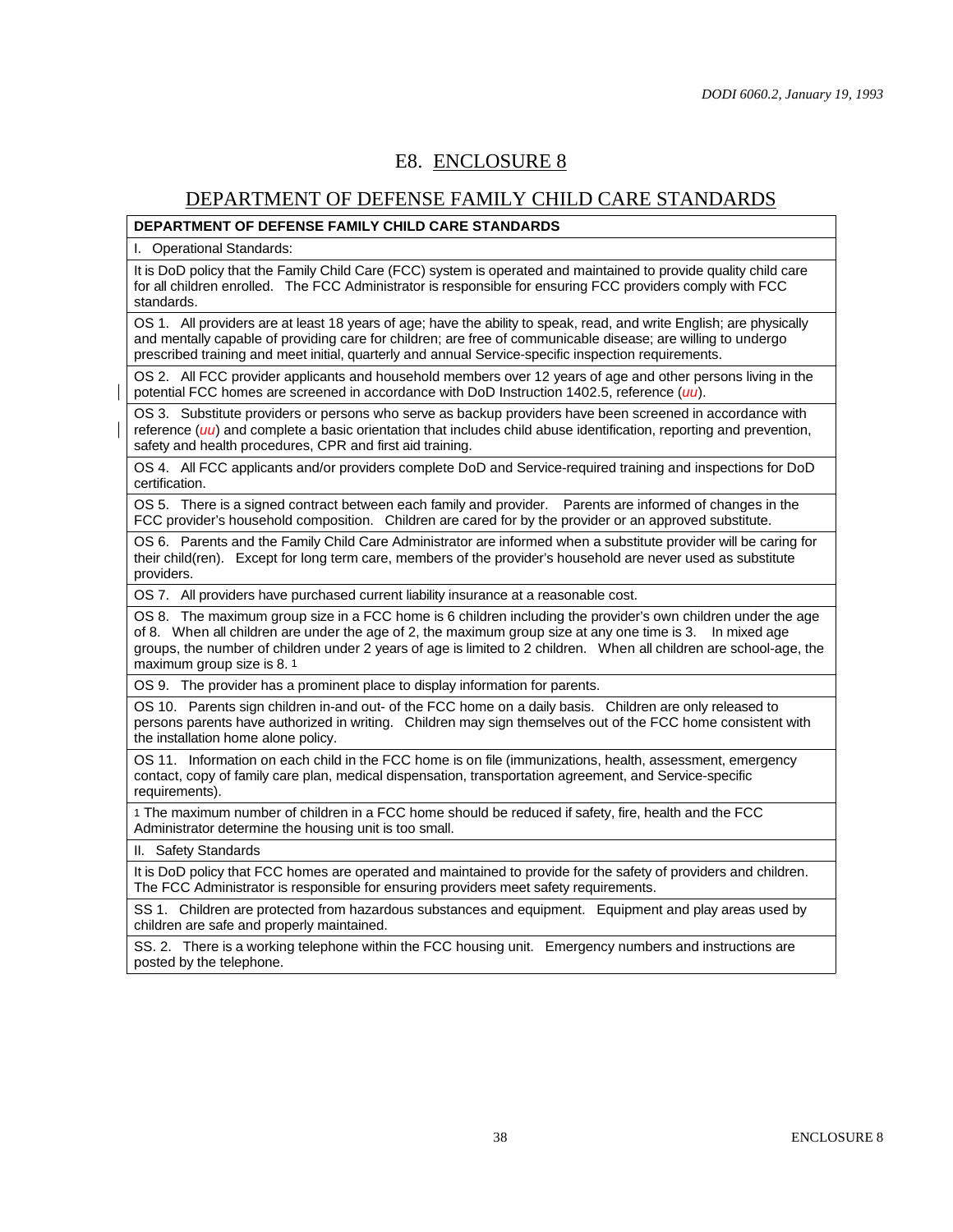SS 3. The FCC provider notifies parents, the FCC Administrator, and health consultants of medical emergencies, communicable diseases or illness of either the children or the provider.

SS 4. The provider conducts a daily safety walk through of the FCC home and yard. Problems are identified and corrected immediately or put off limits to children until they can be corrected.

SS 5. The following items are not allowed in FCC homes: infant cushions, infant walkers and swings, bean bag chairs, restraint equipment for children under 3 years of age, toy boxes, trampolines or wading pools.

SS 6. If there are firearm(s) in the home, the ammunition must be removed from the firearm. Both firearm(s) and ammunition are stored separately in a locked cabinet that is inaccessible to children.

SS 7. Areas used for care of children are free from asbestos and lead base paint.

SS 8. Handwashing sinks used by children have hot and cold water. Hotwater outlets used by children are 110 degrees Fahrenheit or less.

SS 9. Cleaning materials and hazardous materials are locked up and not stored with food items.

SS 10. Electrical outlets in children's areas have protective outlet covers.

SS 11. Providers supervise children in and out doors.

SS 12. Surfaces under family and installation playground equipment are soft and free from stones, debris and obstructions.

III. Fire Standards

It is DoD policy that FCC homes comply with the requirements in NFPA 101 Life Safety Codes, reference (*ss*), for the appropriate occupancy load except as modified by this Instruction. The FCC Administrator is responsible for ensuring FCC providers comply with fire standards.

FS 1. Providers are trained in fire prevention, reporting and evacuation procedures.

FS 2. Fire drills are conducted monthly at different times of the day or evening when children are in care. Provider documents monthly fire drills.

FS 3. There is a battery-operated or hardwired smoke detector on each living level of the FCC home.

FS 4. There is an operable ABC multi-purpose dry chemical extinguisher in the FCC home in accordance with reference (*ss*).

FS 5. Smoking is not permitted in the FCC home while children are in care.

IV. Health Standards

It is DoD policy that FCC homes are operated and maintained to promote the health of providers and children in the FCC home. The FCC Administrator is responsible for ensuring providers comply with health standards.

HS 1. Using Service-specific criteria children are screened daily for illness and denied admission based on specific criteria. Children are re-admitted after illness only when their presence does not endanger the health of the other children.

HS 2. All children are immunized in accordance with Center for Disease Control recommendations.

HS 3. Providers are trained in the administration of medications. Only physician-prescribed medications are administered. Medications are given with approval of the child's parents and are documented on the Service form.

HS 4. Providers can apply basic care items (sunscreen, diaper ointment) without a prescription but must have parental permission.

HS 5. Each child under 5 years of age has a place with a mat, cot or crib to rest on with a sheet or blanket.

HS 6. Menus are posted for meals and snacks. All food served meets United States Department of Agriculture Child and Adult Care Food Program requirements for meal patterns and quantity served.

HS 7. All children present are served meals and or snacks.

HS 8. Food is prepared, served and stored in a sanitary manner.

HS 9. As possible, children participate in the meal service.

HS 10. Meals and or snacks for toddlers, pre-school and school-age children are conducted using family-style dining.

HS 11. Bottles are never heated in a microwave oven. Infants are held for bottle-feeding. Bottles are never propped. Infants are never put to sleep with a bottle.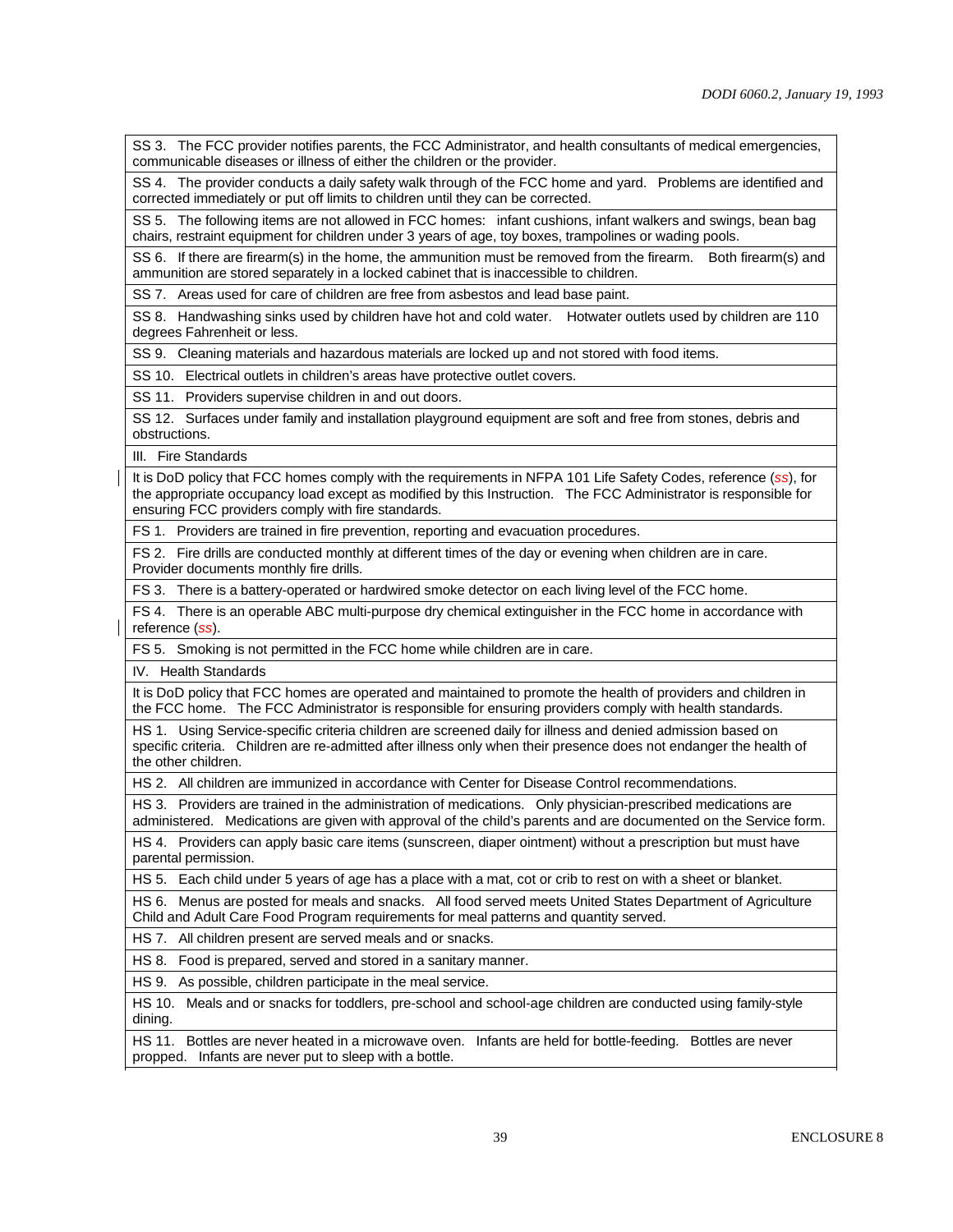HS 12. Young infants are placed in sleeping positions recommended by their physician. They are not placed face down on soft cushions, pillows or comforters.

HS 13. When possible, sinks used for diapering should not be co-located with food service areas or the sink used for dishwashing.

HS 14. Homes are maintained in a sanitary manner.

HS 15. Personal hygiene standards, to include the Center for Disease Control procedures for diapering, handwashing and toileting are followed.

HS 16. All toys, cots, linen, diapering areas and food service surfaces are sanitized following Center for Disease Control recommended frequency and procedures.

HS 17. All windows used for ventilation are properly screened.

HS 18. A minimum temperature of 68 degrees (winter) and maximum of 78 degrees (summer) are maintained.

HS 19. The uses of prescription drugs that may impair the provider's judgment or alertness are not permitted while children are in care. Providers may not consume alcohol while children are in care.

HS 20. First Aid Supplies are available for emergencies.

V. Child Abuse Standards

It is DoD policy that FCC homes are operated and maintained to prevent child abuse and to promote early identification and reporting of alleged child abuse. The FCC Administrator is responsible for ensuring providers comply with child abuse standards.

CA 1. Using the DoD FCC Child Abuse Training Modules, reference (*tt*), FCC providers receive training annually in child abuse prevention, reporting and identification.

CA 2. The DoD Child Abuse and Safety Violation Hotline number (poster) is displayed in the provider's home where parents can see it.

CA 3. The provider is trained in appropriate ways of touching children.

CA 4. The provider uses only positive guidance techniques and has appropriate expectations for children in care. The provider never uses corporal punishment.

CA 5. Parents have access to their children at all times of the day and night.

VI. Program Standards

It is DoD policy that FCC providers offer quality care in a safe and nurturing learning environment that supports individual children's growth and development. Providers encourage parents to be involved in the activities offered in the home and the installation Child Development Program. The FCC Administrator is responsible for ensuring FCC homes meet program standards.

PS 1. There is adequate space indoors and outdoors for the number of children in care to play, rest, and eat. Developmentally appropriate activities are provided indoors and outdoors.

PS 2. The provider directly supervises all children in care.

PS 3. Activities and experiences are provided daily that enhances children's physical, social, emotional and cognitive development.

PS 4. Children's routines are handled in a relaxed and individual manner that promotes life experiences, respect, and opportunities to develop self-esteem, self-discipline and learning by doing.

PS 5. The provider is alert to signs of children's undue stress and provides appropriate support and or activities to reduce stress levels. The provider observes and evaluates each child's growth and development for program planning.

PS 6. The provider interacts frequently with the children and shows them affection and respect. The provider speaks to children in a friendly, courteous manner.

PS 7. Toys, games and materials are provided that is appropriate for the ages and levels of children's development.

PS 8. Toys and materials are arranged and or displayed so children are able to select and put toys and materials away with little or no assistance.